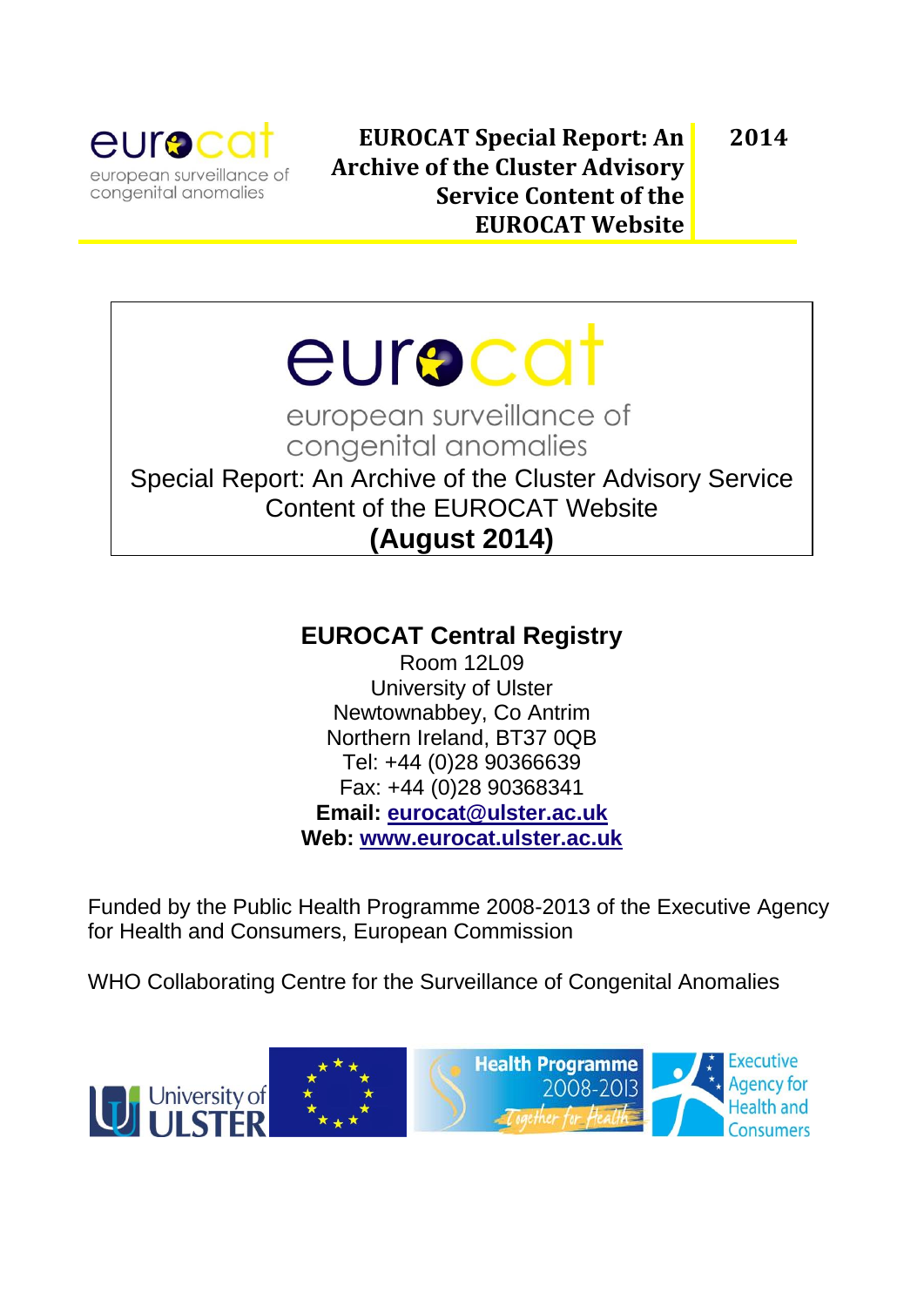The EUROCAT Website underwent a period of cleaning and revision in preparation for EUROCAT's transition to the Joint Research Centre, post 2014. In August 2014 the Cluster Advisory Service section of the website was removed and the content found within this section of the web has been included below for archiving purposes. Some of the links within were found to be redundant and replacement links to the same material were sought where possible.

### **Cluster Advisory Service**

This webpage was accessed via [http://www.eurocat](http://www.eurocat-network.eu/clustersandtrends/clusteradvisoryservice/introduction)[network.eu/clustersandtrends/clusteradvisoryservice/introduction](http://www.eurocat-network.eu/clustersandtrends/clusteradvisoryservice/introduction)

#### **Introduction**

One of the objectives of the annual Statistical Monitoring conducted by EUROCAT is to co-ordinate the detection of, and response, to clusters and early warning of teratogenic exposures. Most EUROCAT member registries have had the experience that clusters of birth defects detected in their routine surveillance or by others (health services or general public) may attract general interest, including considerable attention in the media. In some cases the disentangling of a cluster and its conclusion may represent a great challenge involving a high number of interested parties and with important consequences even for the community at large. Thus, the registry involved may feel a need to consult with a "neutral" body to have a second opinion on the interpretation of a cluster.

The Cluster Advisory Service was originally developed by the EUROCAT Cluster Advisory Working Group in 2003. The working group built on EUROCAT's prior experience in the investigation of clusters and environmental exposure incidents.

A new committee has now been formed under Work package 6 of the EUROCAT Joint Action (WP6: Investigation of Trends, Clusters and New Exposures). The EUROCAT Taskforce for Evaluation of Clusters (TEC) has been established to serve as such a "neutral" body. In addition TEC may be requested to comment on the routine cluster investigation conducted by EUROCAT including its presentation and possible use. Details of the work of the TEC and any associated investigations will be reported in future Statistical Monitoring reports.

## **TEC Mandate proposal (Version 2 - 29th August 2011)**

**1** TEC (Taskforce for Evaluation of Clusters) is a committee reporting to the EUROCAT Project Management Committee and established in connection with the EU financed project EUROCAT: Surveillance of Congenital Anomalies in Europe as an activity under Work Package 6: 6.2:.Investigation of Trends, Clusters and New Exposures.

**2** TEC has the following functions:

**2.1** On request by the PMC to comment on the output of cluster investigations conducted by EUROCAT including its presentation and possible uses.

**2.2** Serve as a consulting unit in cases of clusters, commissioned by EUROCAT or individual member registries.

**2.3** In the assessment of a cluster the TEC may:

**2.3.1** Correspond and get written information and data from the registers involved

**2.3.2** Pay site visits for meetings with the registries involved and, if considered expedient, with other parties.

**2.3.3** Propose and advise on ad hoc studies aiming at clarification of a cluster.

**3** TEC members are: Lorentz M Irgens (EUROCAT Bergen, Chair) Ingeborg Barisic (EUROCAT, Zagreb)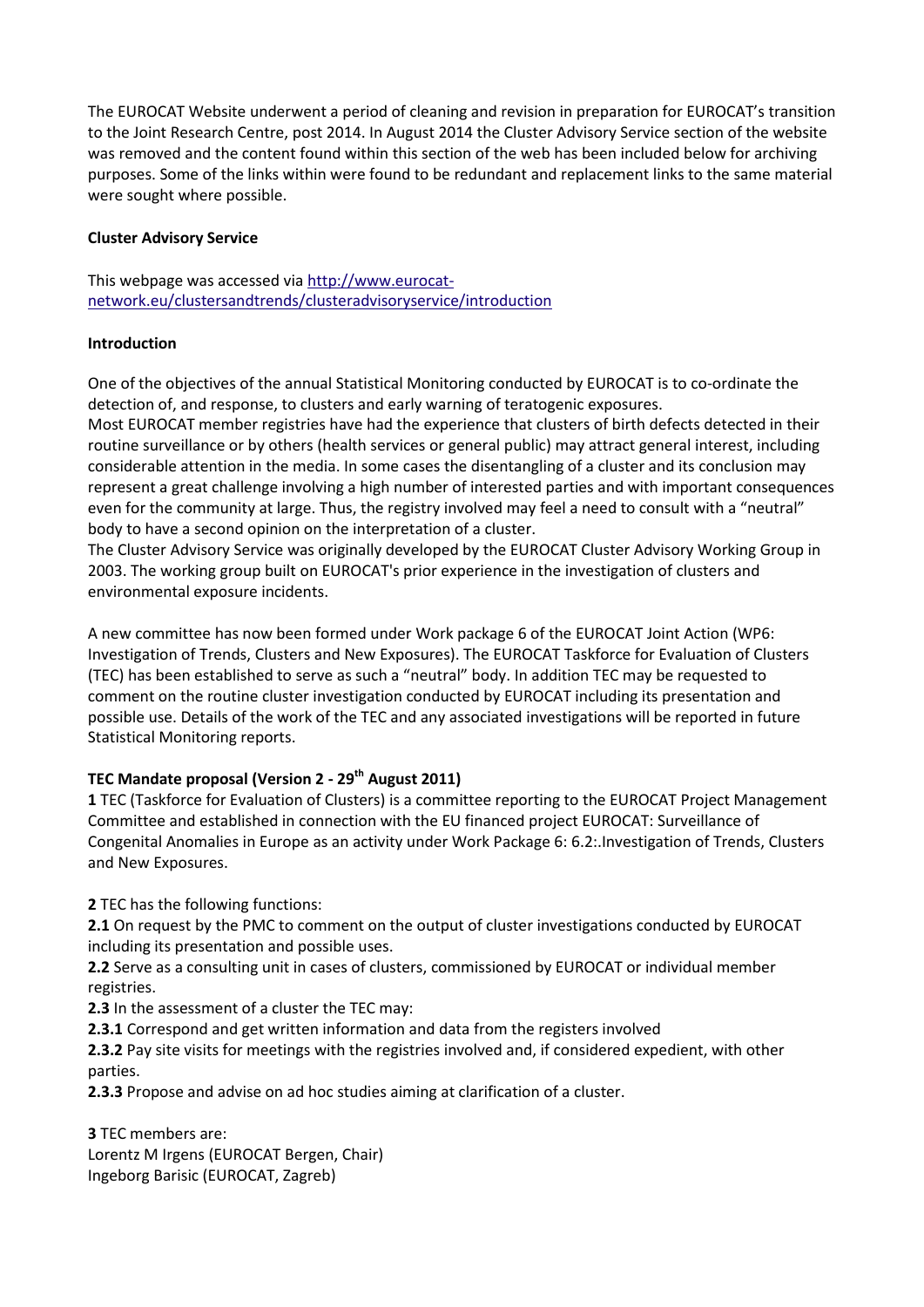Petter Kristensen (Oslo) Rolv Terje Lie (Bergen) Nichola McCullough (EUROCAT Central Registry, secretary) Vera Nelen (EUROCAT Antwerp) Helen Dolk (EUROCAT Project Leader, ad hoc member) Additional members may be appointed by TEC in ad hoc situations according to needs for further expertise in relevant specialities.

The Cluster Advisory Service was developed by the EUROCAT Cluster Advisory Working Group in 2003.

This Working Group has built on EUROCAT's twenty years of experience in the investigation of clusters and environmental exposure incidents. This has included investigation of clusters detected by routine surveillance at Local Registry or Central Registry level, assessment of the impact of the Chernobyl accident on the prevalence of congenital anomalies in EUROCAT regions, local and multi-regional assessments of the risk of residence near waste sites, contaminated land or industrial areas including the EUROHAZCON project, and in 1997 an international workshop on cluster assessment (EUROCAT Technical Report "Cluster Assessment Strategy for Europe").

#### **Members of the group were:**

Ben Armstrong (EUROCAT Central Registry) Fabrizio Bianchi (EUROCAT Tuscany) Araceli Busby (EUROCAT Central Registry) Helen Dolk (EUROCAT Project Leader, Chair) Marjon Drijver (Amsterdam)

Judith Greenacre (EUROCAT Wales)

Vera Nelen (EUROCAT Antwerp)

Elisabeth Robert (EUROCAT Central East France)

Paul Wilkinson (London)

## **How Unusual is an Observed Cluster?**

Direct link to this page was: [http://www.eurocat](http://www.eurocat-network.eu/clustersandtrends/clusteradvisoryservice/howunusualisanobservedcluster)[network.eu/clustersandtrends/clusteradvisoryservice/howunusualisanobservedcluster](http://www.eurocat-network.eu/clustersandtrends/clusteradvisoryservice/howunusualisanobservedcluster)

These pages give some simple statistical aids and comments on addressing this question. We provide a calculator for a simple statistical test, but there are major difficulties of interpretation of such tests, so we start with some explanation of these.

This is a simple guide to a complex problem. References to more comprehensive guides are given at the end.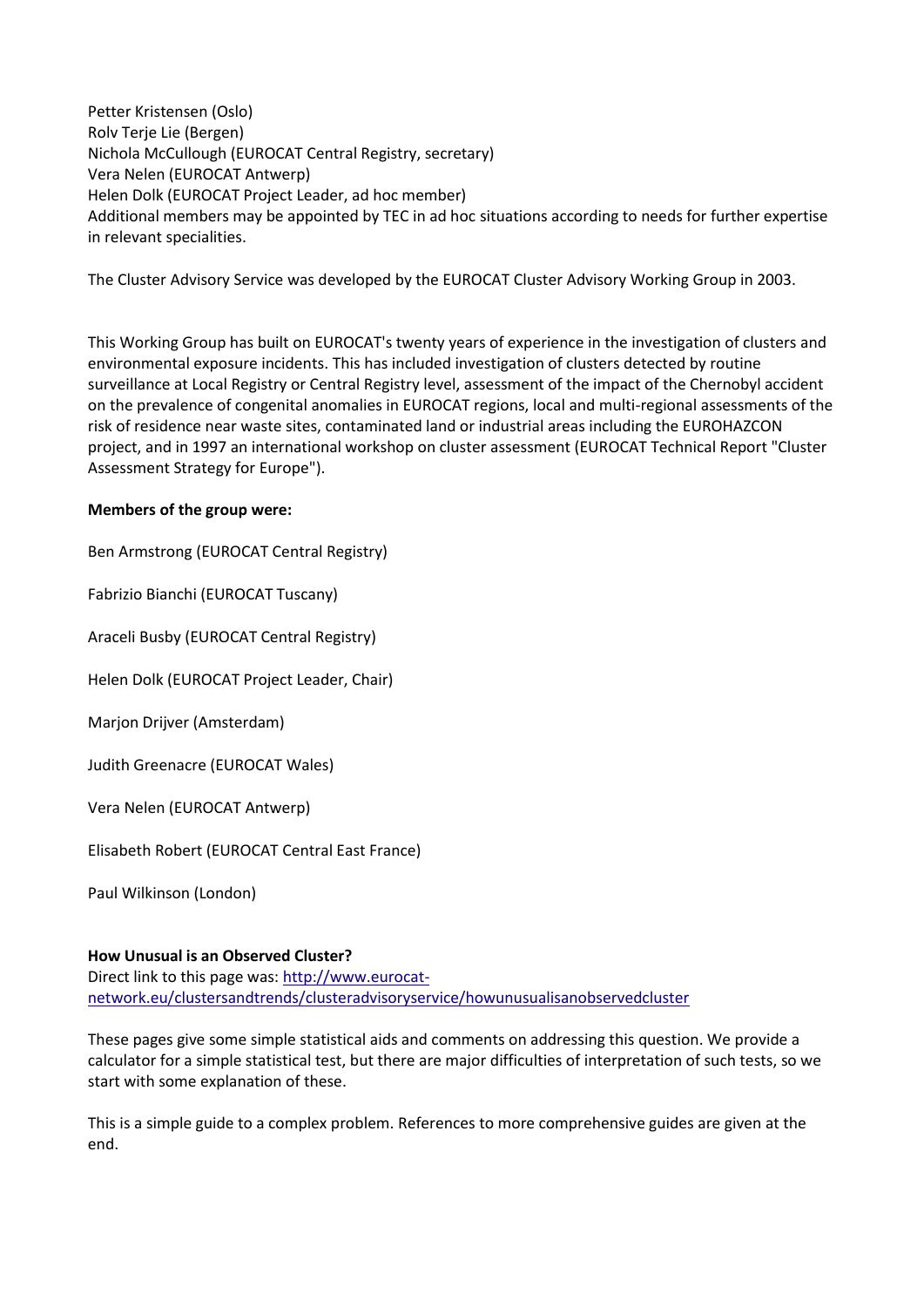#### **What is a Cluster?**

There are many different definitions of a cluster. EUROCAT has adopted the following definition of a cluster as:

'An aggregation of cases of congenital anomaly in time and/or space which appears to be unusual' (EUROCAT Working Group on the Management of Clusters and Environmental Exposure Incidents, 2003). The Working Group also noted that the definition of space here employed should include space as defined by a common activity such as a place of work/education/recreation etc. and not just space as defined by residence.

#### **Types of Cluster Investigation**

It is important to distinguish two contexts:

- 1. A causal hypothesis in search of a cluster
- 2. A cluster in search of a causal hypothesis

Statistical methods employed in contexts 1 and 2 are often similar, but interpretation of their results should be very different.

## **A Causal Hypothesis in Search of a Cluster**

An example of this is a study of anomalies in relation to proximity of residence to a waste dump site (the clustering of anomalies around the site), instigated because animal experiments or other independent evidence have suggested exposure around such sites may carry a risk of anomaly. These kinds of studies raise some methodological problems, mainly those common to all geographical epidemiology, but do not suffer from the major interpretational problems arising in cluster investigations of the second type.

#### **A Cluster in Search of a Causal Hypothesis**

An example is when a local newspaper or residents association perceives an apparently unusually high number of cases of disease occurring in an area. A cause (a local factory, power lines, or similar) is often then hypothesised. This is the context that is usually referred to as a **cluster report**. Interpretation of cluster reports are extremely problematic, and often controversial.

#### **Stages of Investigation**

The classic Guidelines for Investigating Clusters of Health Events, published by the Centers for Diseases Control, USA, identified three preliminary stages in the further investigation of reported clusters:

- 1. A preliminary evaluation to provide a quick rough estimate of the likelihood that an important excess of cases has occurred.
- 2. Case evaluation to verify diagnosis.
- 3. Occurrence evaluation to ensure all relevant cases have been recorded.

The process is one of screening. At each stage, it can be decided that there is insufficient evidence to warrant the resources required to go further.

#### **Preliminary Evaluation**

We usually need to establish:

- 1. How many cases in the cluster?
- 2. How many cases would you expect, on average?

Once these are established, it may be useful to carry out a statistical test.

How Many Cases in the Cluster?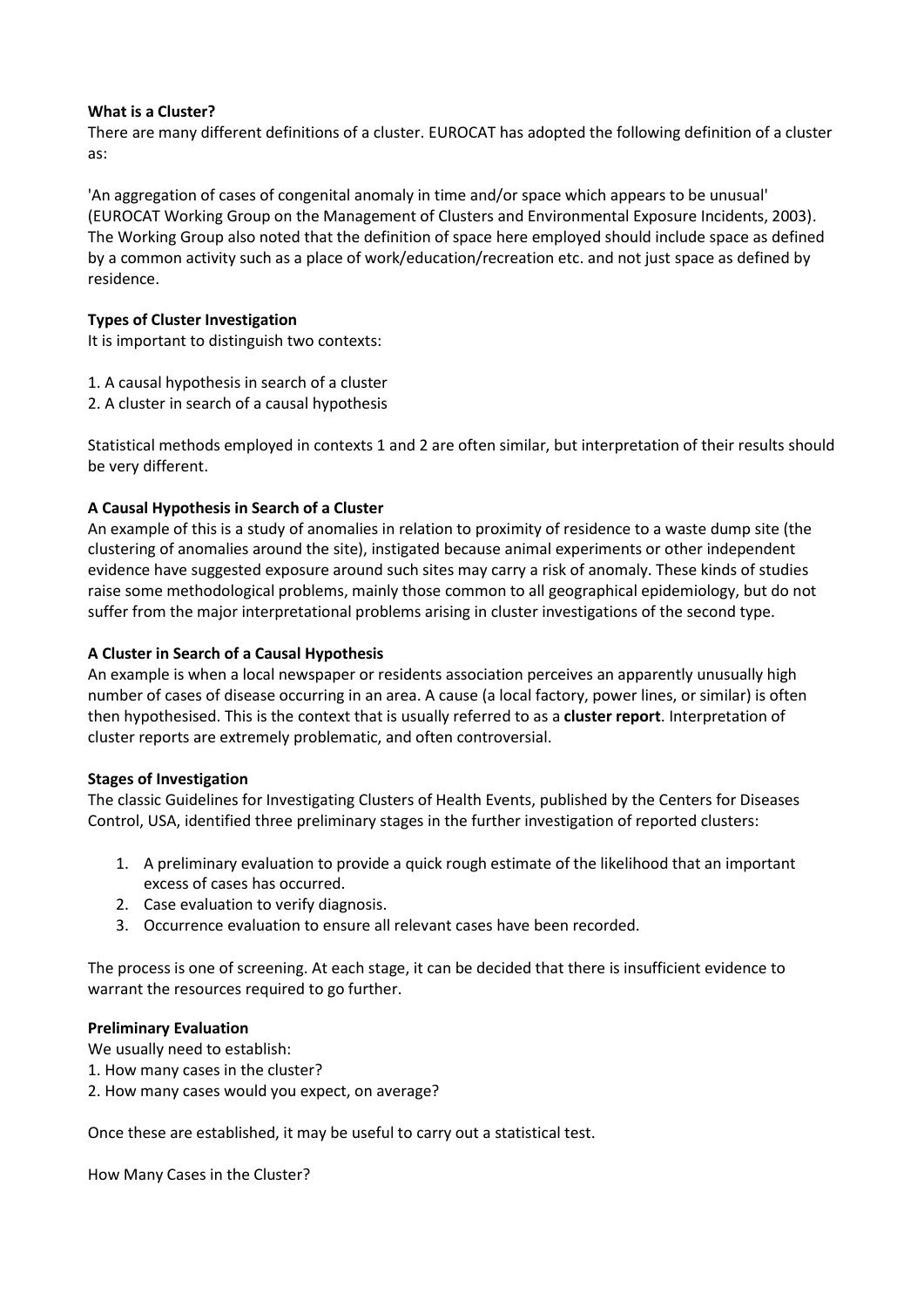This might seem simple, but is often not. Tricky points are:

- 1. What geographical and time boundaries are appropriate?
- 2. What types of anomaly should be included?

Where possible, the cluster should be defined in relation to the hypothesised exposure. For example, if the concern is a waste landfill site, cases before the site started are not relevant. For choosing which types of anomaly to include, keep in mind that the more homogeneous the cluster is, the more common the cause. For example, it would not usually be sensible to pool chromosomal and non-chromosomal anomalies.

How Many Cases Would you Expect, on Average?

If you know how many births there were in the population from which the cluster arose, then an expected number can be calculated by applying an appropriate reference rate (for example, that for the registry overall). Ideally this would take account of the distribution of maternal age (particularly for chromosomal anomalies) and any other risk factor, but his may not be available.

If number of births is not known, a rougher number may be obtained by some less formal means, for example, noting that the population under investigation comprises about 20% of the population covered by the registry, so one would expect about 20% of the total cases found by the registry.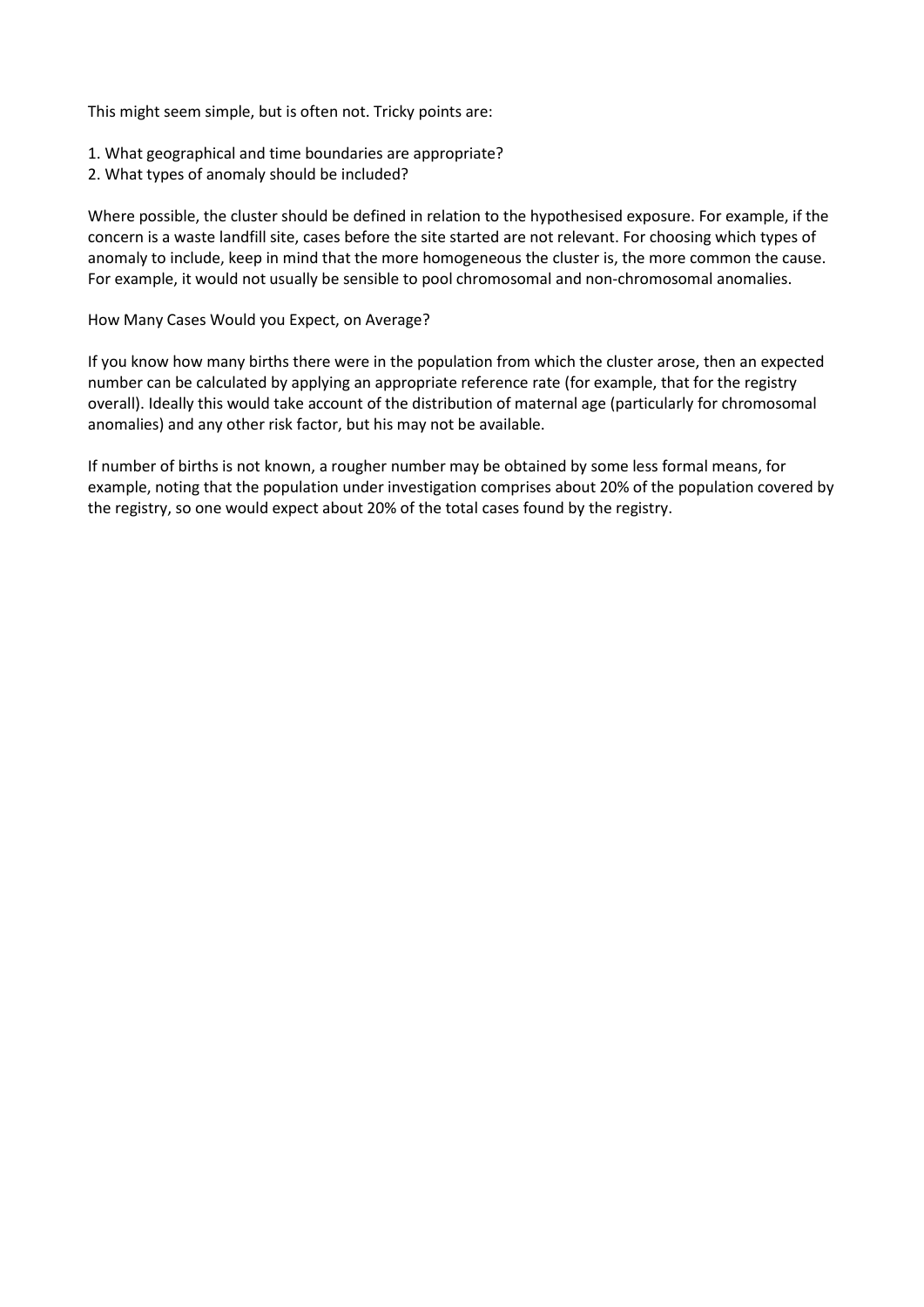#### **A Simple Statistical Test and Calculator**

This webpage provided a link to the following statistical test and calculator which could be accessed by the following direct lin[k http://www.eurocat](http://www.eurocat-network.eu/pagecontent.aspx?tree=Asimplestatisticaltest)[network.eu/pagecontent.aspx?tree=Asimplestatisticaltest](http://www.eurocat-network.eu/pagecontent.aspx?tree=Asimplestatisticaltest)

#### A simple statistical test and calculator

It is almost impossible to decide definitively whether chance is a plausible explanation of a cluster, but this statistical test might help somewhat.

Confidence interval and p-value for an excess of cases given observed O and expected E

| Observed (O) number of cases:                                                   |           |
|---------------------------------------------------------------------------------|-----------|
| Expected (E) number of cases:                                                   |           |
| Reset                                                                           | Calculate |
| One-sided p value:                                                              |           |
| Ratio of observed to expected cases (O/E):                                      |           |
| 95% confidence intervals for the O/F ratio:                                     |           |
| Maximum numbers of cases that can easily be explained by chance<br>$(p>0.05)$ : |           |

The p-value tells us how likely it is to have an excess of the size observed by chance alone. For example, chance would give rise to excesses giving p-values of 0.01 in one in every 100 communities. However, interpretation of p-values in clusters is more complex.

The O / E ratio is called the relative risk, and expresses how many times more cases were observed than expected.

The confidence interval (CI) for the O / E ratio gives an idea of uncertainty around it, due to chance.

The last row of the table gives the maximum number of cases occurring in 95% of populations of your size.

#### Formulae for p-value and CI

We assume that  $O > E$ . The (one-sided) p-value is the probability of observing O or more cases if E are expected. The probability of observing r cases if E are expected is given by the Poisson distribution  $P(R = r | E) = e^{-B} E^{r}/r!$ 

The one-sided p-value is thus:<br> $p(1-sided) = 1 - \sum_{r=0,0-1} Pr(R = r | E) = 1 - \sum_{r=0,0-1} [e^{-B} E^{r} / r!]$ 

An approximate formula for a 95% confidence interval for the O/E ratio is:  $(\sqrt{D}+1.96/2)^2/E$ 

eg. if  $O = 5$  and  $E = 2.4$  $p(1-\text{sided}) = 1 - 0.904 = 0.096$  $p(2-sided) = 2 \times 0.096 = 0.192$ 95% CI:  $(\sqrt{D}+1.96/2)^2/E = (\sqrt{5}+1.96/2)^2/2.4 = (0.66, 4.31)$ 

Finally, the largest number of cases giving p > 0.05 is given by: Largest R such that  $\sum_{r=0,k} [e^{-B} E^{r}/r] J \le 0.95$ eg.  $E = 2.4, R = 5$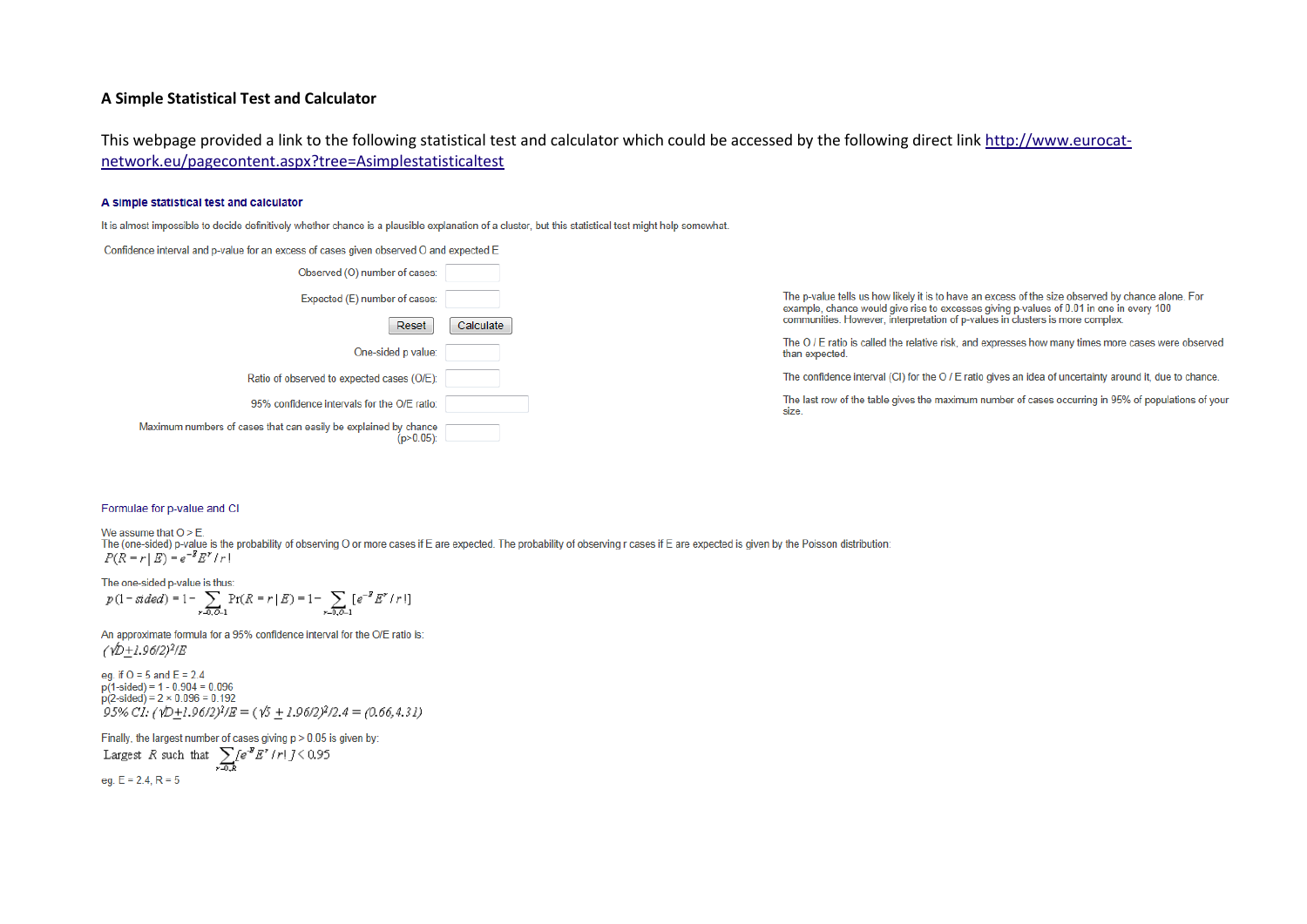### **Difficulties in interpreting p-values in cluster reports**

P-values were designed for scientific experiments, not cluster reports. The key difficulty is usually referred to as the Texas sharp-shooter phenomenon.

Some epidemiologists and statisticians consider the Texas sharp-shooter problem so severe that p-values or confidence intervals have no value at all in these contexts. We do not take such a strong view. Clusters with p-values above 0.10 would only very rarely merit further follow-up. The reverse is unfortunately not true, because of the interpretation difficulties. Along with the p-value, stakeholders might usefully consider the plausibility that the exposure could have caused the excess, the degree of concern in the population, and the extent of the potential public health problem.

#### The Texas sharp-shooter

American humour has it that the "Texas sharp-shooter" (why Texas?) first fires his gun at the barn, then paints a target on the barn with the bulls-eye where most bullet-holes have clustered. He then shows this to his friends to show what a good shot he is.

We should interpret cluster reports with something of the same caution that we should interpret the sharpshooter's claims of marksmanship. The local area in which the cluster is situated has come to your attention precisely because there were a lot of anomalies there. Anomaly occurrence rates will always vary randomly between areas. Has the "target" been drawn around the area with high rates (there must be some), after the bullets have been fired?

#### **Systematic searching for clusters**

Anomaly register data-bases can be systematically searched for clusters. Such systematic searches can adjust appropriately for "Texas sharp-shooting" with more complex statistical methods, identifying only excesses unusual GIVEN THE LARGE NUMBER of populations implicitly considered. However, for this investigator's need to decide formally exactly what sorts of patterns represent "clusters". We do not consider this further here.

#### **Summary**

1. Most cluster investigations are carried out because an unusual occurrence of anomalies has come to light. In these cases statistical tests are hard to interpret.

2. A preliminary investigation can be made by identifying the number in the cluster, and the number expected on average.

3. A test of how unusual this is straightforward.

4. Interpretation of the test is difficult because of the "Texas sharp-shooter" phenomenon.

#### **Further reading on clusters**

NCI: Cancer Clusters <http://www.cancer.gov/cancertopics/factsheet/Risk/clusters>

#### **Acknowledgements**

This text was written by Ben Armstrong, London School of Hygiene and Tropical Medicine, following a meeting in February 2003 of the EUROCAT Working Group on the Management of Clusters and Environmental Exposure Incidents.

The calculator was programmed b[y BioMedical Computing Ltd.](http://www.bio-medical.co.uk/)

#### **Cluster Investigation Protocols**

Direct link to this page was: [http://www.eurocat](http://www.eurocat-network.eu/clustersandtrends/clusteradvisoryservice/clusterinvestigationprotocols)[network.eu/clustersandtrends/clusteradvisoryservice/clusterinvestigationprotocols](http://www.eurocat-network.eu/clustersandtrends/clusteradvisoryservice/clusterinvestigationprotocols)

#### **Classification of Cluster Types**

We consider four situations where different investigative strategies apply: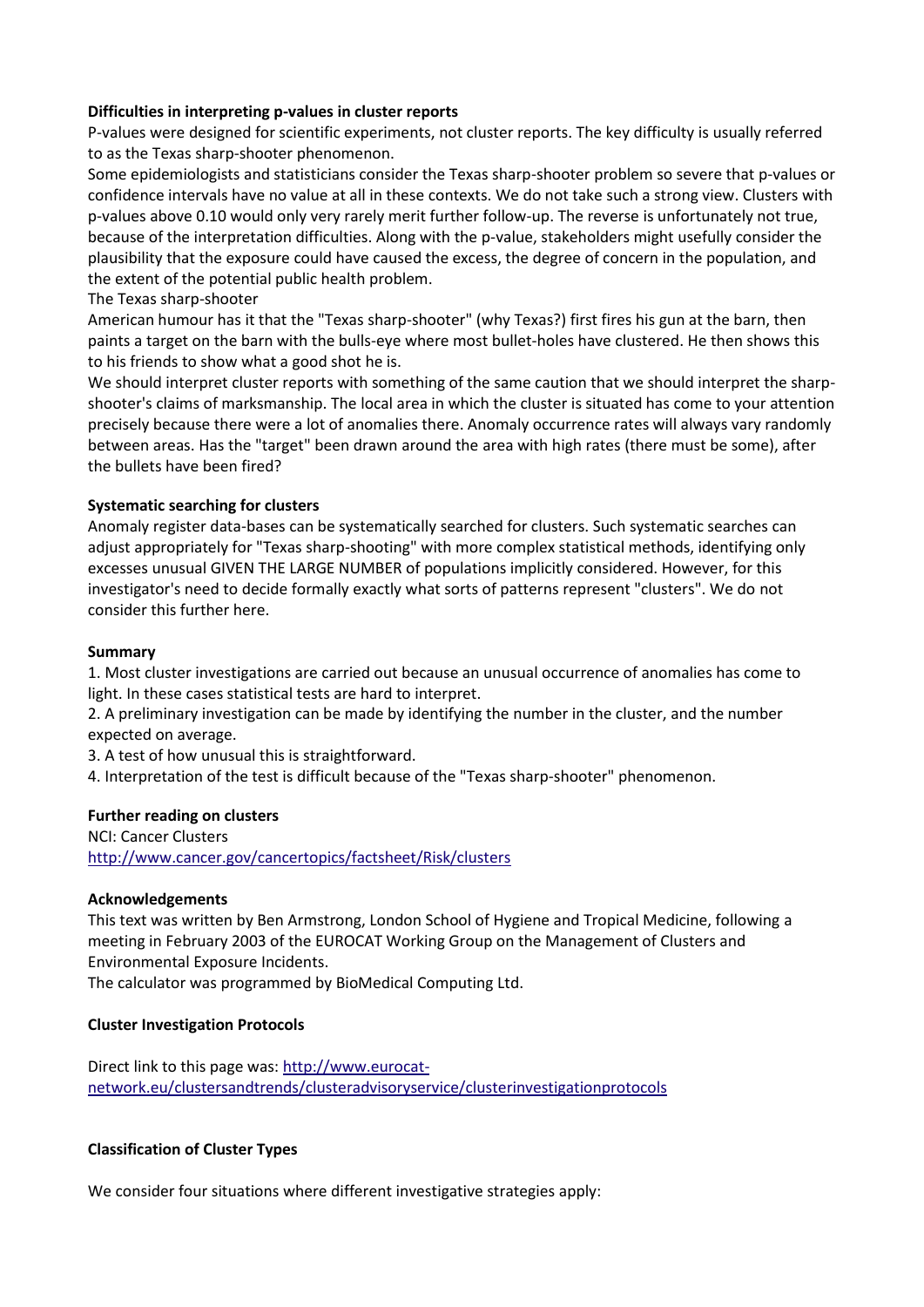- 1. A reported cluster of congenital anomalies with a putative environmental cause
- 2. A reported cluster of congenital anomalies with no suggested environmental cause
- 3. A cluster of congenital anomalies identified as a results of routine surveillance
- 4. A reported environmental exposure which is of concern in relation to its capacity to cause a cluster of congenital anomalies

#### **A Summary of Existing Cluster Investigation Protocols**

Existing protocols are generally aimed at clusters of Type 1 and 2. The EUROCAT Working Group recommends the Dutch Triple Track approach (Protocol 1) as this protocol recommends starting all three strands of a cluster investigation (investigation of the health effects, investigation of the environmental exposures and communicating with the concerned community) from the outset, so that the three areas develop alongside each other rather than in stepwise sequence as is often the case with other protocols. Ten existing cluster investigation protocols are annexed to the report.

#### **Preliminary Evaluation of a Cluster - Summary of Information Collected by Cluster Protocols**

Informant Information Name address, telephone number and background of informant (media, relative, friend, other) Occupation of informant How the informant learnt about the cluster Is the informant willing to be contacted further? Has the informant contact anyone else about the cluster (health agencies, GP, employer representative etc)

General Information Setting of the suspected cluster (neighbourhood, workplace, school, other) Time period of concern Geographic boundaries of cluster Types of birth defect Number of cases Usual number of cases seen

Case Information Names of case(s) Date of delivery Gestational age Sex Ethnicity Addresses of cases at diagnosis/birth Current address and how long has the mother lived there Diagnosis (birth defects of concern) Hospital of birth/where diagnosis was made Dates of diagnosis Mother's age at delivery Occupational history of parents Type of industry Job Year job began and ended Other medical conditions (parents) Family history Other possible exposures (parental)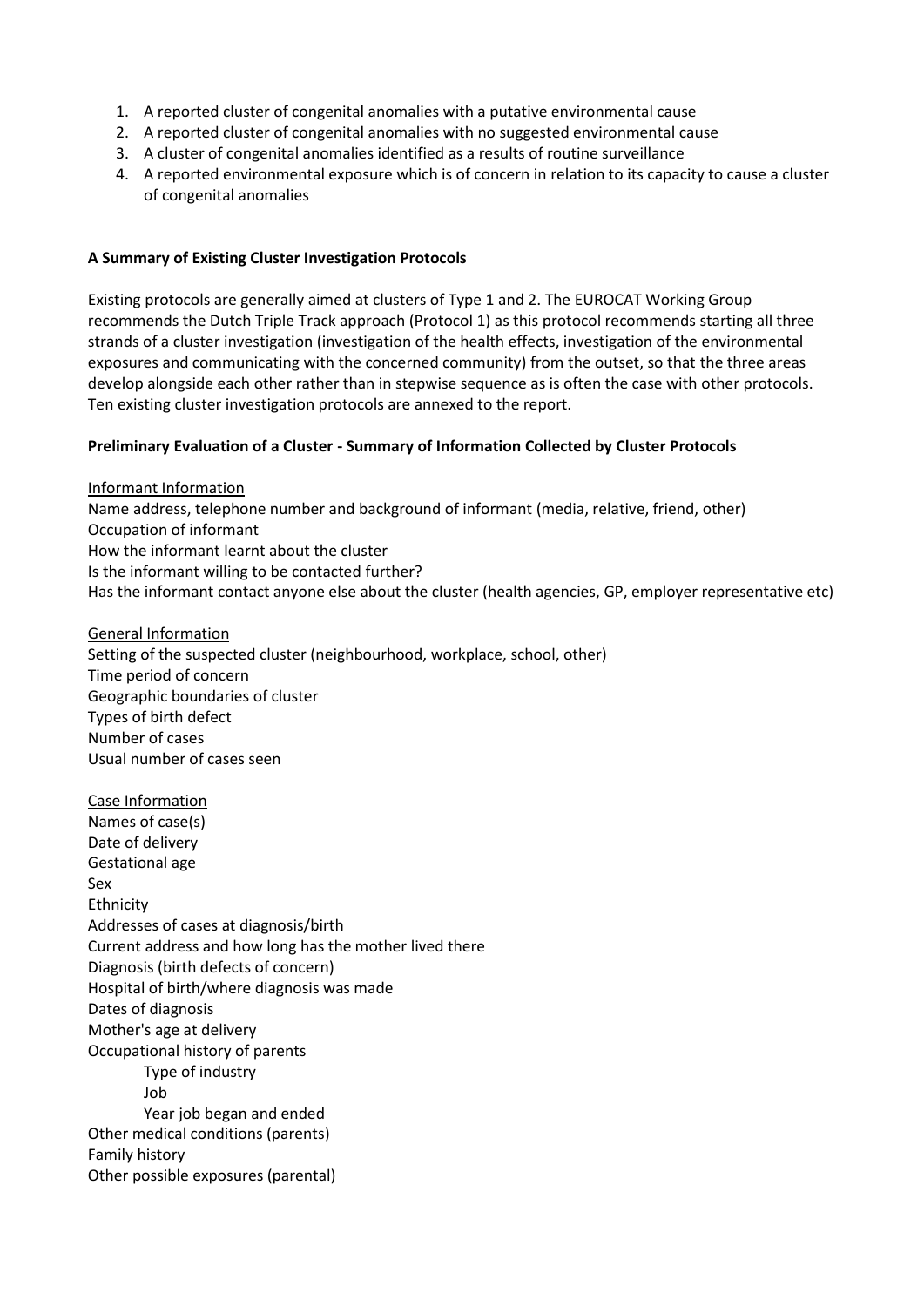Contact details (method for contact or individual to contact) If deceased: date and place of death, home address at time of death Name and address of General Practitioner

Exposure Information Details of environmental issues if any: Type of exposure Address where exposure occurred Date exposure began Date exposure ended Details of any changes in exposure

Details of other clinical, media, public officials involved Any other information

#### **References**

#### **Cluster Investigation Protocols**

Arrundale, J., M. Bain, et al. (1997). Handbook and Guide to the Investigation of Clusters of Diseases. Leeds, University of Leeds.

Centers for Disease Control (1990). "Guidelines for investigating clusters of health events." MMWR Morb Mortal Wkly Rep 39(RR-11): 1-17.

Drijver, M*,* Melse JM. Disease clusters and environmental contamination I: a guide for public health services (in Dutch). T Soc Gezondheidsz 1992; 70:565-570. See als[o Local Environmental Health Concerns](file:///D:/old%20computer/d/My%20Documents/eurocat/pdf/Drijver.pdf) under Proceedings of Working Group Meeting February 2003 (Annexed to report). Drijver, M. Woudenberg, F. (1999) Cluster Management and the role of concerned communities and the media. European Journal of Epidemiology 15: 863-869

Fiore, B. J., L. P. Hanrahan, et al. (1990). "State health department response to disease cluster reports: a protocol for investigation." Am J Epidemiol 132(1 Suppl): S14-22.

Fleming, L. E., A. M. Ducatman, et al. (1992). "Disease clusters in occupational medicine: a protocol for their investigation in the workplace." Am J Ind Med 22(1): 33-47.

Goldman, L. R., R. Neutra, et al. (1990). Investigating Non-Infectious Disease Clusters. Oakland, California, California Department of Health Services Environmental Epidemiology and Toxicology Branch.

Grether, J. K., J. A. Harris, et al. (1983). Investigating clusters of birth defects: guidelines for a systematic approach. Berkeley, CA, The California Birth Defects Monitoring Program.

Ministry of Health Manatu Hauora (1997). Investigating Clusters of Non-Communicable Disease: Guidelines for Public Health Services. Wellington, New Zealand, Ministry of Health Manatu Hauora.

Missouri Department of Health Division of Chronic Disease Prevention and Health Promotion (1999). Missouri Department of Health Cancer Inquiry Protocol, Missouri Department of Health Division of Chronic Disease Prevention and Health Promotion.

Texas Birth Defects Monitoring Division (1999). Birth Defect Cluster Investigation Protocol, Texas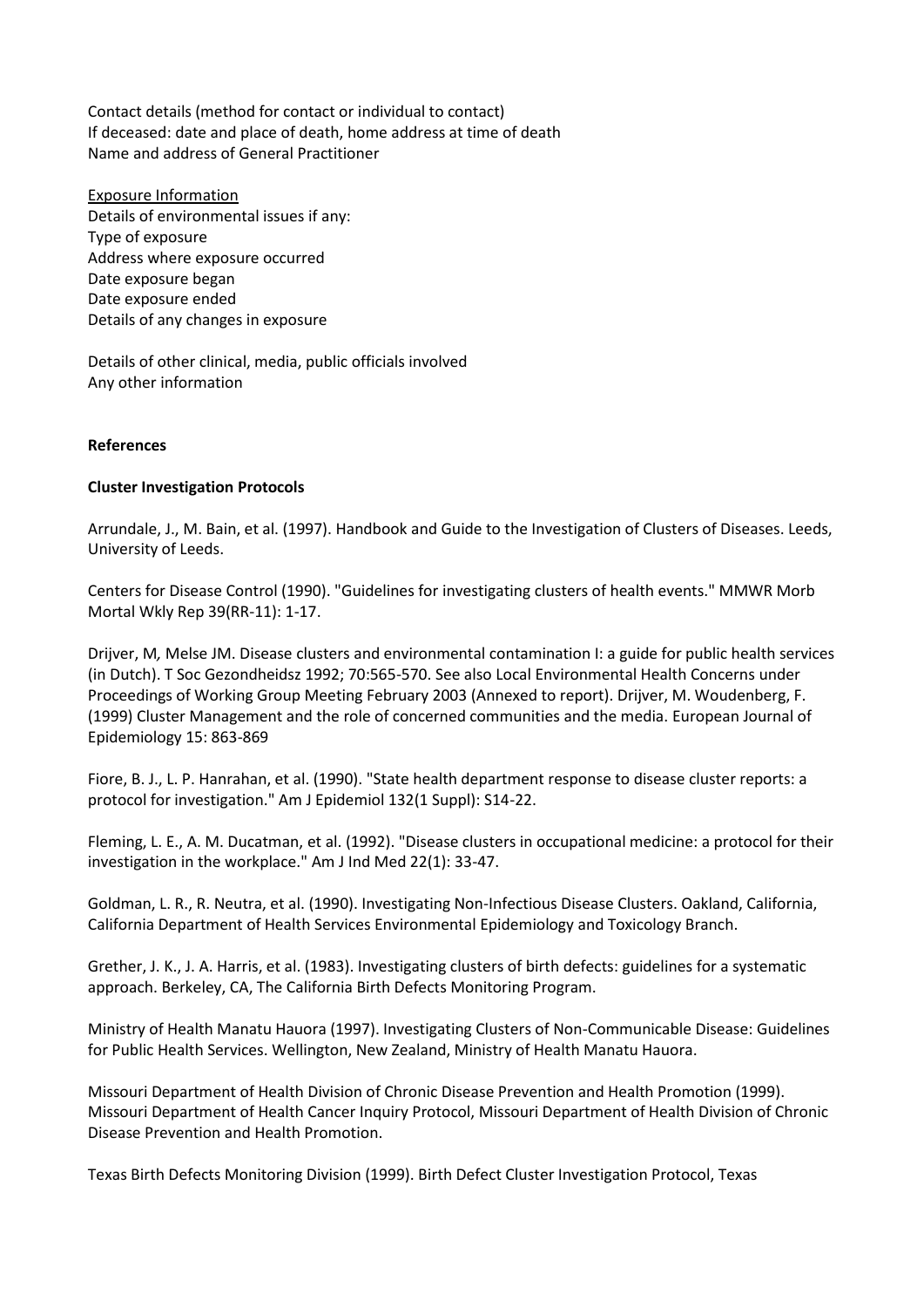Department of Health.

Washington State Department of Health (2001). Guidelines for Investigating Clusters of Chronic Disease and Adverse Birth Outcomes. Washington, DC, Washington State Department of Health.

White Wynne, J., J. Harris, et al. (1999). Investigating Birth Defects Clusters: A Systematic Approach. Berkeley, California, The California Birth Defects Monitoring Program.

#### **General Cluster Investigation References**

Bender, A. P., A. N. Williams, et al. (1990). "Appropriate public health responses to clusters: the art of being responsibly responsive." Am J Epidemiol 132(1 Suppl): S48-52.

Bower, C. (1993). "Clusters of birth defects." Med J Aust 159(9): 574-6.

Caldwell, G. G. (1990). "Twenty-two years of cancer cluster investigations at the Centers for Disease Control." Am J Epidemiol 132(1 Suppl): S43-7.

Dolk, H. (1999). "The role of the assessment of spatial variation and clustering in environmental surveillance of birth defects." Eur J Epidemiol 15(9): 839-45.

De Wals, P. (1999). "Investigation of clusters of adverse reproductive outcomes, an overview." Eur J Epidemiol 15(9): 871-5.

Fleming, L. E., A. M. Ducatman, et al. (1992). "Disease clusters in occupational medicine: a protocol for their investigation in the workplace." Am J Ind Med 22(1): 33-47.

Goujard, J. (1997). Review of published clusters of birth defects. Cluster Assessment Strategy for Europe: Eurocat Technical Report, Brussels, Scientific Institute of Public Health- Louis Pasteur.

King, W. D., G. A. Darlington, et al. (1993). "Response of a cancer registry to reports of disease clusters." Eur J Cancer 29a(10): 1414-8.

Missouri Department of Health Division of Chronic Disease Prevention and Health Promotion (1999). Missouri Department of Health Cancer Inquiry Protocol, Missouri Department of Health Division of Chronic Disease Prevention and Health Promotion.

Rothman, K. J. (1990). "A Sobering Start for the Cluster Busters' Conference." American Journal of Epidemiology 132(Supplement 1): S6-S13.

Smith, D. and R. Neutra (1993). "Approaches to disease cluster investigations in a State Health Department." Stat Med 12: 1757-1762.

Warner, S. C. and T. E. Aldrich (1988). "The status of cancer cluster investigations undertaken by state health departments." Am J Public Health 78(3): 306-7.

#### **Environmental Risk Factors**

Direct link to this page was: [http://www.eurocat](http://www.eurocat-network.eu/clustersandtrends/clusteradvisoryservice/environmentalriskfactors)[network.eu/clustersandtrends/clusteradvisoryservice/environmentalriskfactors](http://www.eurocat-network.eu/clustersandtrends/clusteradvisoryservice/environmentalriskfactors)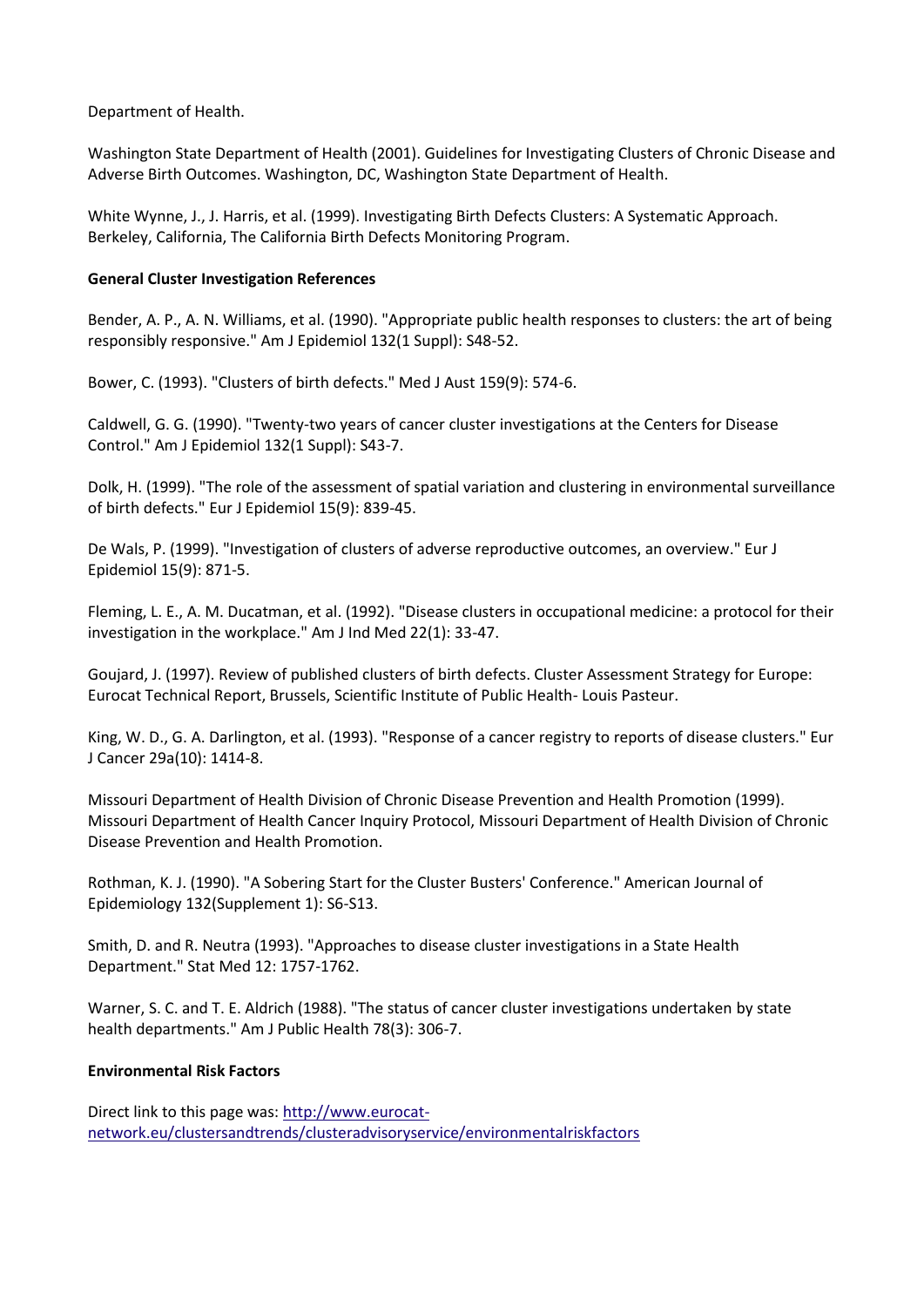This webpage directed the reader to EUROCAT's [Review of Environmental Risk Factors for Congenital](http://www.eurocat-network.eu/pagecontent.aspx?pageid=35)  [Anomalies.](http://www.eurocat-network.eu/pagecontent.aspx?pageid=35) Currently accessible at [http://www.eurocat](http://www.eurocat-network.eu/preventionandriskfactors/primaryprevention)[network.eu/preventionandriskfactors/primaryprevention](http://www.eurocat-network.eu/preventionandriskfactors/primaryprevention)

#### **Completed Cluster Investigations**

Direct link to this page was: [http://www.eurocat](http://www.eurocat-network.eu/clustersandtrends/clusteradvisoryservice/completedclusterinvestigations)[network.eu/clustersandtrends/clusteradvisoryservice/completedclusterinvestigations](http://www.eurocat-network.eu/clustersandtrends/clusteradvisoryservice/completedclusterinvestigations)

#### **Cluster Investigations Published in Scientific Journals**

Abramson, J. H., N. Goldblum, et al. (1980). "Clustering of Hodgkin's disease in Israel: a case control study." International Journal of Epidemiology 9(2): 137-144.

Akar, N., A. O. Cavdar, et al. (1988). "High incidence of neural tube defects in Bursa, Turkey." Paediatr Perinat Epidemiol 2(1): 89-92.

Alexander, F., R. Cartwright, et al. (1990). "Investigations of spatial clustering of rare diseases: childhood malignancies in North Humberside." Journal of Epidemiology and Community Health 44: 39-46.

Alexander, F. E. (1990). "Clustering and Hodgkin's disease." Br J Cancer 62: 708-711.

Alexander, F. E. (1991). Investigations of localised spatial clustering and extra-Poisson variation. The geographical epidemiology of childhood leukaemia and non-Hodgkin lymphomas in Great Britain, 1966-83. G. Draper. London, HMSO: 69-76.

Alexander, F. E. (1992). "Space-time clustering of childhood acute lymphoblastic leukaemia: indirect evidence for a transmissible agent." Br J Cancer 65(4): 589-92.

Alexander, F. E., P. Boyle, et al. (1998). "Spatial temporal patterns in childhood leukaemia;further evidence for an infectious origin. EUROCLUS project." Br J Cancer 77(5): 812-7.

Alexander, F. E., P. Boyle, et al. (1998). "Spatial clustering of childhood leukaemia: summary results from the EUROCLUS project." Br J Cancer 77(5): 818-24.

Alexander, F. E. (1999) Clusters and clustering of childhood cancer: a review. Am J Epi 15: 847-852.

Alexander, F. E., P. Boyle, et al. (1999). "Population density and childhood leukaemia: results of the EUROCLUS Study." Eur J Cancer 35(3): 439-44.

Alexander, F. E., T. J. Ricketts, et al. (1991). "Community lifestyle characteristics and incidence of Hodgkin's disease in young people." Int J Cancer 48: 10-14.

Anto, J. M., J. Sunyer, et al. (1989). "Community outbreaks of asthma associated with inhalation of soybean dust. Toxicoepidemiological Committee." N Engl J Med 320(17): 1097-102.

Barsel Bowers, G., S. M. Pueschel, et al. (1980). "A cluster of infants born with trisomy 18." N Engl J Med 302(2): 120.

Bhopal, R. S., P. Phillimore, et al. (1994). "Is living near a coking works harmful to health? A study of industrial air pollution." J Epidemiol Community Health 48(3): 237-47.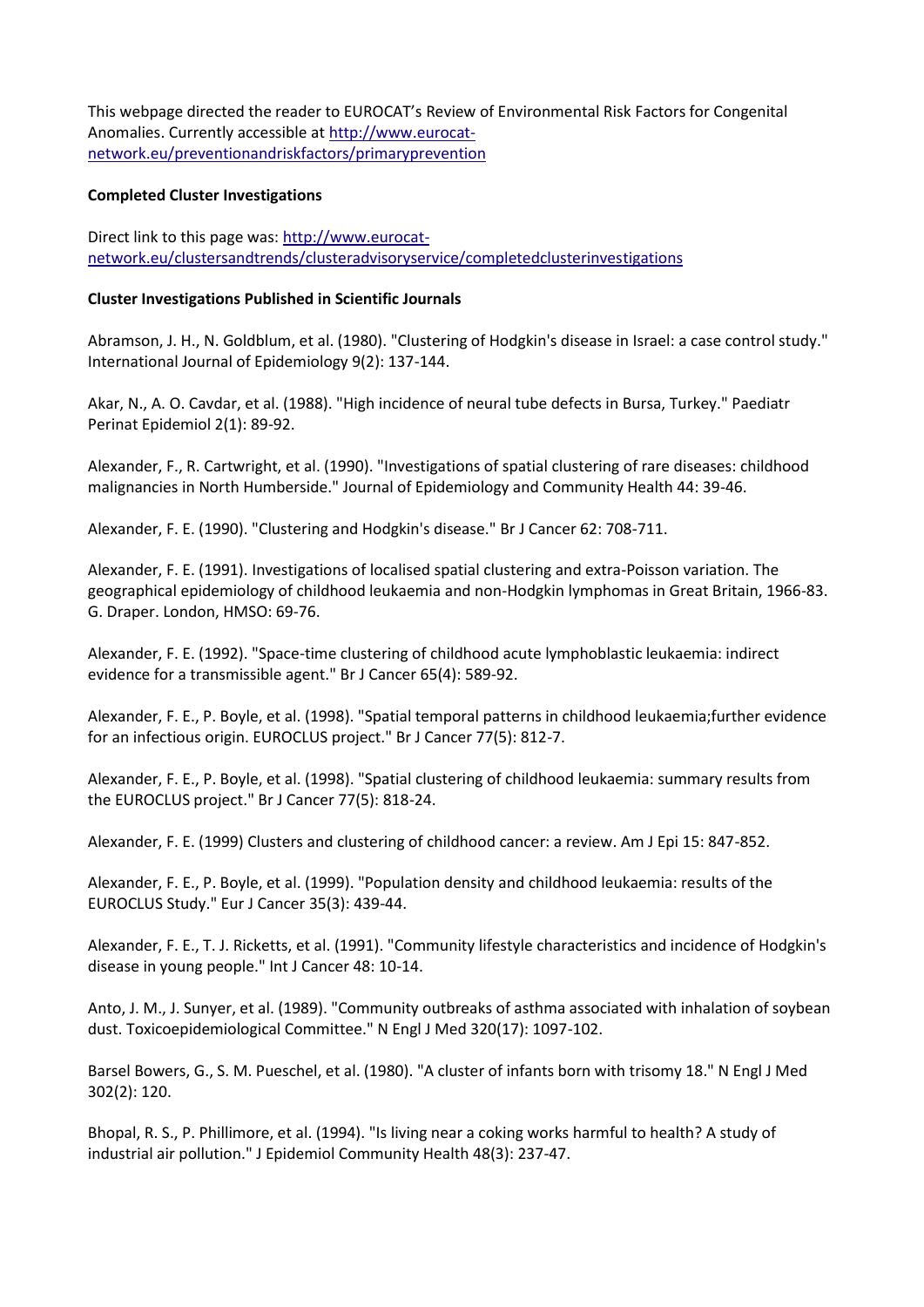Bianchi, F., A. Calabro, et al. (1994). "Clusters of anophthalmia. No link with benomyl in Italy... [letter]." BMJ 308(6922): 205.

Bithell, J. F., S. J. Dutton, et al. (1994). "Distribution of childhood leukaemias and non-Hodgkin's lymphomas near nuclear installations in England and Wales." BMJ 309(6953): 501-5.

Botting, B. J. (1994). "Limb reduction defects and coastal areas." Lancet 343(8904): 1033-4.

Bower, C. (1993). "Clusters of birth defects." Med J Aust 159(9): 574-6.

Caglayan, S., B. Kayhan, et al. (1989). "Changing incidence of neural tube defects in Aegean Turkey." Paediatr Perinat Epidemiol 3(1): 62-5.

Castilla, E. E. (1994). "Clusters of ophthalmia. No further clues from global investigation [letter] [see comments]." BMJ 308(6922): 206.

Castilla, E. E. and M. da Graca Dutra (1994). "Limb reduction defects and coastal areas." Lancet 343(8904): 1034.

Cocco, P., M. Rapallo, et al. (1996). "Analysis of risk factors in a cluster of childhood acute lymphoblastic leukemia." Arch Environ Health 51(3): 242-4.

Creech, J. L., Jr. and M. N. Johnson (1974). "Angiosarcoma of liver in the manufacture of polyvinyl chloride." J Occup Med 16(3): 150-1.

Croen, L. A., G. M. Shaw, et al. (1997). "Maternal residential proximity to hazardous waste sites and risk for selected congenital malformations." Epidemiology 8(4): 347-54.

Czeizel, A. E., C. Elek, et al. (1993). "Environmental trichlorfon and cluster of congenital abnormalities." The Lancet 341: 539-542.

Czeizel, A. E., S. Hegedus, et al. (1999). "Congenital abnormalities and indicators of germinal mutations in the vicinity of an acrylonitrile producing factory." Mutat Res 427(2): 105-23.

Darby, S. C. and E. Roman (1993). "Nuclear weapons testing and childhood leukaemia." Ann Med 25(5): 429-30.

Day, R., J. Ware, et al. (1989). "An investigation of a reported cancer cluster in Randolph, Massachusetts." Journal Clinical Epidemiology 42: 137-150.

Dayal, H., S. Gupta, et al. (1995). "Symptom clusters in a community with chronic exposure to chemicals in two Superfund sites." Archives of Environmental Health 50(2): 108-111.

Deschamps, M. and P. Band (1993). "Study of a cluster of childhood leukemia." Health Rep 5(1): 81-5.

Dolk, H. and P. Elliott (1993). "Evidence for "clusters of anophthalmia" is thin." British Medical Journal 307: 203.

Dolk, H., P. Elliott, et al. (1997). "Cancer incidence near radio and television transmitters in Great Britain. II. All high power transmitters." Am J Epidemiol 145(1): 10-7.

Doll, R., L. G. Morgan, et al. (1970). "Cancers of the lung and nasal sinuses in nickel workers." Br J Cancer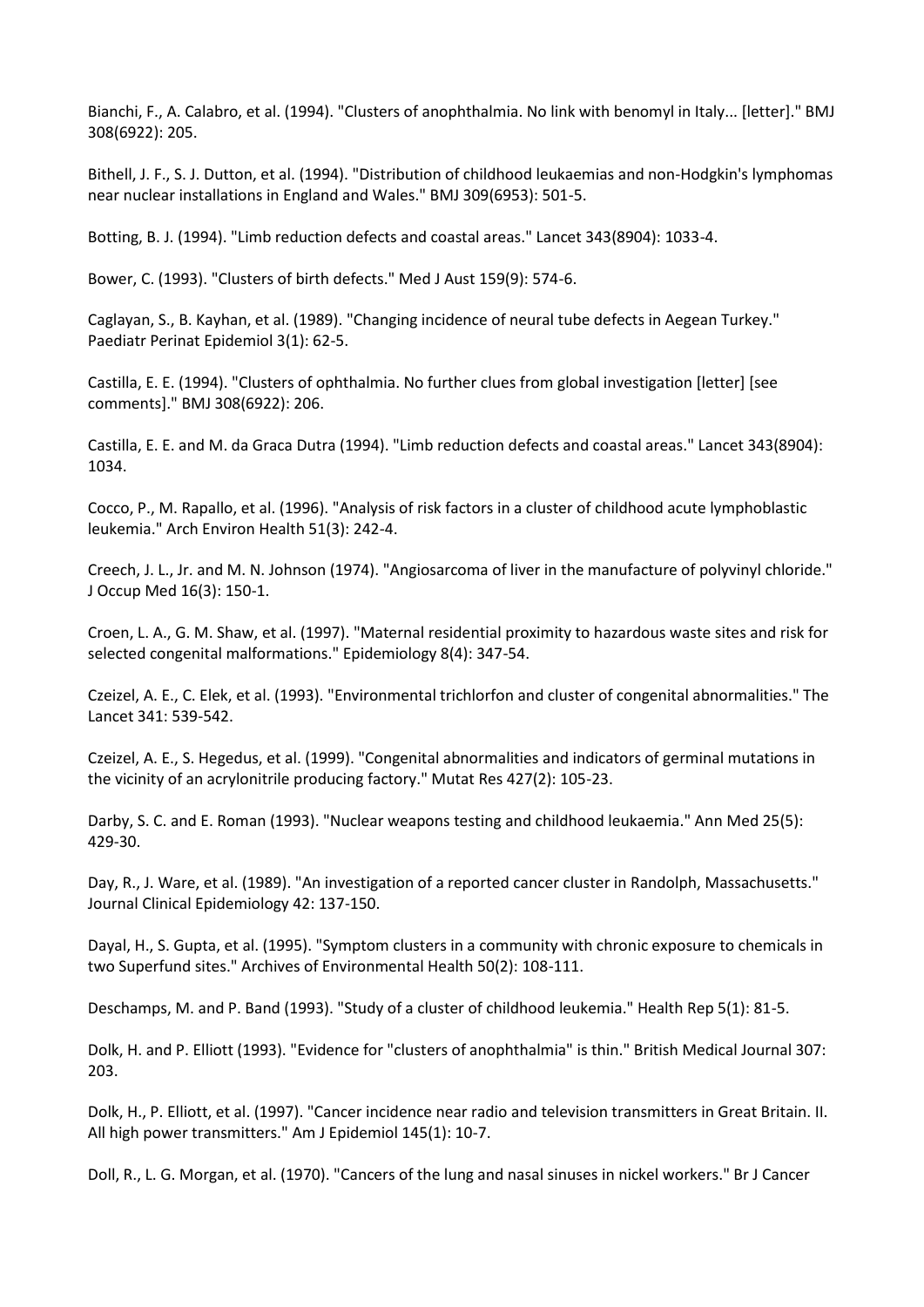24(4): 623-32.

Doyle, P. and E. Roman (1993). "Ionising radiation and childhood cancer in Seascale. Fathers' exposure may still be linked." BMJ 307(6901): 444-5.

Draper, G. J., C. A. Stiller, et al. (1993). "Cancer in Cumbria and in the vicinity of the Sellafield nuclear installation, 1963-90." BMJ 306(6870): 89-94.

Elliott, P. and H. Dolk (1993). Incidence of Anophthalmia/ Microphthalmia. Environmental Epidemiology Unit report to the Department of Health.

Elwood, J. M. (1990). "Clusters, cataracts, and concerned citizens." N Z Med J 103(891): 275.

Gardner, M. J., M. P. Snee, et al. (1990). "Results of case-control study of leukaemia and lymphoma among young people near Sellafield nuclear plant in West Cumbria." BMJ 300(6722): 423-9.

Garza, A., O. Mutchinick, et al. (1991). "International collaboration in a cluster investigation [letter]." Am J Public Health 81(8): 1077-8.

Geschwind, S. A., J. A. Stolwijk, et al. (1992). "Risk of congenital malformations associated with proximity to hazardous waste sites." Am J Epidemiol 135(11): 1197-207.

Gilbert, R. (1993). ""Clusters" of anophthalmia in Britain." British Medical Journal 307: 340-341.

Glaser, S. L. (1990). "Spatial clustering of Hodgkin's disease in the San Francisco Bay area." Am J Epidemiol 132: S167-S177.

Goldberg, M. S., N. E. Mayo, et al. (1998). "Adverse reproductive outcomes among women exposed to low levels of ionizing radiation from diagnostic radiography for adolescent idiopathic scoliosis [see comments]." Epidemiology 9(3): 271-8.

Gonzalez, C. A., J. M. Borras, et al. (1997). "Brief communication: childhood leukemia in a residential small town near Barcelona." Arch Environ Health 52(4): 322-5.

Grimson, R. C., T. E. Aldrich, et al. (1992). "Clustering in sparse data and an analysis of rhabdomyosarcoma incidence." Stat Med 11(6): 761-8.

Hearey, C. D., J. A. Harris, et al. (1984). "Investigation of a cluster of anencephaly and spina bifida." Am J Epidemiol 120(4): 559-64.

Herbst, A. L., H. Ulfelder, et al. (1999). "Adenocarcinoma of the vagina. Association of maternal stilbestrol therapy with tumor appearance in young women. 1971." Am J Obstet Gynecol 181(6): 1574-5.

Hoffmann, W., H. Dieckmann, et al. (1997). "A cluster of childhood leukemia near a nuclear reactor in northern Germany." Arch Environ Health 52(4): 275-80.

Knox, E. G. (1994). "Leukaemia clusters in childhood: geographic analysis in Britain." Journal of Epidemiology and Community Health 48: 369-376.

Knox, E. G. and E. Gillman (1992). "Leukaemia clusters in Great Britain. 1. Space-time interactions." Journal of Epidemiology and Community Health 46: 566-572.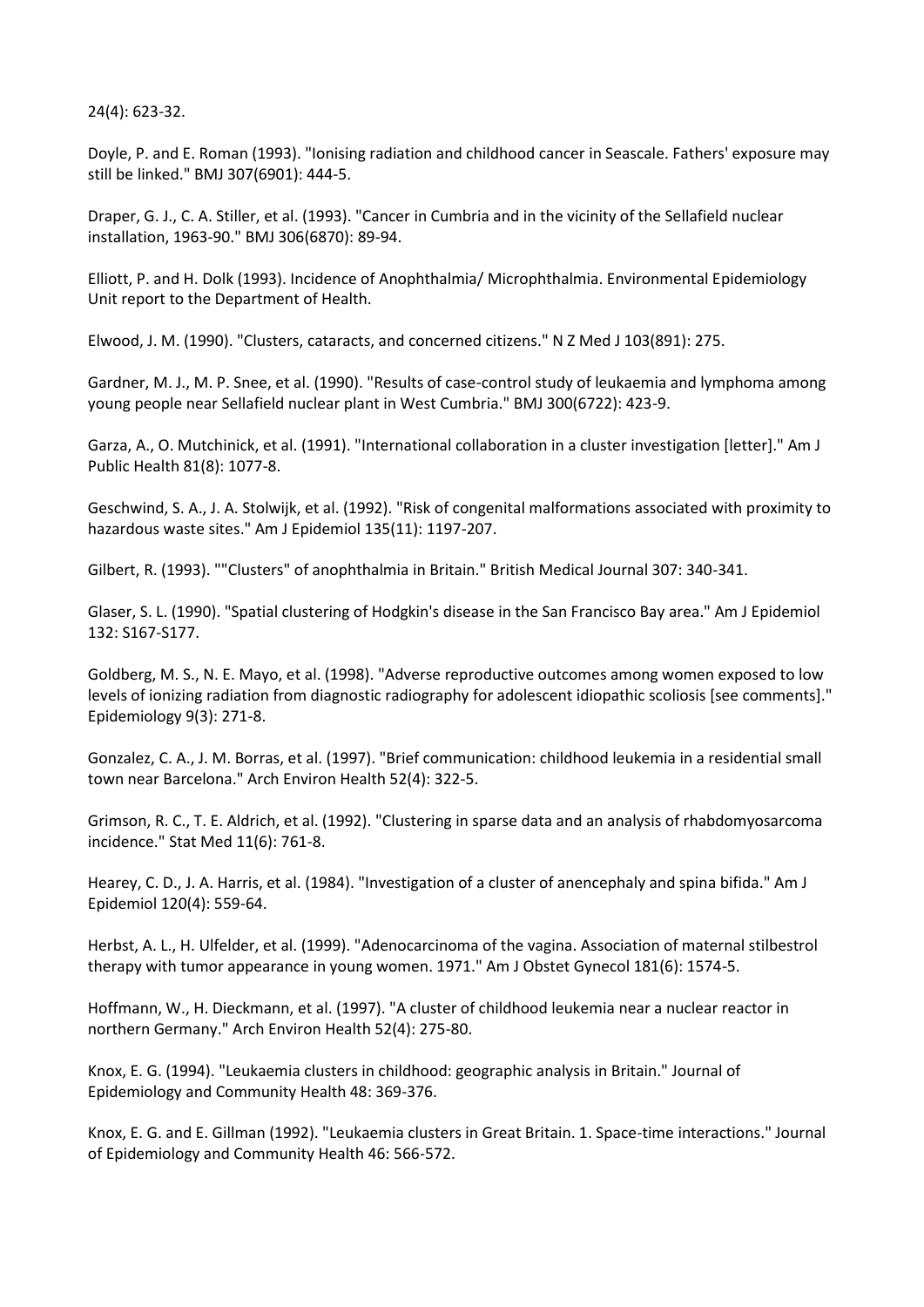Knox, E. G. and E. Gillman (1992). "Leukaemia clusters in Great Britain. 2. Geographical concentrations." Journal of Epidemiology and Community Health 46: 573-576.

Knox, E. G. and E. A. Gilman (1996). "Spatial clustering of childhood cancers in Great Britain." Journal of Epidemiology and Community Health 50: 313-319.

Knox, E. G. and E. A. Gilman (1997). "Hazard proximities of childhood cancers in Great Britain from 1953- 80." J Epidemiol Community Health 51(2): 151-9.

Knox, E. G. and R. J. Lancashire (1991). Epidemiology of congenital malformations. London, HMSO.

Knox, G. (1997). "Secular pattern of congenital oesophageal atresia." Journal of Epidemiology and Community Health 51: 110-113.

Kristensen, P. and I. Irgens (1994). "Clusters of anophthalmia- no link with Benomyl in Norway." British Medical Journal 308: 205-206.

Lewis, M. S. (1980). "Spatial clustering in childhood leukemia." J Chron Dis 33: 703-712.

Lie, R. T., I. Heuch, et al. (1991). "A temporary increase of Down syndrome among births of young mothers in Norway: an effect of risk unrelated to maternal age?" Genet Epidemiol 8(4): 217-30.

Lloyd, S. and C. J. Roberts (1973). "A test for space clustering and its application to congenital limb defects in Cardiff." Brit J Prev Soc Med. 27: 188-191.

Lovett, A. A., A. C. Gatrell, et al. (1990). "Congenital malformations in the Flyde region of Lancashire, England 1957-1973." Soc Sci Med 30(1): 103-109.

Mastroiacovo, P., L. Botto, et al. (1994). "Limb reduction defects and coastal areas." Lancet 343(8904): 1034-5.

McDiarmid, M. A., P. Breysse, et al. (1994). "Investigation of a spontaneous abortion cluster: lessons learned." Am J Ind Med 25(4): 463-75.

McGhie, J. and M. Paduano (1993). Pesticide theory voiced as doctors hunt for causes. The Observer. London: 5.

MMWR (1996). "Spontaneous abortions possibly related to ingestion of nitrate-contaminated well water-- LaGrange County, Indiana, 1991-1994." MMWR Morb Mortal Wkly Rep 45(26): 569-72.

Monteleone Neto, R. and E. E. Castilla (1994). "Apparently normal frequency of congenital anomalies in the highly polluted town of Cubatao, Brazil." Am J Med Genet 52(3): 319-23.

Moreno, C., E. Ardanaz, et al. (1994). "A temporal-spatial cluster of sudden infant death syndrome in Navarre, Spain." European Journal of Epidemiology 10: 129-134.

Morris, J., E. Alberman, et al. (1998). "Is there evidence of clustering in Down syndrome." Int J Epidemiol 27: 495-498.

Mulder, Y. M., M. Drijver, et al. (1994). "Case-control study on the association between a cluster of childhood haematopoietic malignancies and local environmental factors in Aalsmeer, The Netherlands." J Epidemiol Community Health 48(2): 161-5.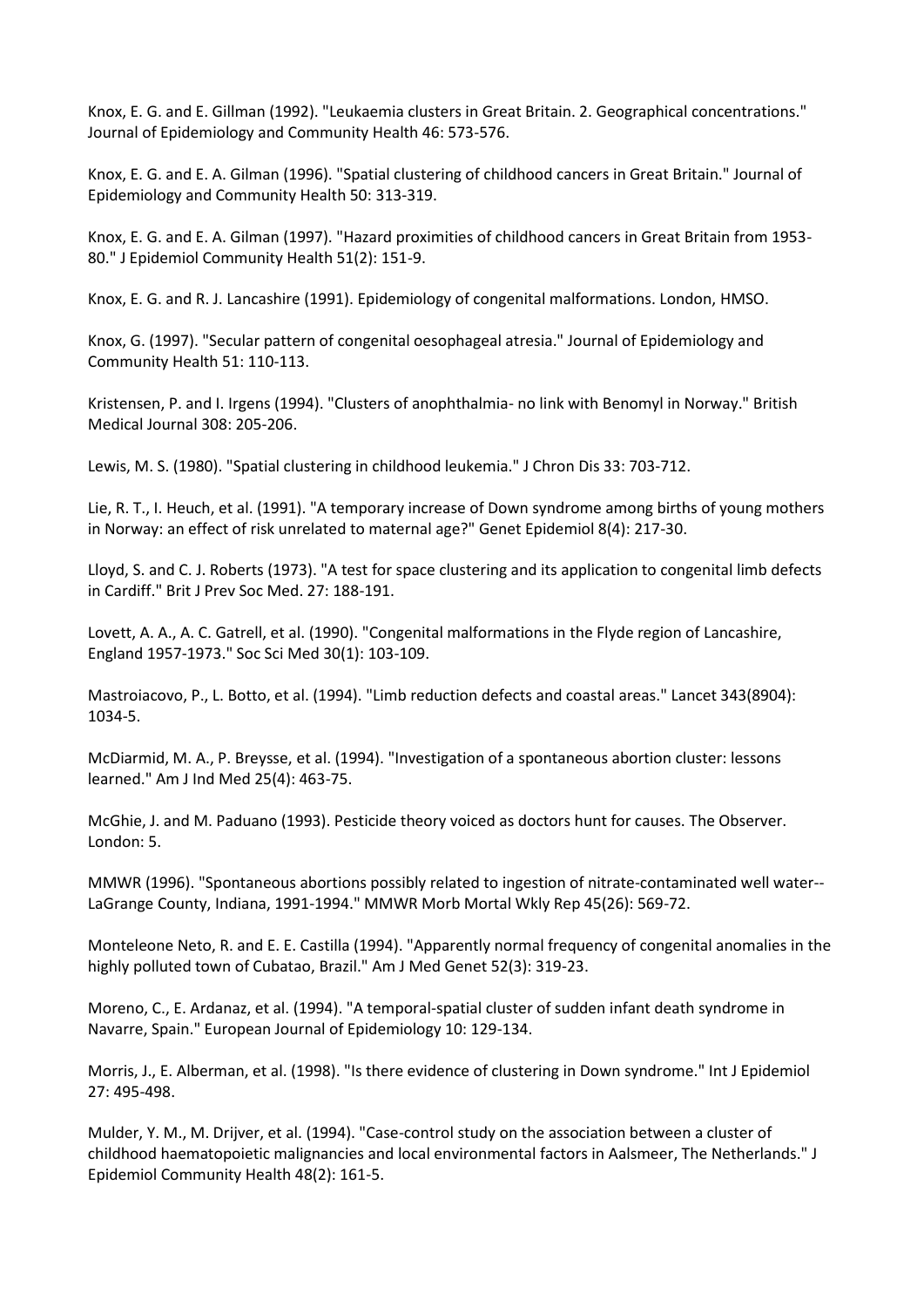Pai, G. S., D. Valle, et al. (1978). "Cluster of trisomy 13 live births." Lancet 1(8064): 613.

Paneth, N., M. Lansky, et al. (1980). "Congenital malformation cluster in eastern United States." Lancet 2(8198): 808-9.

Patterson, C. C. and N. R. Waugh (1992). "Urban/rural and deprivation differences in incidence and clustering childhood diabetes in Scotland." International Journal of Epidemiology 21(1): 108-117.

Pobel, D. and J. F. Viel (1997). "Case-control study of leukaemia among young people near La Hague nuclear reprocessing plant: the environmental hypothesis revisited." BMJ 314(7074): 101-6.

Ramsay, C. N., P. M. Ellis, et al. (1991). "Down's syndrome in the Lothian region of Scotland--1978 to 1989." Biomed Pharmacother 45(6): 267-72.

Rovbert, E. Mottolese, C. Nelva, A. (2001) A cluster of caudal appendages in the France Central- East Registry of congenital malformation Reproductive Toxivcology 15 723-728

Rodrigues, L. C., T. Marshall, et al. (1992). "Space time clustering of births in SIDS: Do perinatal infections play a role?" International Journal of Epidemiology 21: 714-719.

Roman, E., A. Watson, et al. (1993). "Case-control study of leukaemia and non-Hodgkin's lymphoma among children aged 0-4 years living in West Berkshire and north Hampshire health districts." BMJ 306(6878): 615- 21.

Rushton, G. and P. Lolonis (1996). "Exploratory spatial analysis of birth defect rates in an urban population." Stat Med 15(7-9): 717-26.

Samuelsson, U., C. Johansson, et al. (1994). "Space-time clustering in insulin-dependent diabetes mellitus (IDDM) in south-east Sweden." International Journal of Epidemiology 23: 138-142.

Savitz, D. A., R. L. Bornschein, et al. (1997). "Assessment of reproductive disorders and birth defects in communities near hazardous chemical sites. I. Birth defects and developmental disorders." Reprod Toxicol 11(2-3): 223-30.

Schneider, D., M. R. Greenberg, et al. (1993). "Cancer clusters: the importance of monitoring multiple geographic scales." Soc Sci Med 37(6): 753-9.

Shar, P. M. and D. J. McConnell (1999). "An unusual cluster of babies with Down's syndrome - was it caused by the Windscale fire?" British Medical Journal 289: 378.

Sheehan, P. M. and I. B. Hillary (1983). "An unusual cluster of babies with Down's syndrome born to former pupils of an Irish boarding school." Br Med J Clin Res Ed 287(6403): 1428-9.

Smith, P. G., M. C. Pike, et al. (1976). "Epidemiology of childhood leukaemia in greater londonA search for evidence of transmission assuming a possibly long latent period." Br J Cancer 33(1): 1-8.

Spagnolo, A., F. Bianchi, et al. (1994). "Anophthalmia and Benomyl in ItalyA Multicentre Study based on 940,615 Newborns." Reproductive Toxicology 8(5): 397-403.

Tsuchiya, K. (1992). "The discovery of the causal agent of Minamata disease." Am J Ind Med 21(2): 275-80.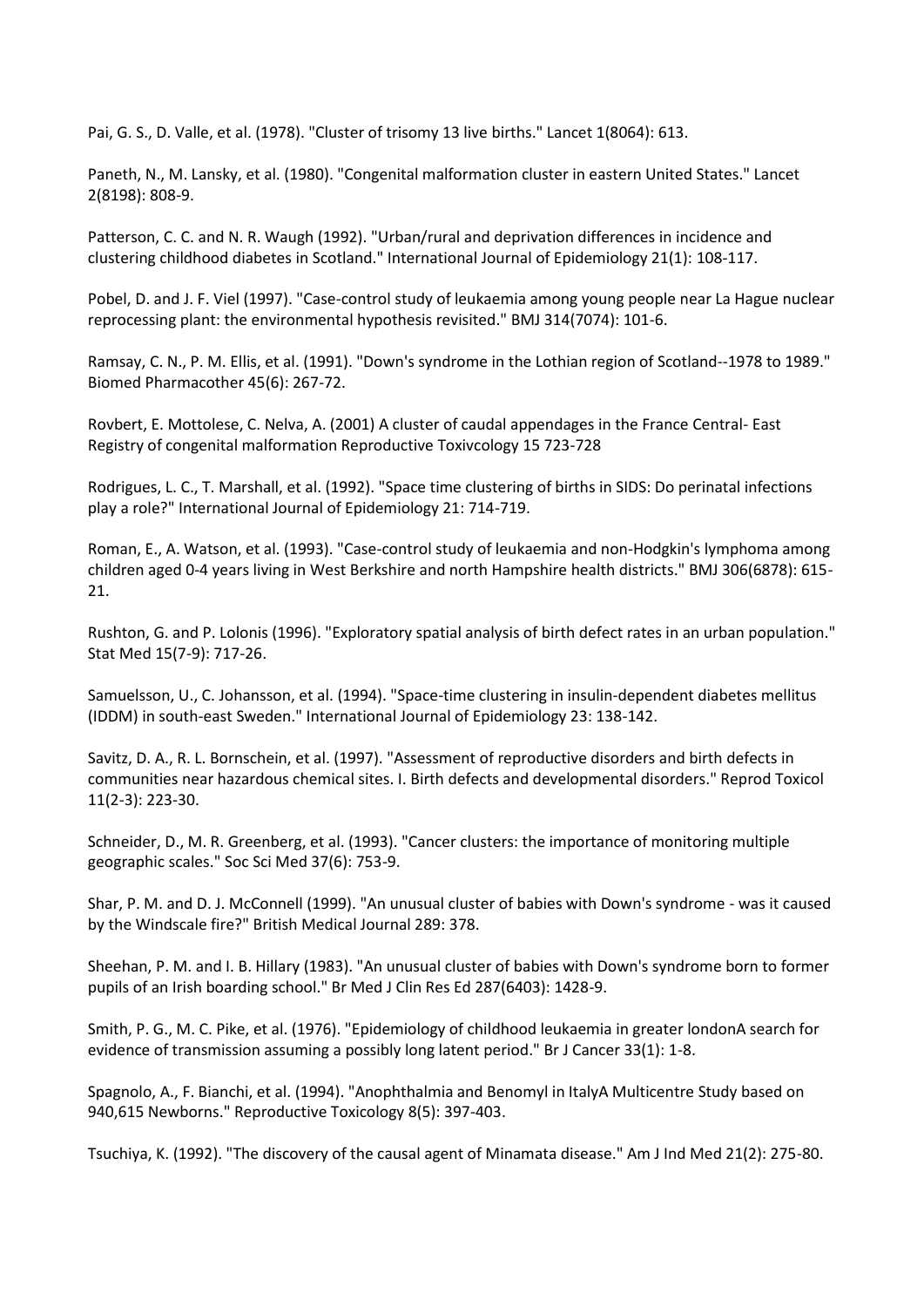Turnbull, B. W., E. Iwano, et al. (1990). "Monitoring for clusters of disease: application to leukaemia incidence in upstate New York." Am J Epidemiol 132: S136-S143.

Urquhart, J. D., R. J. Black, et al. (1991). "Case-control study of leukaemia and non-Hodgkin's lymphoma in children in Caithness near the Dounreay nuclear installation." BMJ 302(6778): 687-92.

Verger, P. (1997). "Down syndrome and ionizing radiation." Health Phys 73(6): 882-93.

Viel, J. F. (1997). "Criticism of study of childhood leukaemia near French nuclear reprocessing plant is unfounded." BMJ 314(7076): 301.

Viel, J. F., D. Pobel, et al. (1995). "Incidence of leukaemia in young people around the La Hague nuclear waste reprocessing plant: a sensitivity analysis." Stat Med 14(21-22): 2459-72.

Warburton, D., J. Kline, et al. (1977). "Trisomy clusters in New York." Lancet 2(8030): 201.

Whorton, D., R. M. Krauss, et al. (1977). "Infertility in male pesticide workers." Lancet 2(8051): 1259-61.

Wright, M. J., J. N. Newell, et al. (1995). "Limb reduction defects in the northern region of England 1985- 92." Journal of Epidemiology and Community Health 49: 305-308.

#### **Cluster Reports Available on Worldwide Web**

Childhood cancer incidence: health consultation: a review and analysis of cancer registry data, 1979-1995 for Dover Township (Ocean County) New Jersey <http://www.state.nj.us/health/eoh/hhazweb/cansumm.pdf>

Freshkills landfill site, child health problems, infertility and miscarriage, Richmond County, New York <http://www.atsdr.cdc.gov/hac/pha/pha.asp?docid=195&pg=0>

Public Health Assessment: US Marine Corps Camp Lejeune Onslow County, North Carolina <http://www.atsdr.cdc.gov/hac/pha/pha.asp?docid=1082&pg=0>

Public Health Assessment: National Zinc Company Bartlesville, Washington County, Oklahoma (birth defects) <http://www.atsdr.cdc.gov/hac/pha/pha.asp?docid=701&pg=0>

Health Consultation: Evaluation of potential exposures from the Fallon JP-8 Fuel Pipeline. Fallon, Churchill County, Nevada [http://www.atsdr.cdc.gov/HAC/PHA/HCPHA.asp?State='NV'](http://www.atsdr.cdc.gov/HAC/PHA/HCPHA.asp?State=)

Childhood cancer, Willmington, Massachusetts, USA

[http://www.mass.gov/eohhs/gov/departments/dph/programs/environmental](http://www.mass.gov/eohhs/gov/departments/dph/programs/environmental-health/investigations/wilmington/fact-sheet-on-the-wilmington-childhood-cancer.html)[health/investigations/wilmington/fact-sheet-on-the-wilmington-childhood-cancer.html](http://www.mass.gov/eohhs/gov/departments/dph/programs/environmental-health/investigations/wilmington/fact-sheet-on-the-wilmington-childhood-cancer.html)

Churchill County (Fallon) Childhood Leukaemia <http://www.cdc.gov/nceh/clusters/fallon/genetictesting.htm>

Identified disease clusters in USA <http://clusteralliance.org/clusters/>

Acute lymphocytic leukaemia in Whatcom County, Washington, USA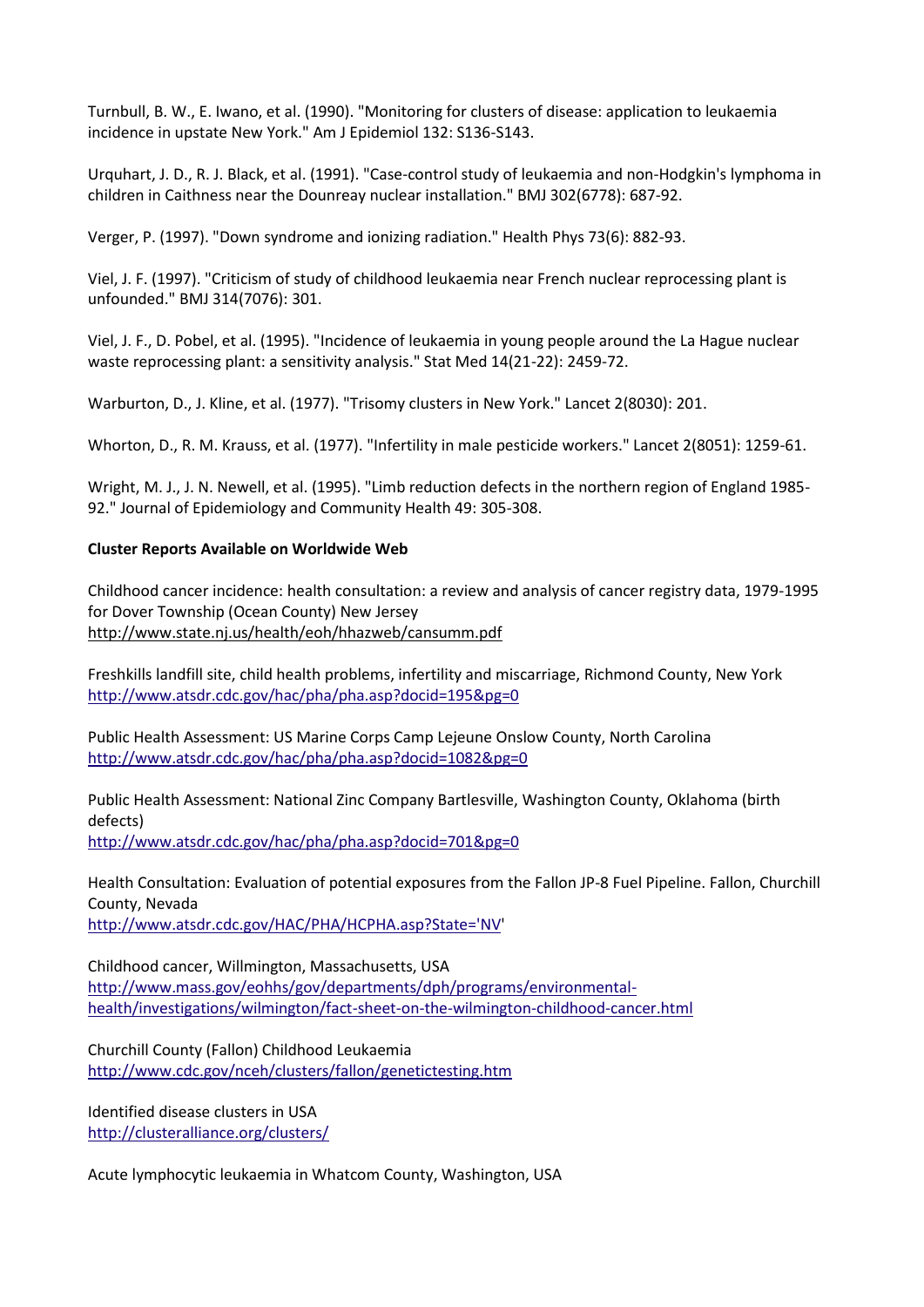[https://www.co.whatcom.wa.us/health/pdf/leukemia\\_survey.PDF](https://www.co.whatcom.wa.us/health/pdf/leukemia_survey.PDF)

## **Local Regional Investigations of the California Birth Defects Monitoring Programme**

Monitoring for Birth Defects Following the Cantara Loop Spill (1992) <http://www.cdph.ca.gov/programs/CBDMP/Documents/MO-CBDMP-CantaraLoop.pdf>

Neural Tube Defects in Kern County: Buttonwillow Area Cluster Investigation, Summary and Full Report (1993)

<http://www.cdph.ca.gov/programs/CBDMP/Documents/MO-CBDMP-ButtonWillow.pdf>

Birth Defects in Lompoc (1996) <http://www.cdph.ca.gov/programs/CBDMP/Documents/MO-CBDMP--Lompoc.pdf>

Birth Defects in McFarland (1996) <http://www.cdph.ca.gov/programs/mcah/Documents/MO-BirthDefectsInMcFarland.pdf>

Birth Defects in Bayview/Hunter's Point (1997) <http://www.cdph.ca.gov/programs/CBDMP/Documents/MO-CBDMP-BayViewHuntersPoint.pdf>

Analysis of a cluster of adverse pregnancy outcomes around BKK landfill in Walnut, California (1994) [http://www.ehib.org/paper.jsp?paper\\_key=WALNUT\\_PREG\\_1994](http://www.ehib.org/paper.jsp?paper_key=WALNUT_PREG_1994)

Pregnancy outcomes in Santa Clara County 1980-1985 (1988) [http://www.ehib.org/paper.jsp?paper\\_key=SANTA\\_CLARA\\_PREG\\_1988](http://www.ehib.org/paper.jsp?paper_key=SANTA_CLARA_PREG_1988)

Water exposure and pregnancy outcomes (analysis of Fairchild Camera and Instrument Company solvent waste, San Jose, California) (1988) [http://www.ehib.org/paper.jsp?paper\\_key=WATER\\_PREG\\_1988](http://www.ehib.org/paper.jsp?paper_key=WATER_PREG_1988)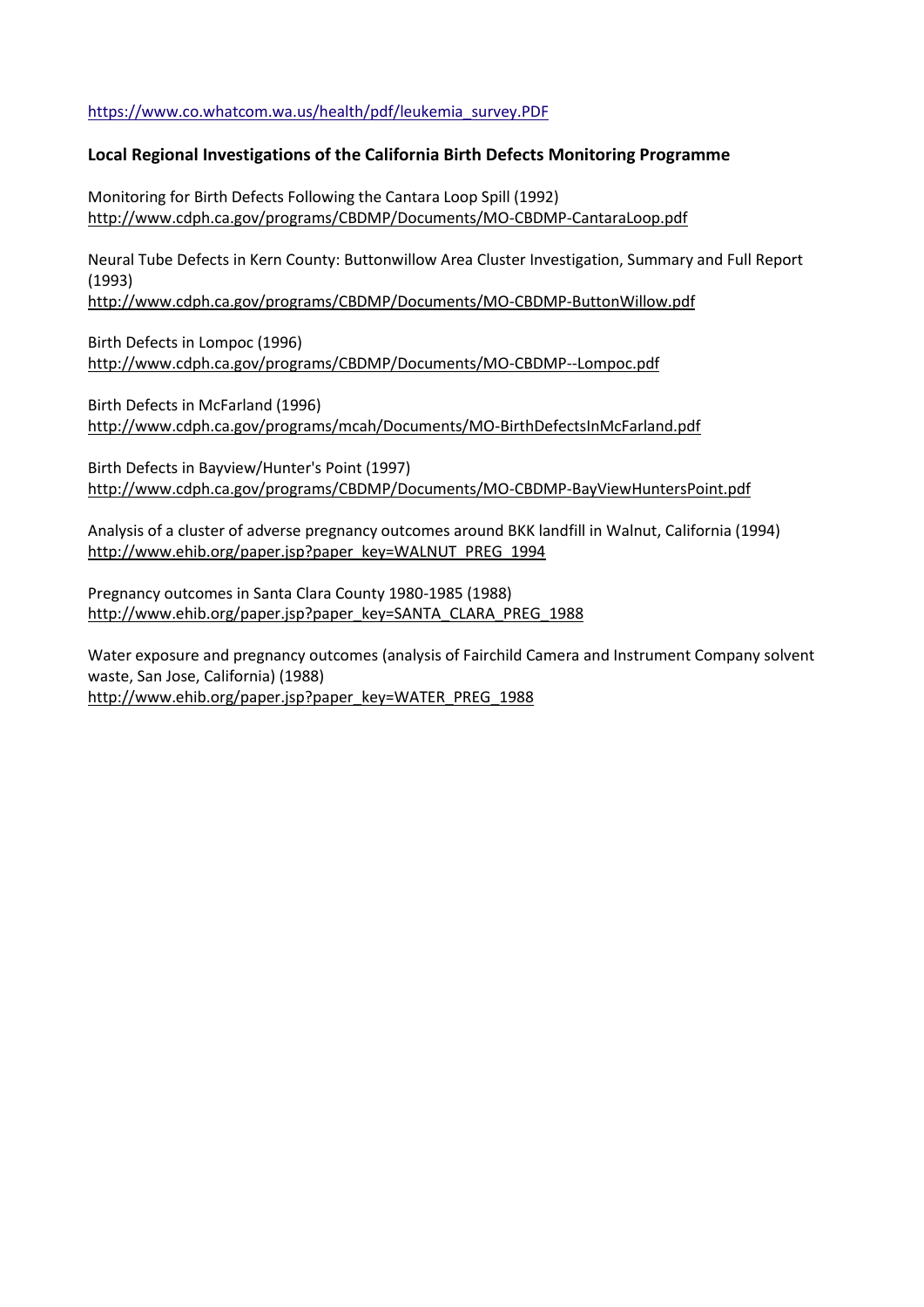**Drijver M, Melse JM (1992), "Disease Clusters and Environmental Contamination I: A Guide for Public Health Services" (in Dutch), T Soc Gezondheidsz, Vol 70, pp 565-570. See also Local Environmental Health Concerns under Proceedings of Working Group meeting February 2003. Drijver M, Woudenberg F (1999), "Cluster Managmenet and the Role of Concerned Communities and the Media", European Journal of Epidemiology, Vol 15, pp 863-869.** 

| <b>Health Track</b>                                                                                                                                                                                                                                                                                                                                                                                                                                                                                                                                                                                                                                                                                                 | <b>Environment Track</b>                                                                                     | <b>Communication Track</b>                                                                                                                                                                                                                                                                                                                                                                                                                                                                                                                                                                                              |  |
|---------------------------------------------------------------------------------------------------------------------------------------------------------------------------------------------------------------------------------------------------------------------------------------------------------------------------------------------------------------------------------------------------------------------------------------------------------------------------------------------------------------------------------------------------------------------------------------------------------------------------------------------------------------------------------------------------------------------|--------------------------------------------------------------------------------------------------------------|-------------------------------------------------------------------------------------------------------------------------------------------------------------------------------------------------------------------------------------------------------------------------------------------------------------------------------------------------------------------------------------------------------------------------------------------------------------------------------------------------------------------------------------------------------------------------------------------------------------------------|--|
|                                                                                                                                                                                                                                                                                                                                                                                                                                                                                                                                                                                                                                                                                                                     | <b>Step 1: Orientation</b>                                                                                   |                                                                                                                                                                                                                                                                                                                                                                                                                                                                                                                                                                                                                         |  |
| General information<br>about the expected<br>frequency of disease,<br>potential risk factors                                                                                                                                                                                                                                                                                                                                                                                                                                                                                                                                                                                                                        | General information<br>about local exposure<br>possibilities (site visit)                                    | Preparation of visit to person who has<br>contacted the health agency                                                                                                                                                                                                                                                                                                                                                                                                                                                                                                                                                   |  |
| Gather background information about biological<br>plausibility of a relation between exposure and<br>disease (literature review)                                                                                                                                                                                                                                                                                                                                                                                                                                                                                                                                                                                    |                                                                                                              |                                                                                                                                                                                                                                                                                                                                                                                                                                                                                                                                                                                                                         |  |
|                                                                                                                                                                                                                                                                                                                                                                                                                                                                                                                                                                                                                                                                                                                     | <b>Step 2: Qualification</b>                                                                                 |                                                                                                                                                                                                                                                                                                                                                                                                                                                                                                                                                                                                                         |  |
| Ask concerned persons<br>to list the number of<br>health events together<br>with basic data such as<br>address, years of<br>residence, age, sex,<br>years of diagnosis or<br>death, type of diseases,<br>occupation, smoking<br>habits etc.<br>First assessment of cluster: combine health data<br>with population data (or crude count of number of<br>houses and people in neighbourhood) and<br>compare with national or regional expected<br>frequency or occurrence of disease. Additional<br>medical information from general practitioners with<br>patients in neighbourhood may be helpful to<br>consider if cases constitute an aetiological entity.<br>Sequentiality of the time relationship between the | Ask local residents for<br>information on possible<br>routes of exposure to<br>an environmental<br>pollutant | Personal communication with<br>concerned person in their own<br>environment:<br>Demonstrate genuine interest and<br>concern<br>• Enables an impression of the social<br>context (how severe is level of<br>worry)<br>Allows formation of an impression of<br>the neighbourhood and socio-<br>demographic characteristics<br>(especially presence and age of<br>children)<br>Allows exchange of information with<br>$\bullet$<br>local residents<br>Allows provision of general oral and<br>$\bullet$<br>written information on the disease of<br>concern and its causes including the<br>difficulties of proving causal |  |
| exposure and the health effect.<br>Number of cases is<br>higher than expected                                                                                                                                                                                                                                                                                                                                                                                                                                                                                                                                                                                                                                       | <b>Biologically plausible</b><br>and logical temporal<br>relationship with an<br>environmental agent.        | relationships between disease and<br>environment.<br>If media are already involved, ensure<br>contact is made and arrangements<br>made about information which will be<br>provided (must provide information to<br>community first)                                                                                                                                                                                                                                                                                                                                                                                     |  |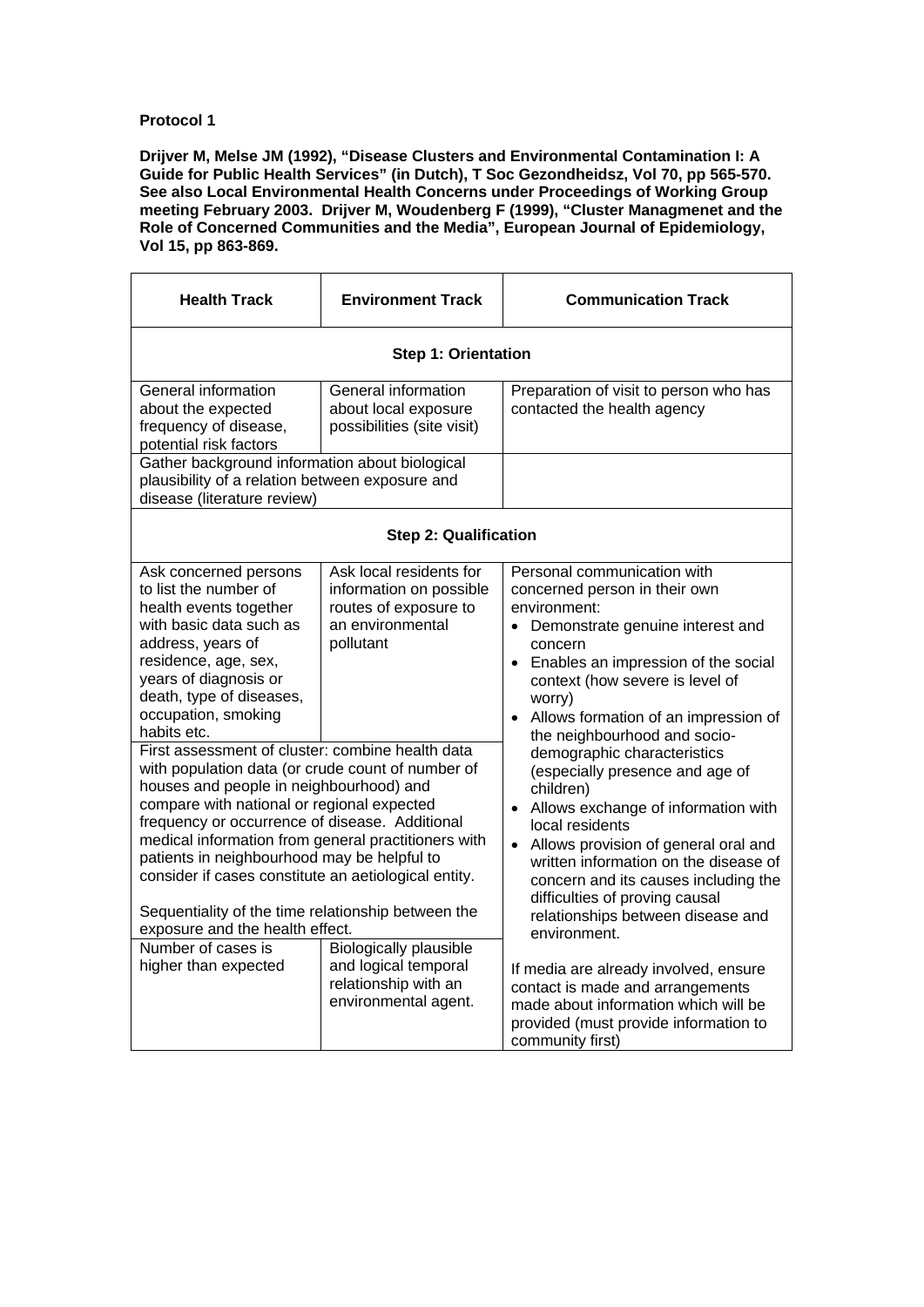| <b>Step 3: Quantification</b>                                                                                                                                                                                      |                                                                                                                                                   |                                                                                                                                                                                          |
|--------------------------------------------------------------------------------------------------------------------------------------------------------------------------------------------------------------------|---------------------------------------------------------------------------------------------------------------------------------------------------|------------------------------------------------------------------------------------------------------------------------------------------------------------------------------------------|
| More extended and<br>controlled<br>epidemiological<br>investigation:                                                                                                                                               | Further investigation of<br>routes and amount of<br>exposure:                                                                                     | Conclusions and following<br>investigations must be shared with the<br>community.                                                                                                        |
|                                                                                                                                                                                                                    | Environmental risk                                                                                                                                |                                                                                                                                                                                          |
| Frequency of occurrence<br>of disease compared<br>with adequate reference<br>data (age standardised)<br>OR advanced form of<br>cluster analysis.                                                                   | assessment essential<br>to decide if accepted<br>exposure limits are<br>exceeded (generally<br>using water, air, soil or<br>crops is sufficient). |                                                                                                                                                                                          |
|                                                                                                                                                                                                                    | Environmental<br>intervention ("first clean<br>up the mess") may be<br>more important than<br>proving a causal<br>relation                        |                                                                                                                                                                                          |
| If an increased risk is found that cannot be<br>explained by artefact (eg. reporting bias) and an                                                                                                                  |                                                                                                                                                   |                                                                                                                                                                                          |
| elevated exposure is determined, proceed to case                                                                                                                                                                   |                                                                                                                                                   |                                                                                                                                                                                          |
| control study                                                                                                                                                                                                      |                                                                                                                                                   |                                                                                                                                                                                          |
|                                                                                                                                                                                                                    | <b>Extended Epidemiological Study</b>                                                                                                             |                                                                                                                                                                                          |
| If an investigation is carried out, it is probably that it<br>Inform the communication about the<br>will only find a causal association if:<br>progress of the study. Preferably have                              |                                                                                                                                                   |                                                                                                                                                                                          |
| 1.<br>minimal 5 patients with homogeneous disease<br>relative risk at least 10<br>2.<br>3.<br>sufficient publicity to minimise exposure                                                                            |                                                                                                                                                   | regular meetings at intervals (allows<br>researchers to inform community and<br>community to participate in deciding<br>about basic assumptions).                                        |
| suspicion bias<br>minimal publicity to minimise exposure<br>4.<br>suspicion bias (preferably study is carried out<br>in another population then the concerned one).                                                |                                                                                                                                                   | As soon as a conclusion is reached<br>and the concerned community is<br>informed, should then inform the media<br>(design pro-active media strategy<br>together with community members). |
| Recommendations:                                                                                                                                                                                                   |                                                                                                                                                   |                                                                                                                                                                                          |
| Take worries about exposure to local environmental factors seriously<br>Pay attention at an early stage to risk communication and public participation<br>Perform a systematic and transparent exposure assessment |                                                                                                                                                   |                                                                                                                                                                                          |
|                                                                                                                                                                                                                    | Consider exposure reducing measures in case of any nuisance or undesirable                                                                        |                                                                                                                                                                                          |
|                                                                                                                                                                                                                    | exposure<br>Pay attention to any possible somatic consequences of stress                                                                          |                                                                                                                                                                                          |
|                                                                                                                                                                                                                    | Follow a stepwise approach to environment-related diseases clusters                                                                               |                                                                                                                                                                                          |
|                                                                                                                                                                                                                    |                                                                                                                                                   | Take into account coincidence as an explanation of detected disease clusters                                                                                                             |
| Be critical when conducting descriptive epidemiological studies<br>Explain under which conditions a further epidemiological study would be advisable                                                               |                                                                                                                                                   |                                                                                                                                                                                          |
| Involve communication specialists in epidemiological studies                                                                                                                                                       |                                                                                                                                                   |                                                                                                                                                                                          |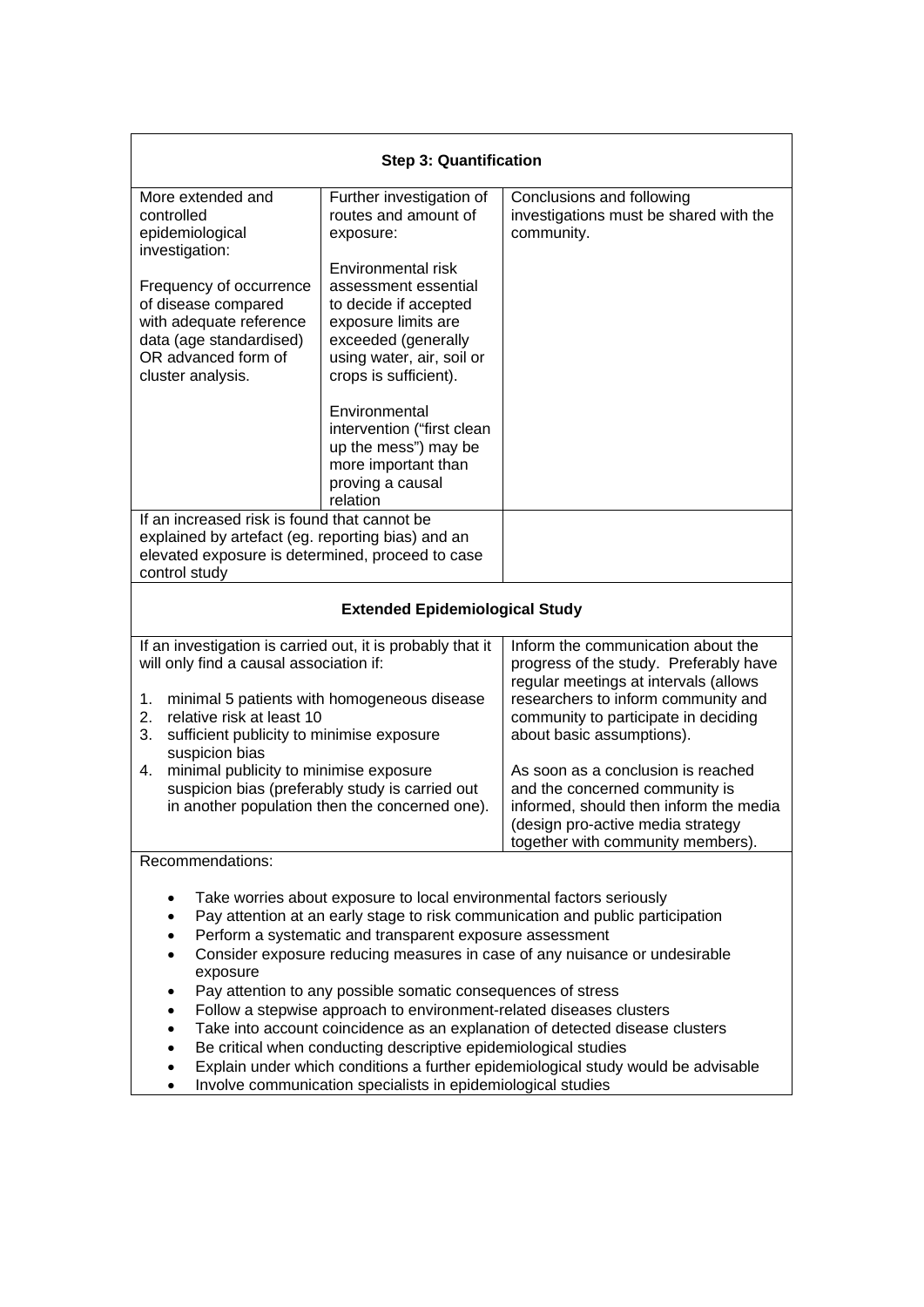# **CDC MMWR (1990), "Guidelines for Investigating clusters of Health Events"**

| <b>Definition of a Cluster:</b><br>An unusual aggregation, real or perceived, of health events that are grouped together in time<br>or space and that are reported to a health agency.                                                                                                                                                                                                                |                                                                                                                                                                                                                                                                                                                                                                                                                                       |                                                                                                                                                                                                                                                                                                                                                                                                                                                                                |
|-------------------------------------------------------------------------------------------------------------------------------------------------------------------------------------------------------------------------------------------------------------------------------------------------------------------------------------------------------------------------------------------------------|---------------------------------------------------------------------------------------------------------------------------------------------------------------------------------------------------------------------------------------------------------------------------------------------------------------------------------------------------------------------------------------------------------------------------------------|--------------------------------------------------------------------------------------------------------------------------------------------------------------------------------------------------------------------------------------------------------------------------------------------------------------------------------------------------------------------------------------------------------------------------------------------------------------------------------|
| Cluster investigation likely to be fruitful if:<br>Cluster has a definable health outcome either new or rare, a potential exposure or agent is<br>suspected along with a connection between the exposure and health event, the situation is<br>highly unusual and statistical testing confirms the investigators impression and the short term<br>public health impact is immediate and self-evident. |                                                                                                                                                                                                                                                                                                                                                                                                                                       |                                                                                                                                                                                                                                                                                                                                                                                                                                                                                |
| <b>Stage</b>                                                                                                                                                                                                                                                                                                                                                                                          | <b>Action</b>                                                                                                                                                                                                                                                                                                                                                                                                                         | <b>Outcome</b>                                                                                                                                                                                                                                                                                                                                                                                                                                                                 |
| Stage 1<br>Initial contact<br>and response                                                                                                                                                                                                                                                                                                                                                            | Gather identifying information on caller,<br>gather initial data on potential cluster,<br>obtain identifying information on<br>persons affects, discuss initial<br>impressions with the caller, request<br>further information and plan further<br>telephone follow-up, assure that s/he<br>will receive a written response, maintain<br>a log of initial contacts, notify health<br>agency's public health office (or<br>equivalent) | <b>Criteria to continue to Stage 2:</b><br>If single and rare disease entity,<br>plausible exposure or plausible<br>clustering.                                                                                                                                                                                                                                                                                                                                                |
| Stage 2a<br>Preliminary<br>evaluation                                                                                                                                                                                                                                                                                                                                                                 | Geographical area and time period,<br>which cases are included in the<br>analysis, appropriate reference<br>population, calculate rates and asses<br>significance (chi <sup>2</sup> , Poisson regression)<br>or clustering statistics (see Appendix)                                                                                                                                                                                  | If preliminary evaluation suggests<br>an excess proceed to Stage 2b                                                                                                                                                                                                                                                                                                                                                                                                            |
| Stage 2b<br>Case<br>evaluation                                                                                                                                                                                                                                                                                                                                                                        | Verify the diagnosis: contact<br>responsible physicians/health event<br>registry, obtain copies of relevant<br>records (eg. pathology), and obtain<br>histological evaluation.                                                                                                                                                                                                                                                        | If cases verified and excess<br>confirmed proceed to Stage 2c                                                                                                                                                                                                                                                                                                                                                                                                                  |
| Stage 2c<br>Occurrence<br>evaluation                                                                                                                                                                                                                                                                                                                                                                  | Define appropriate geographic<br>(community) boundaries, ascertain all<br>potential cases within space time<br>boundary, identify appropriate database<br>for numerator and denominator data, in<br>depth review of literature, assess<br>likelihood that an event-exposure<br>relationship may be established, assess<br>community perceptions, reactions and<br>needs, complete investigation.                                      | Criteria to continue to<br>feasibility study:<br>If an excess is confirmed and<br>epidemiological and biological<br>plausibility is high proceed to<br>major feasibility study. If excess<br>is confirmed but no relationship<br>to exposure is apparent,<br>terminate the investigation and<br>inform persons concerned. If<br>excess not confirmed terminate<br>investigation and report findings<br>to the caller.<br>If no further follow-up:<br>Inform concerned persons. |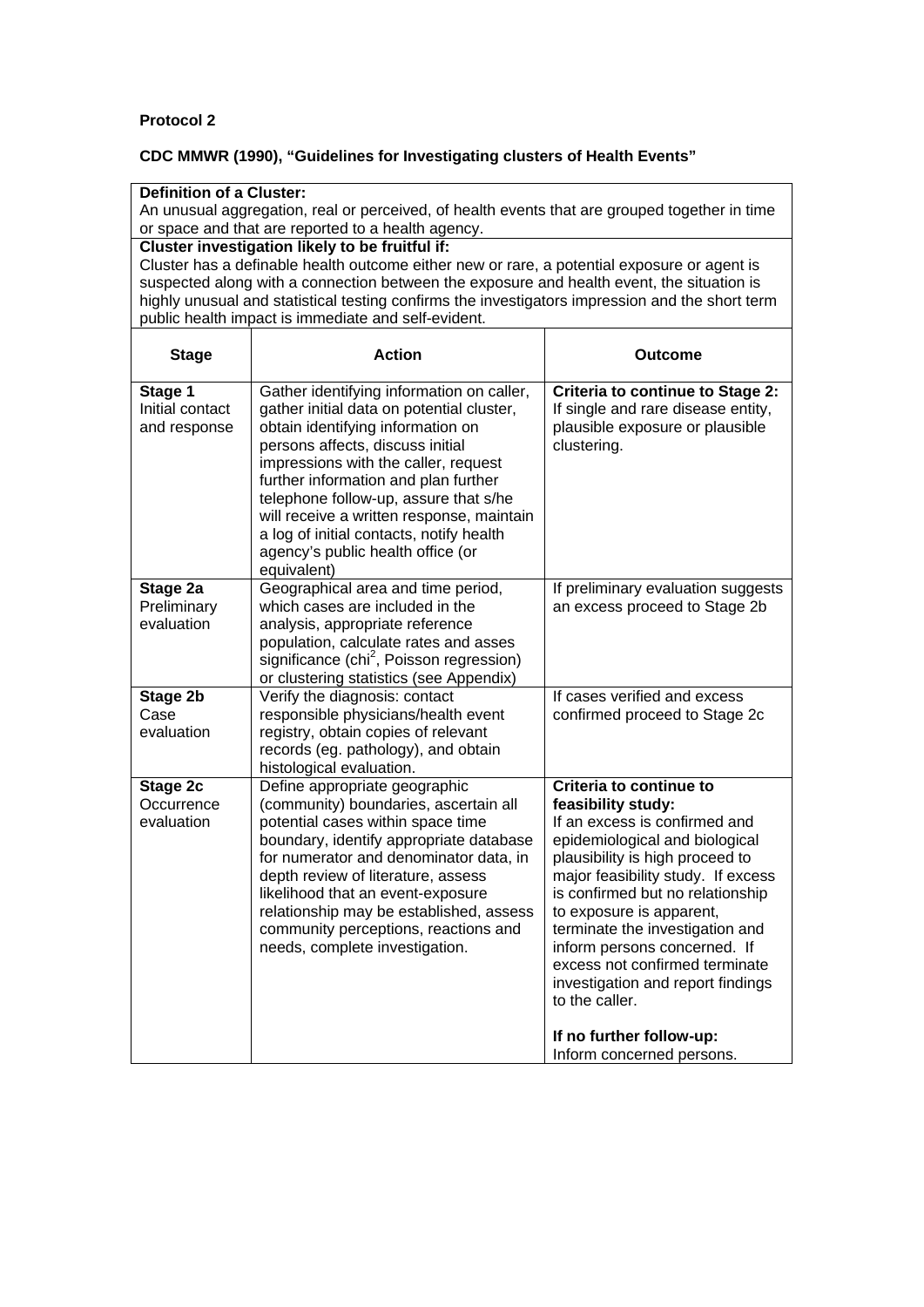| Stage 3<br>Feasibility<br>study | Examines the potential for relating the<br>cluster to some exposure: review<br>detailed literature search, consider<br>appropriate study design (including<br>costs and outcomes of alternatives),<br>determine what data should be<br>collected, delineate the logistics of data<br>collection and processing, determine<br>the plan of analysis, assess the current<br>social and political ambience, assess<br>the resource implications and<br>requirements of both the study and the<br>alternatives. | If aetiologic investigation<br>warranted proceed to stage 4:<br>Decision to proceed will be<br>related to allocation of resources.<br>If feasibility study suggests little<br>gain, summarise the results of<br>process and report back to<br>concerned parties. |
|---------------------------------|------------------------------------------------------------------------------------------------------------------------------------------------------------------------------------------------------------------------------------------------------------------------------------------------------------------------------------------------------------------------------------------------------------------------------------------------------------------------------------------------------------|------------------------------------------------------------------------------------------------------------------------------------------------------------------------------------------------------------------------------------------------------------------|
| Stage 4                         | Aetiological investigation                                                                                                                                                                                                                                                                                                                                                                                                                                                                                 |                                                                                                                                                                                                                                                                  |

#### **Risk Communication**

Investigators of clusters should understand the ways in which individuals respond to stressful situations and react to uncertainties. Investigators should be able to recognise the source of community suspicions and demands. A perceived problem must be resolved responsibly and sympathetically even if no underlying cluster or health problem exists.

Once the investigator has estimated the degree of risk to the community this information should be given to the community – including putting the risk into perspective. Understand the divergence between scientific estimates and community perceptions of risk based on psychological factors such as voluntariness, equity etc. Public health agencies should also be aware of media imperatives.

#### **Additional Information**

Skills and knowledge required - understanding of risk perception; functions of media; awareness of legal ramifications.

Scientific skills - how to apply epidemiological or statistical approach and know its limitations; familiar with concept of statistical power; able to conduct environmental sampling; collect, analyse and interpret biological monitoring samples; psychological factors (risk communication etc.).

Organisational requirements – locus of responsibility and control; a process for involving concerned groups and individuals; a set of operating procedures; dedicated resources.

Appendix and Section 4 deal with statistical and epidemiological techniques for investigating clusters.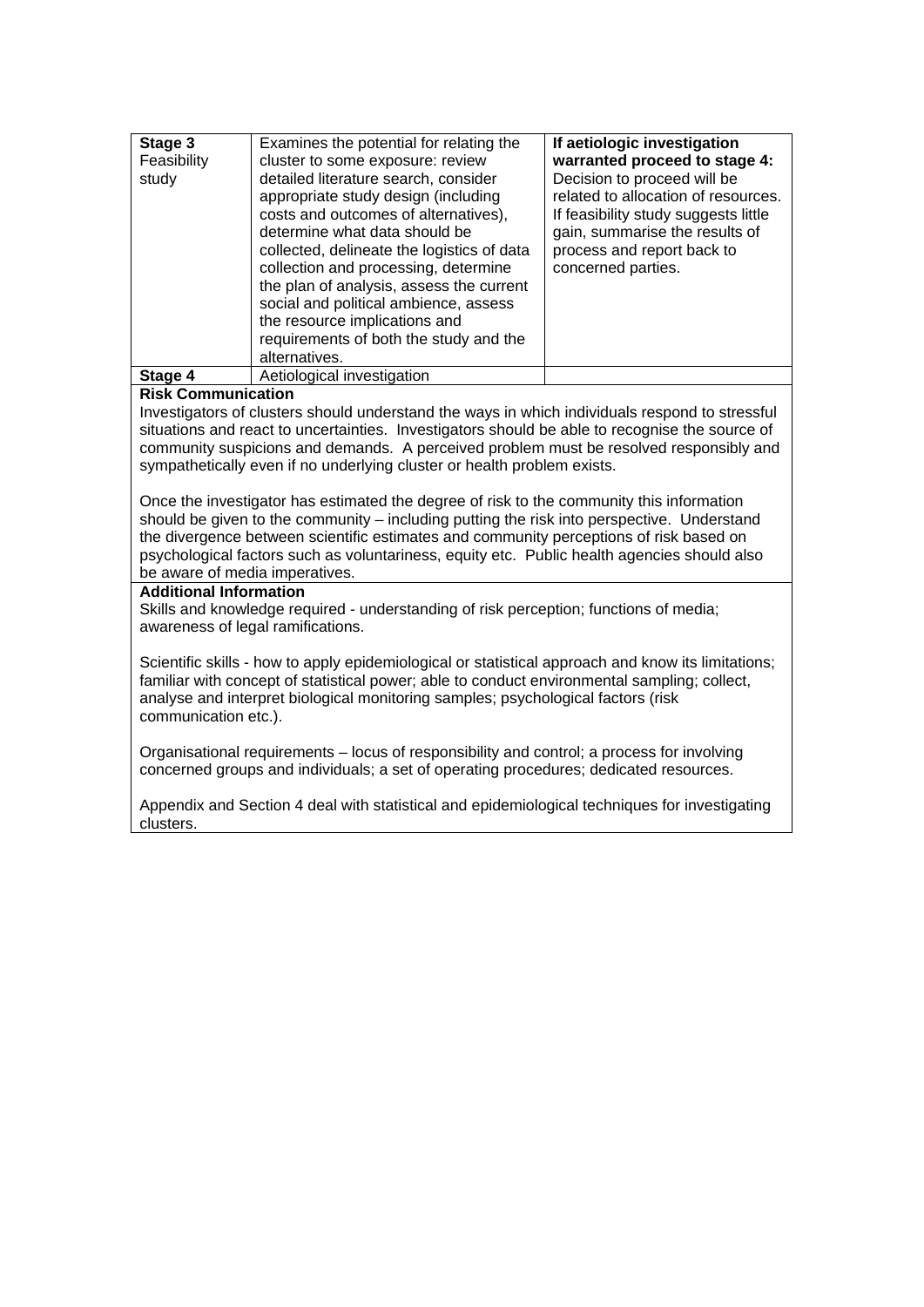#### **Texas Birth Defects Monitoring Division (1999), "Birth Defect Cluster Investigation Protocol", (for full protocol contact peter.langlois@tdh.state.tx.us)**

| <b>Stage</b>                                   | <b>Action</b>                                                                                                                                                                                                                                                                                                                                                                                                                                                                                                                                                                                                                                                                                                                                                                                                                                                                                                                                                                                                                                                           | Outcome                                                                                                                                                                                                                                                                                                                                                                                                                                                                                                                                                                                                                         |
|------------------------------------------------|-------------------------------------------------------------------------------------------------------------------------------------------------------------------------------------------------------------------------------------------------------------------------------------------------------------------------------------------------------------------------------------------------------------------------------------------------------------------------------------------------------------------------------------------------------------------------------------------------------------------------------------------------------------------------------------------------------------------------------------------------------------------------------------------------------------------------------------------------------------------------------------------------------------------------------------------------------------------------------------------------------------------------------------------------------------------------|---------------------------------------------------------------------------------------------------------------------------------------------------------------------------------------------------------------------------------------------------------------------------------------------------------------------------------------------------------------------------------------------------------------------------------------------------------------------------------------------------------------------------------------------------------------------------------------------------------------------------------|
| Stage 1<br>Initial contact<br>and response     | Collect initial data on the cluster (type of<br>defect, number of cases, geographical<br>area, time period, usual number of<br>cases), information on each case<br>(name, birth defect, date of delivery,<br>mothers age at delivery, mothers race,<br>mothers address at delivery), any ideas<br>on what caused the cluster, discuss<br>initial impressions, clarify what caller<br>wants, what they want register to do.<br>Get identifying details from caller, ask<br>how they learned of the cluster, give<br>them your name and phone number.                                                                                                                                                                                                                                                                                                                                                                                                                                                                                                                     | <b>Criteria to continue to Stage 2:</b><br>2 or more cases of the same BD<br>or multiple birth defects that may<br>be related to an exposure<br>reported in the literature to be a<br>possible teratogen, or there is<br>inadequate information to judge<br>the above criteria, or the<br>informant insists on further<br>evaluation. NB document<br>outcome.                                                                                                                                                                                                                                                                   |
| Stage 2<br>Preliminary<br>evaluation           | Determine the case definition<br>(geographic area, time period, birth<br>defect diagnosis). Determine the<br>number of live births in the area and<br>time period specified. Find an<br>appropriate reference rate (use<br>published data if possible). Calculate<br>expected cases, do O/E and assess<br>statistical significance.                                                                                                                                                                                                                                                                                                                                                                                                                                                                                                                                                                                                                                                                                                                                     | <b>Criteria to continue to Stage 3:</b><br>If there is an excess of cases<br>(O/E.1) AND the excess is<br>statistically significant at 5% OR<br>the informant insists on further<br>evaluation (or other<br>circumstances make it seem<br>appropriate).<br>If no further investigations write<br>to the informant giving full details.                                                                                                                                                                                                                                                                                          |
| Stage 3<br>Case finding<br>and<br>verification | Identify sources to help ascertain other<br>cases (vital records, CA registries etc.),<br>for each case ascertain name,<br>diagnosis, date of delivery, gestational<br>age, mothers age/place of residence at<br>delivery, mothers race. Verify defects<br>by referral to CA registry or by<br>contacting physician caring for the child,<br>tabulate all verified cases, if necessary<br>form a team to work on cluster. If a<br>specific exposure has been mentioned;<br>review literature for epidemiological and<br>biological plausibility, assess the<br>likelihood that an event-exposure<br>relationship may be established (help<br>from Toxicology and Environmental<br>Epidemiology divisions), determine<br>availability of exposure data in the area<br>of interest. Evaluate the need for<br>environmental monitoring data and<br>gather and analyse data if necessary.<br>Assess community perceptions/<br>reactions/needs. Re-evaluate the<br>cluster: confirm case definition, re-do<br>O/E (crude and adjusted if necessary<br>eg. for maternal age). | Write a report<br>Criteria to continue to Stage 4:<br>The birth defects are the same or<br>the same type, AND there is an<br>excess of cases (O/E>1) which is<br>statistically significant, AND at<br>least 3 cases exist with a<br>biologically plausible exposure in<br>common OR at least 5 cases and<br>an observed rate 10x greater<br>than expected OR other<br>circumstances warrant.<br>If no further follow-up:<br>Write to the informant indicating<br>findings, continue to monitor<br>occurrence of that CA in the<br>area, disseminate report to<br>appropriate officials (medical<br>directors, health dept etc.) |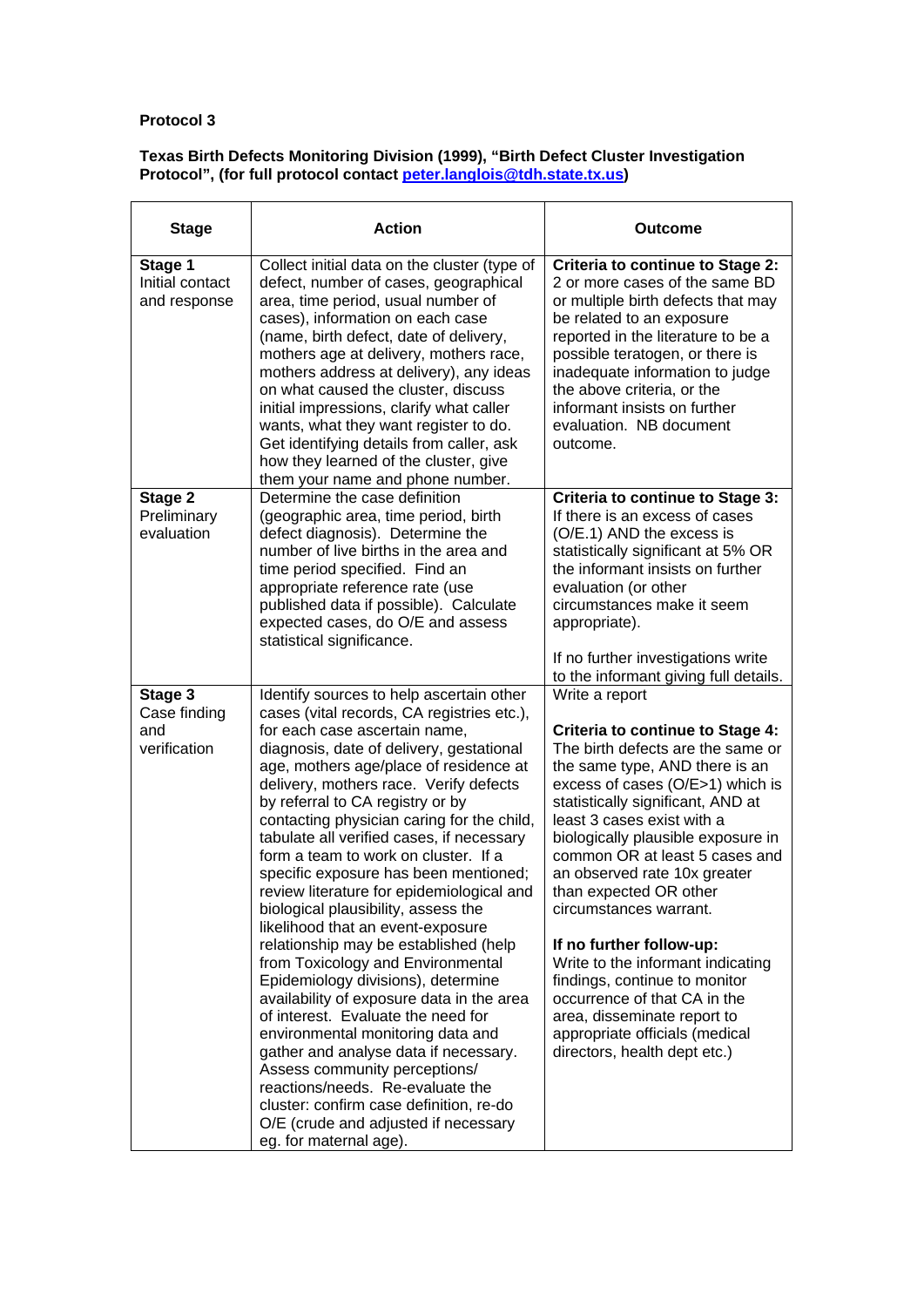| <b>Feasibility</b><br><b>Study</b>     | Consider the appropriate study design<br>with attendant costs and expected<br>outcomes including: geographical area<br>and time period of concern, case<br>finding, appropriateness of using<br>previously identified cases, confirmation<br>of diagnoses, selection of controls.<br>Determine appropriate plan of analysis.<br>Determine methods for environmental<br>exposure measures if needed, delineate<br>the logistics of data collection and<br>processing, consult with experts and<br>advisory committee, assess resource | Proceed if Aetiologic<br>investigation warranted. If not<br>write to informant, copy to official/<br>appropriate parties. |
|----------------------------------------|--------------------------------------------------------------------------------------------------------------------------------------------------------------------------------------------------------------------------------------------------------------------------------------------------------------------------------------------------------------------------------------------------------------------------------------------------------------------------------------------------------------------------------------|---------------------------------------------------------------------------------------------------------------------------|
|                                        | implications, write report summarising<br>feasibility study.                                                                                                                                                                                                                                                                                                                                                                                                                                                                         |                                                                                                                           |
| Stage 4<br>Aetiologic<br>investigation | Protocol develop using feasibility study<br>as a guide.                                                                                                                                                                                                                                                                                                                                                                                                                                                                              |                                                                                                                           |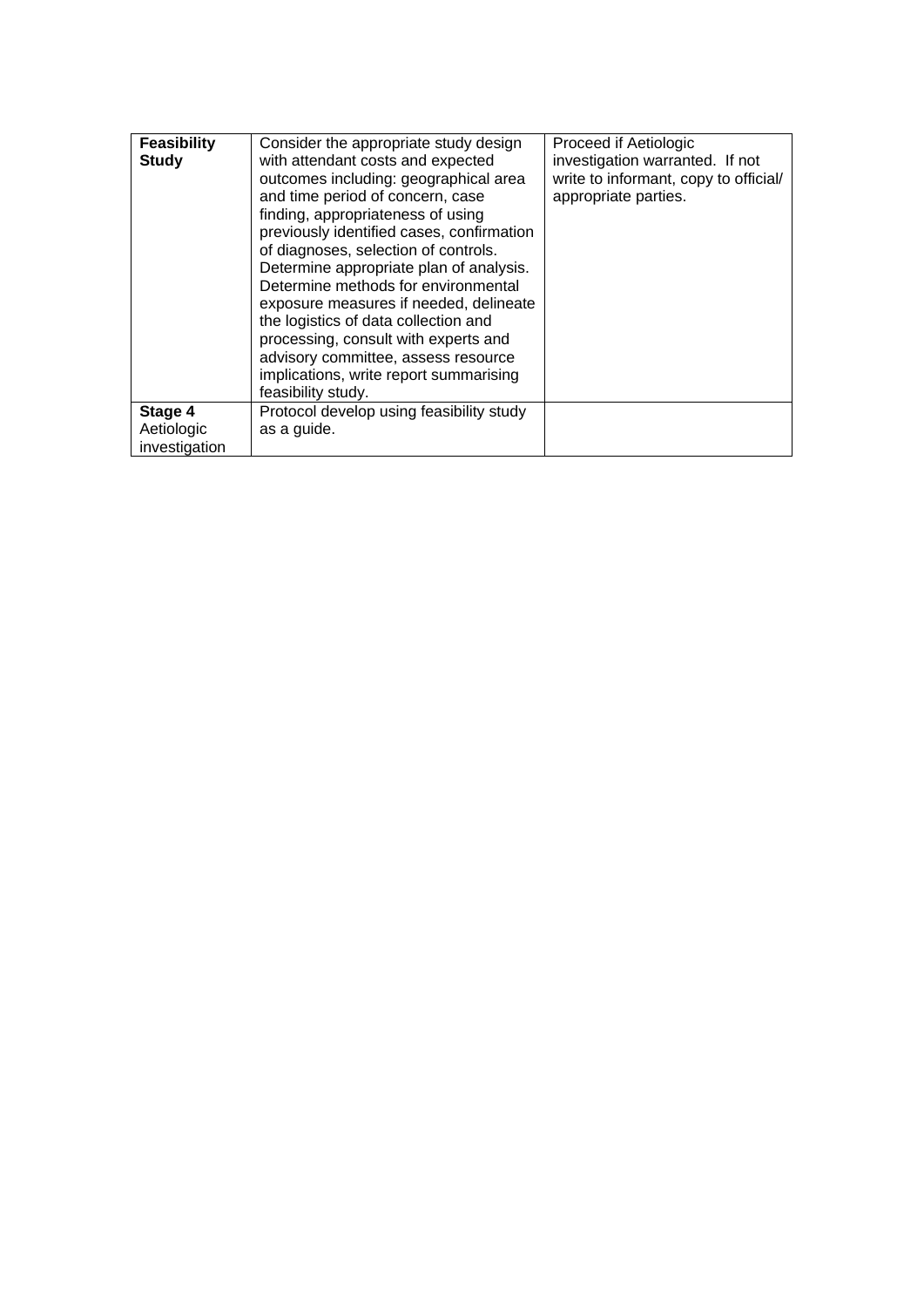#### **California Birth Defects Monitoring Programme (1999), "Investigating Clusters of Birth Defects: Guidelines for a Systematic Approach", (http://www.cbdmp.org/pdf/investbdclusters.pdf)**

#### **Definition of a Cluster**

More than the expected number of birth defects cases in a population group for a defined geographical area and a specific period. Characteristics of clusters of birth defects: large excess of the same defect (characteristic pattern of defects), biologically plausible exposure (previous studies suggest risk, timing is in sensitive period, pathway exists for pregnancy exposure).

#### **Cluster investigation likely to be fruitful if:**

A biologically plausible exposure among many of the cases, regardless of the rate or an excess of more than 10 times the expected rate.

| <b>Stage</b>                                          | <b>Action</b>                                                                                                                                                                                                                                                                                                                                                                                                                                                                                                                                                                                                                                                          | <b>Outcome</b>                                                                                                                                                                                                                                                                                                         |
|-------------------------------------------------------|------------------------------------------------------------------------------------------------------------------------------------------------------------------------------------------------------------------------------------------------------------------------------------------------------------------------------------------------------------------------------------------------------------------------------------------------------------------------------------------------------------------------------------------------------------------------------------------------------------------------------------------------------------------------|------------------------------------------------------------------------------------------------------------------------------------------------------------------------------------------------------------------------------------------------------------------------------------------------------------------------|
| Stage 1<br>Initial report<br>evaluation               | Details of person reporting, birth defects<br>of concern and how it came to reporters<br>notice, CA details: population group,<br>setting, time period, any idea about<br>common cause: characteristics mothers<br>have in common (age rate worksite<br>neighbourhood etc.), with whom<br>concerns have been discussed, whom<br>to contact for more information, index<br>case information for each case (name,<br>address now/at birth, date and hospital<br>of birth, other hospitals of treatment,<br>diagnosis, parental history medical<br>occupational, other family history, other<br>exposure.                                                                 | Criteria to contine to stage 2:<br>At least 3 cases exist with the<br>same or developmentally related<br>birth defects, there is sufficient<br>information to verify the index<br>cases and establish the time<br>period, geographic area and/or<br>population group AND no other<br>immediate explanation is evident. |
| Stage 2<br>Index case<br>and exposure<br>verification | Visit hospital of birth and review records<br>(using standard procedures), medical<br>records reviewed by specialists to note<br>relevant information on exposures.<br>Environmental health and infectious<br>disease specialists help verify alleged<br>exposures. Review index case and<br>exposure information exclude case if:<br>residence outside geographic<br>boundaries, initial diagnosis ruled out,<br>malformation is part of underlying<br>condition (eg. Down Syndrome),<br>condition cannot be systematically<br>diagnosed (heart murmur), physical<br>findings do not meet specific diagnostic<br>criteria established by geneticist or<br>specialist. | <b>Criteria to continue to Stage 3:</b><br>At least 3 cases with the same or<br>developmentally related defect,<br>case verification supports<br>evidence of a cluster.                                                                                                                                                |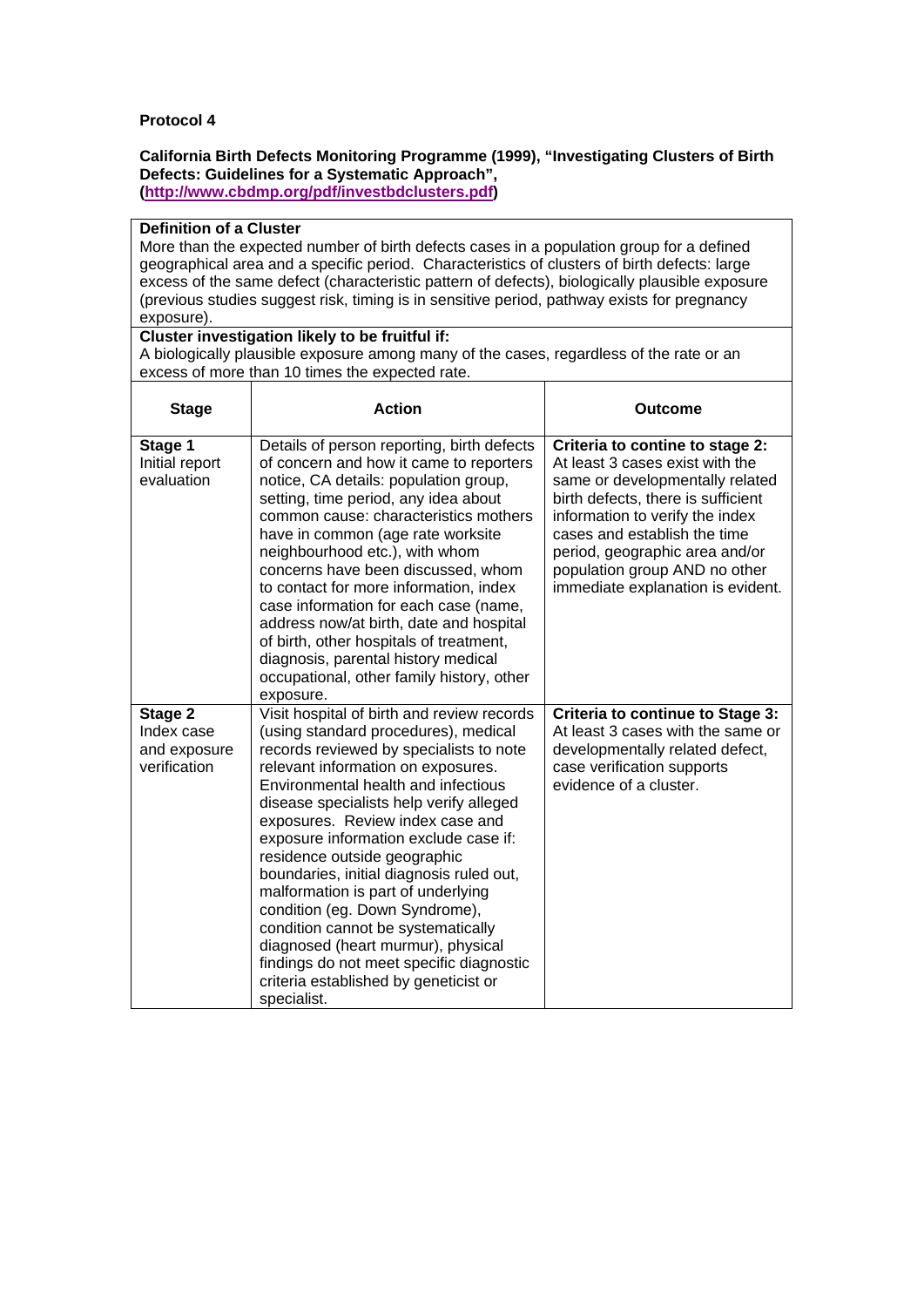| Stage 3                                                                                  | Revise case definition/broaden             | <b>Criteria to continue to Stage 4:</b> |
|------------------------------------------------------------------------------------------|--------------------------------------------|-----------------------------------------|
| Complete                                                                                 | diagnostic criteria (eg. if Down           | Birth defects are the same or           |
| case                                                                                     | Syndrome may then include all              | developmentally related AND             |
| ascertainment                                                                            | trisomies). Examine same sources plus      | there are at least 3 cases and a        |
|                                                                                          | birth, death and foetal death records for  | biologically plausible exposure         |
|                                                                                          | additional information. Review by          | OR 5 cases and an observed              |
|                                                                                          | epidemiologists, paediatricians and/or     | rate of more than 10 times the          |
|                                                                                          | geneticist to confirm compliance with      | expected rate.                          |
|                                                                                          | case definition. Calculate observed rate   |                                         |
|                                                                                          | in the population and compare with         |                                         |
|                                                                                          | expected rate for a similar population (if |                                         |
|                                                                                          | available user prior year rates). Plot     |                                         |
|                                                                                          | cases on a map to look at geographical     |                                         |
|                                                                                          | clustering, look at seasonal or other      |                                         |
|                                                                                          | temporal patterns. Is the apparent         |                                         |
|                                                                                          | increase meaningful? Are there known       |                                         |
|                                                                                          | epidemiological patterns which may         |                                         |
|                                                                                          | provide clues for analysis? Are certain    |                                         |
|                                                                                          | agents suspected of contributing to the    |                                         |
|                                                                                          | defects? What is the vulnerable period     |                                         |
|                                                                                          | in embryological development of this       |                                         |
|                                                                                          | defect?                                    |                                         |
| Stage 4                                                                                  | Investigation is assigned to a team of     |                                         |
|                                                                                          | epidemiologists who design a study         |                                         |
|                                                                                          | based on current scientific knowledge      |                                         |
|                                                                                          | about the birth defect in question and     |                                         |
|                                                                                          | the alleged exposure.                      |                                         |
| <b>Risk communication</b>                                                                |                                            |                                         |
| Community response: answer questions, discuss how and when investigation will proceed,   |                                            |                                         |
| provide realistic explanations about possible outcomes, communicate investigation status |                                            |                                         |

regularly, share findings openly, participate in community meetings, work with local health dept, work with media. Also periodic written and verbal updates to person reporting the cluster, public health office and community affected, plus final report by phone and in writing.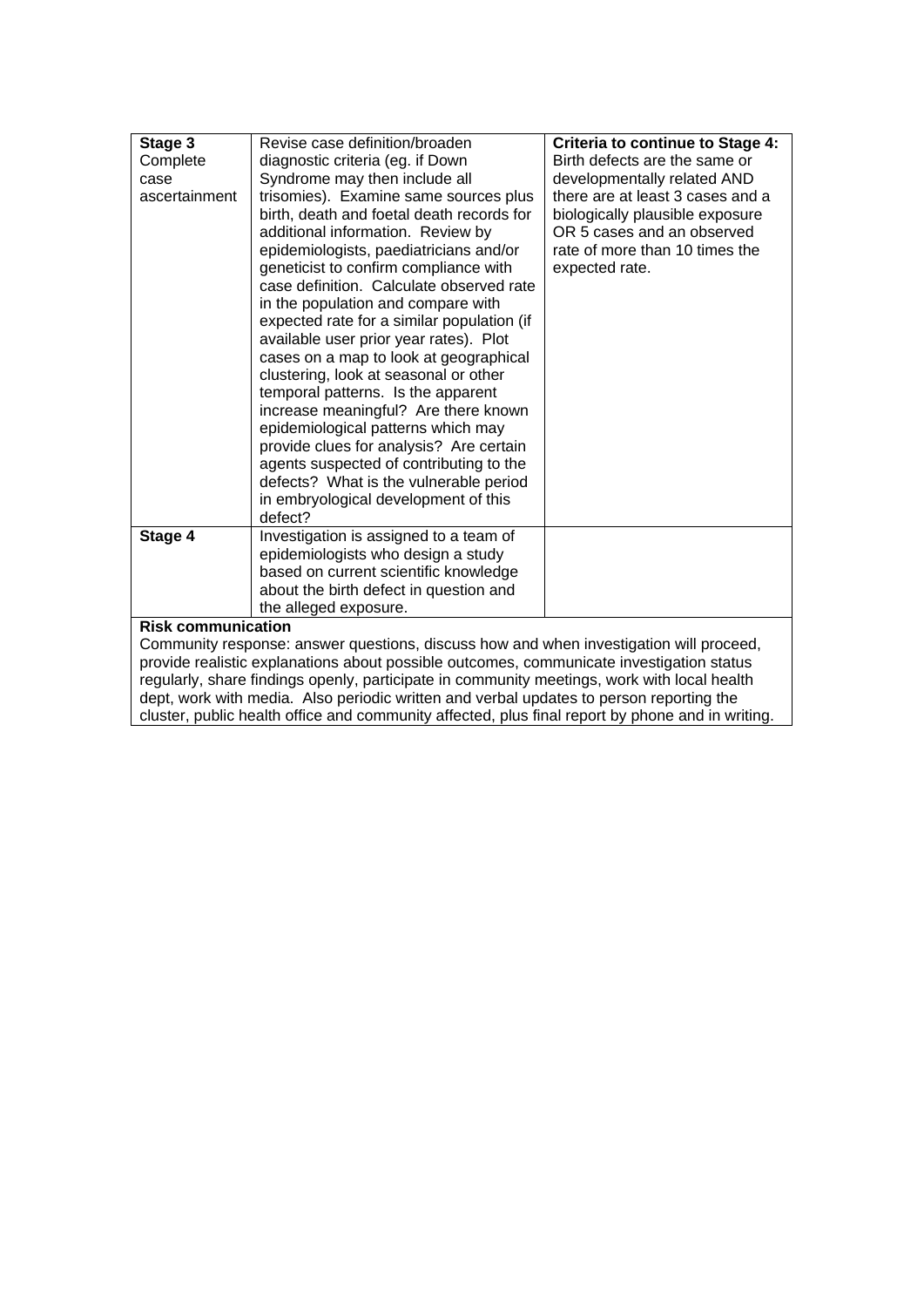#### **Washington State Department of Health (2001), "Guidelines for Investigating Clusters of Chronic Disease and Adverse Birth Outcomes"**

| Cluster investigation likely to be fruitful if:<br>The disease is extremely rare AND the frequency of the disease has suddenly increased |                                                                                                                                                                                                                                                                                                                                                                                                                                                                                                                                                                                                                                                                                 |                                                                                                                                                                                                                                                                                                                                                                                                                           |
|------------------------------------------------------------------------------------------------------------------------------------------|---------------------------------------------------------------------------------------------------------------------------------------------------------------------------------------------------------------------------------------------------------------------------------------------------------------------------------------------------------------------------------------------------------------------------------------------------------------------------------------------------------------------------------------------------------------------------------------------------------------------------------------------------------------------------------|---------------------------------------------------------------------------------------------------------------------------------------------------------------------------------------------------------------------------------------------------------------------------------------------------------------------------------------------------------------------------------------------------------------------------|
| <b>Stage</b>                                                                                                                             | <b>Action</b>                                                                                                                                                                                                                                                                                                                                                                                                                                                                                                                                                                                                                                                                   | <b>Outcome</b>                                                                                                                                                                                                                                                                                                                                                                                                            |
| Stage 1                                                                                                                                  | Collect initial information and provide<br>education and information to the<br>informant: complete 'new cluster' page<br>(Department of Health intranet): type of<br>illness, number of cases, ages of<br>people affected, time period, location, is<br>there a suspected exposure, have<br>others been contacted about the<br>cluster, organisational affiliation of the<br>caller. Contact local health jurisdiction<br>and others (industry etc), check<br>database for previous cluster of same<br>illness (might be included with this one).                                                                                                                               | Criteria to continue to stage 2:<br>At least 3 cases exist with the<br>same or developmentally related<br>birth defects or a specific<br>exposure of concern (including a<br>potential route of exposure) has<br>been alleged. Once the decision<br>is made then note made in<br>cluster database, contact<br>appropriate officials (Department<br>of Health, health and safety etc.),<br>provide feedback to the caller. |
| Stage 2<br>Preliminary<br>assessment                                                                                                     | Assess the magnitude of the reported<br>cluster: team from Department of Health<br>assigned to the investigation based on<br>skills, availability etc, local health<br>jurisdiction invited to participate (or take<br>the lead if occupational exposure).<br>Develop case definition, literature<br>review on epidemiology of disease,<br>background rates, common risk factors,<br>confirm cases using readily available<br>data if possible (otherwise assume all<br>real cases), review literature on<br>exposure of concern, calculate<br>preliminary O/E (define geographic and<br>time periods, determine reference<br>population available using pre-existing<br>data). | Criteria to continue to stage 3:<br>Disease is of known aetiology<br>and exposure to the causal agent<br>may exist OR the reported<br>exposure has previously been<br>associated with the reported<br>condition, OR the disease is of<br>unknown aetiology and unusual<br>exposures exist in his case, OR<br>the disease is extremely rare.                                                                               |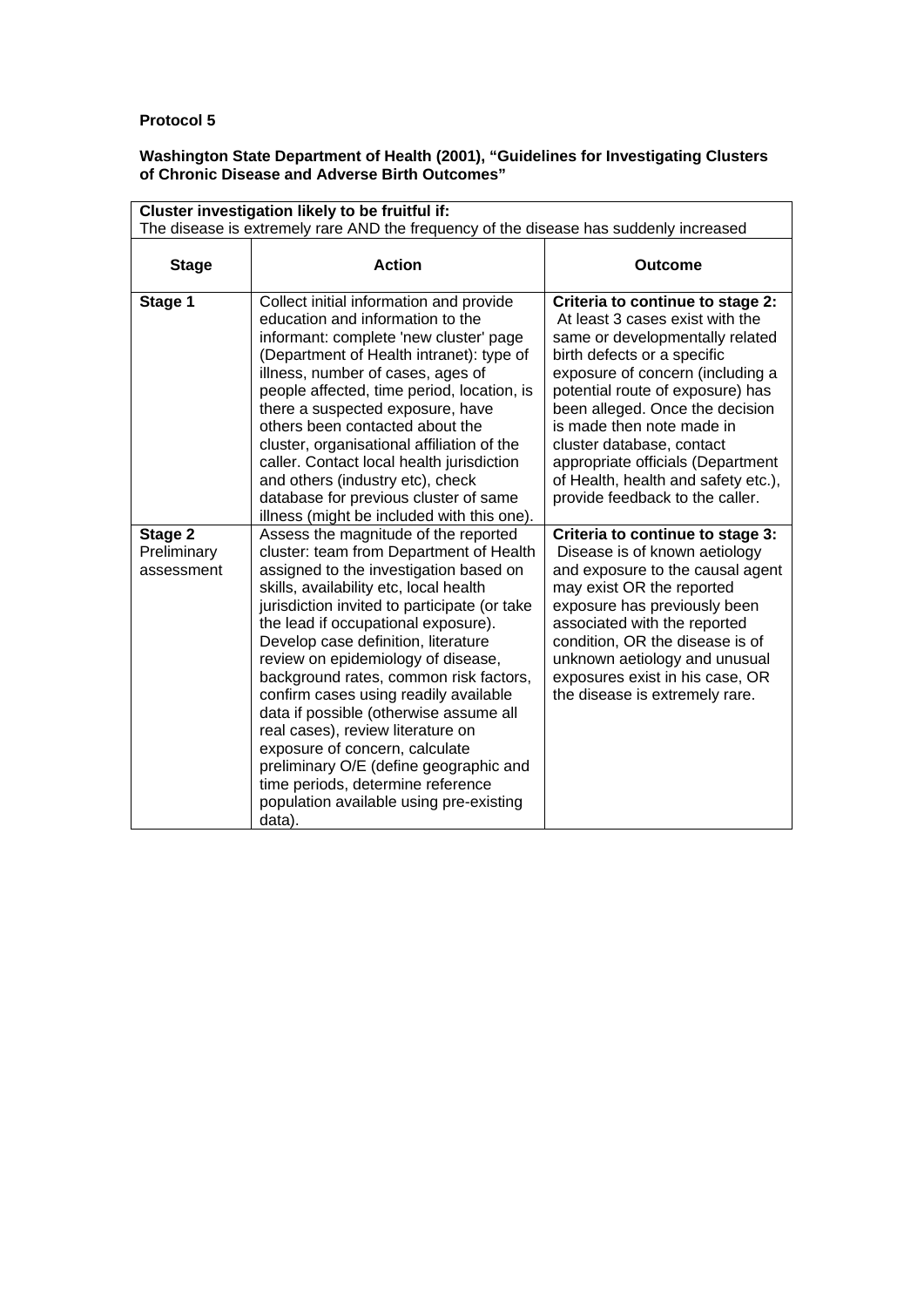| Stage 3                     | Verify initial assessment: may expand<br>team membership to include DOH and<br>local health jurisdiction personnel.<br>Cluster team develops a plan for<br>verification of illness and exposure,<br>refine the geographic area and time<br>period of interest, obtain information on<br>all reported cases to verify diagnosis,<br>time of onset and exposure profile, if<br>necessary refine the case definition.<br>Active Case Finding: review additional<br>medical records/databases, determine<br>whether there is an excess using<br>standard analytical methods (O/E,<br>comparison of rates ATSDR Cluster 3.1<br>or MMWR describes tests), assess<br>exposure (review of data- not<br>environmental sampling at this stage),<br>review literature on other risk factors. | Criteria to continue to stage 4:<br>At least 5 cases of the disease,<br>AND an O/E> (number of<br>cases/100) AND the investigation<br>is likely to have a public health<br>impact AND 1) for diseases of<br>known or suspected aetiology:<br>plausible exposure and route of<br>exposure (esp. that latency<br>period is plausible); 2) for<br>diseases of unknown aetiology:<br>unique exposure, plausible route<br>of exposure, weight of evidence<br>from scientific literature should<br>not render the association<br>unlikely.<br>If no further follow up:<br>Note in cluster database, email a<br>synopsis to staff involved, notify<br>other parties who have been<br>consulted, provide feedback to<br>caller. |
|-----------------------------|-----------------------------------------------------------------------------------------------------------------------------------------------------------------------------------------------------------------------------------------------------------------------------------------------------------------------------------------------------------------------------------------------------------------------------------------------------------------------------------------------------------------------------------------------------------------------------------------------------------------------------------------------------------------------------------------------------------------------------------------------------------------------------------|-------------------------------------------------------------------------------------------------------------------------------------------------------------------------------------------------------------------------------------------------------------------------------------------------------------------------------------------------------------------------------------------------------------------------------------------------------------------------------------------------------------------------------------------------------------------------------------------------------------------------------------------------------------------------------------------------------------------------|
| <b>Feasibility</b><br>study | First check if investigation team needs<br>to be expanded. Then as for CDC<br>guidelines.                                                                                                                                                                                                                                                                                                                                                                                                                                                                                                                                                                                                                                                                                         | Proceed if the team decides If<br>not then summarise findings,<br>send written reports to initial<br>informant and other concerned<br>parties.                                                                                                                                                                                                                                                                                                                                                                                                                                                                                                                                                                          |
| Stage 4                     | Aetiologic investigation: standard<br>epidemiological study                                                                                                                                                                                                                                                                                                                                                                                                                                                                                                                                                                                                                                                                                                                       | Share results of the<br>investigations, make public<br>health recommendations                                                                                                                                                                                                                                                                                                                                                                                                                                                                                                                                                                                                                                           |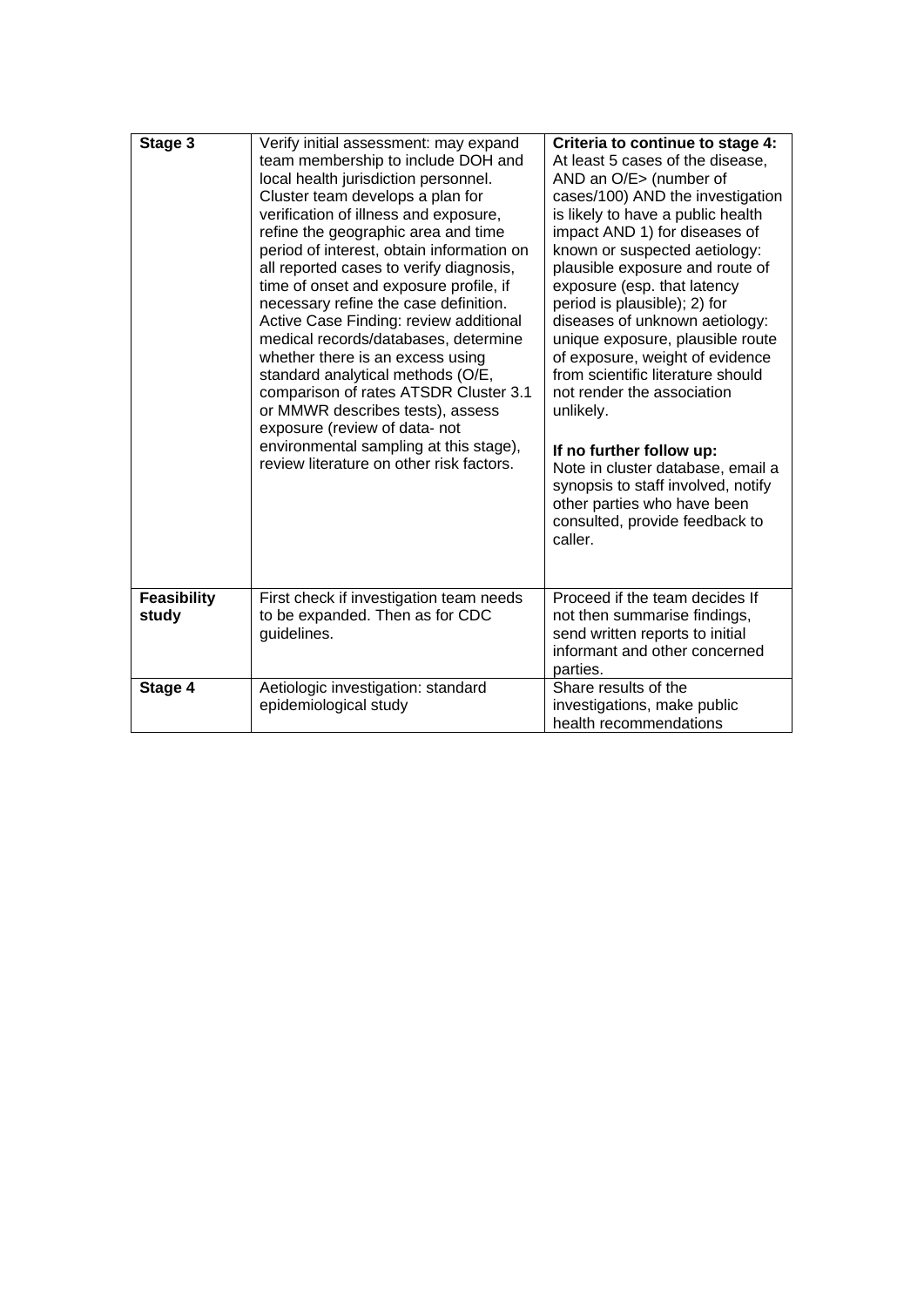#### **California Department of Health Sciences Environmental Toxicology Branch, "Investigating Non-Infectious Disease Clusters", available on request from Environmental Health Investigations Branch, 1515 Clay Street, Suite 1700, Oakland, CA 94612, Tel: +1 (510) 6224500, Fax: +1 (510) 6224545.**

| Definition of a cluster:<br>'A mini epidemic of some condition so rare that even a handful of cases begs an explanation'. |                                                                                                                                                                                                                                                                                                                                                                                                                                                                                                                                                                                             |                                                                                                                                                                                                                                                                                                                                                                                                                                                                                                                                                                                                                                                                                                                                                                                                          |
|---------------------------------------------------------------------------------------------------------------------------|---------------------------------------------------------------------------------------------------------------------------------------------------------------------------------------------------------------------------------------------------------------------------------------------------------------------------------------------------------------------------------------------------------------------------------------------------------------------------------------------------------------------------------------------------------------------------------------------|----------------------------------------------------------------------------------------------------------------------------------------------------------------------------------------------------------------------------------------------------------------------------------------------------------------------------------------------------------------------------------------------------------------------------------------------------------------------------------------------------------------------------------------------------------------------------------------------------------------------------------------------------------------------------------------------------------------------------------------------------------------------------------------------------------|
| <b>Stage</b>                                                                                                              | <b>Action</b>                                                                                                                                                                                                                                                                                                                                                                                                                                                                                                                                                                               | <b>Outcome</b>                                                                                                                                                                                                                                                                                                                                                                                                                                                                                                                                                                                                                                                                                                                                                                                           |
| Stage 1<br>Complaint<br>evaluation                                                                                        | Take initial report (standard form<br>appendix c- caller information, place of<br>clusters, statement of problem, type of<br>illness time period, geographical<br>boundaries, callers occupation, case<br>information). NB should be trained<br>personnel, may be able to resolve<br>concerns at this stage. Form initial case<br>definition, collect basic information and<br>evaluate complaint (appendix d has<br>form for collecting information by mail).                                                                                                                              | <b>Criteria to continue to Stage 2:</b><br>Unusual numbers of rare<br>conditions, presence of<br>biologically plausible exposures<br>or intense community concern<br>(CH7 gives statistics for<br>determining if an excess)                                                                                                                                                                                                                                                                                                                                                                                                                                                                                                                                                                              |
| Stage 2<br>Verifying index<br>case and<br>exposure                                                                        | First determine who should do case<br>verification, identify records that can be<br>used (hospital, physician, population<br>registries, monitoring data, etc) NB<br>ensure confidentiality, then review<br>records and verify cases                                                                                                                                                                                                                                                                                                                                                        | <b>Criteria to continue to Stage 3:</b><br>Two courses of action:<br>1. case reports not verified:<br>update informant by phone<br>call and letter<br>2. case reports verified consult<br>with relevant health services<br>dept. eg. BDMP, document<br>investigation and outcome and<br>keep copy of written report.                                                                                                                                                                                                                                                                                                                                                                                                                                                                                     |
| Stage 3<br>Full case<br>ascertainment                                                                                     | Establish a case finding team<br>(epidemiology, environmental health,<br>public health), revise case definition<br>(health outcome, time period,<br>geographical area and/or population),<br>develop strategy for case finding,<br>determine exact data to be collected<br>(name date of birth, race, sex, age at<br>diagnosis, diagnosis and source of<br>diagnosis, family history, occupation of<br>parent, employment history, known<br>exposure at work, length of residence at<br>address, past history of residence, other<br>relevant exposures). Then count and<br>summarise cases | <b>Criteria to continue to Stage 4:</b><br>Is there an excess and is it<br>worrisome, if an excess is<br>present is it statistically worthy of<br>further study, is the exposure<br>hypothesis biologically plausible,<br>is the community concerned, are<br>cases increasing over time or<br>continuing in most recent years,<br>are cases more concentrated<br>around suspected environmental<br>sources or in suspected<br>occupational groups<br>1. End the investigation: (no<br>excess found), inform the<br>community of the investigation<br>findings<br>2. targeted surveillance, if there<br>is an excess but it is of low<br>significance or biological<br>plausibility<br>3. special study: if excess is<br>worrisome and both<br>biologically and statistically<br>worthy of further study. |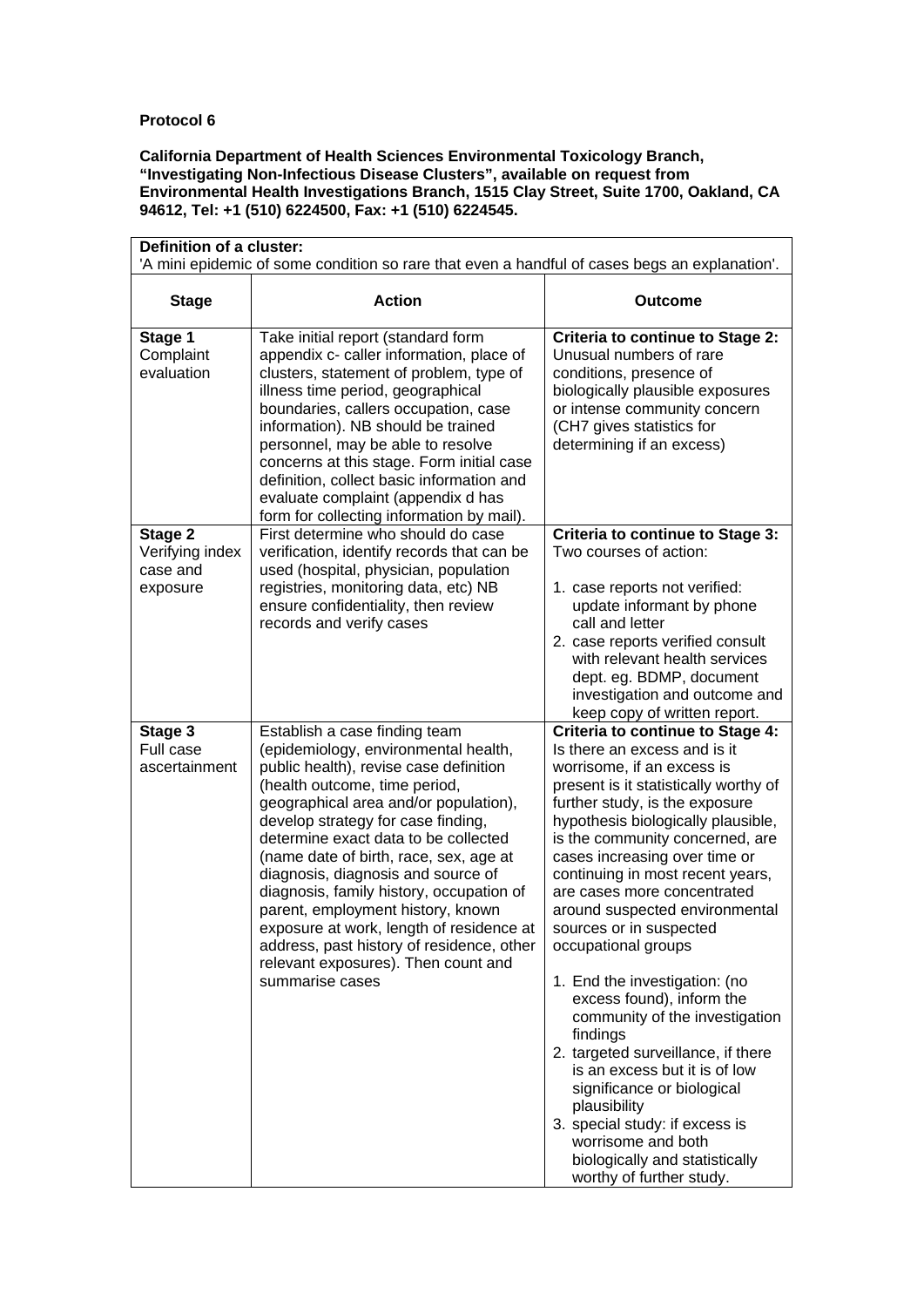#### **Risk Communication**

Basic principles:

- Listen to and acknowledge community concerns
- Be honest in admitting when you don't know the answers
- Be consistent ad reliable in following up
- Involve community members in the process wherever possible
- Provide continuous opportunities for communication between the Department and the community (meeting times, training opportunities, newsletters, speaking engagements).

Also advises taking an inventory of already available resources (community organisations/advisory committees/media relations etc.), analysing the history and development of the area's industrial base vis-à-vis community demographics, identifying community concerns via direct contact with the concerned community, planning convening and following up after meetings and working with the press and media.

## **Additional information**

Ch6: sources of population and health data, Ch7 data analysis and interpretation Ch8 role of local and state health departments (specific to the US system) Ch9 developing a team Ch 10 developing partnerships with the medical community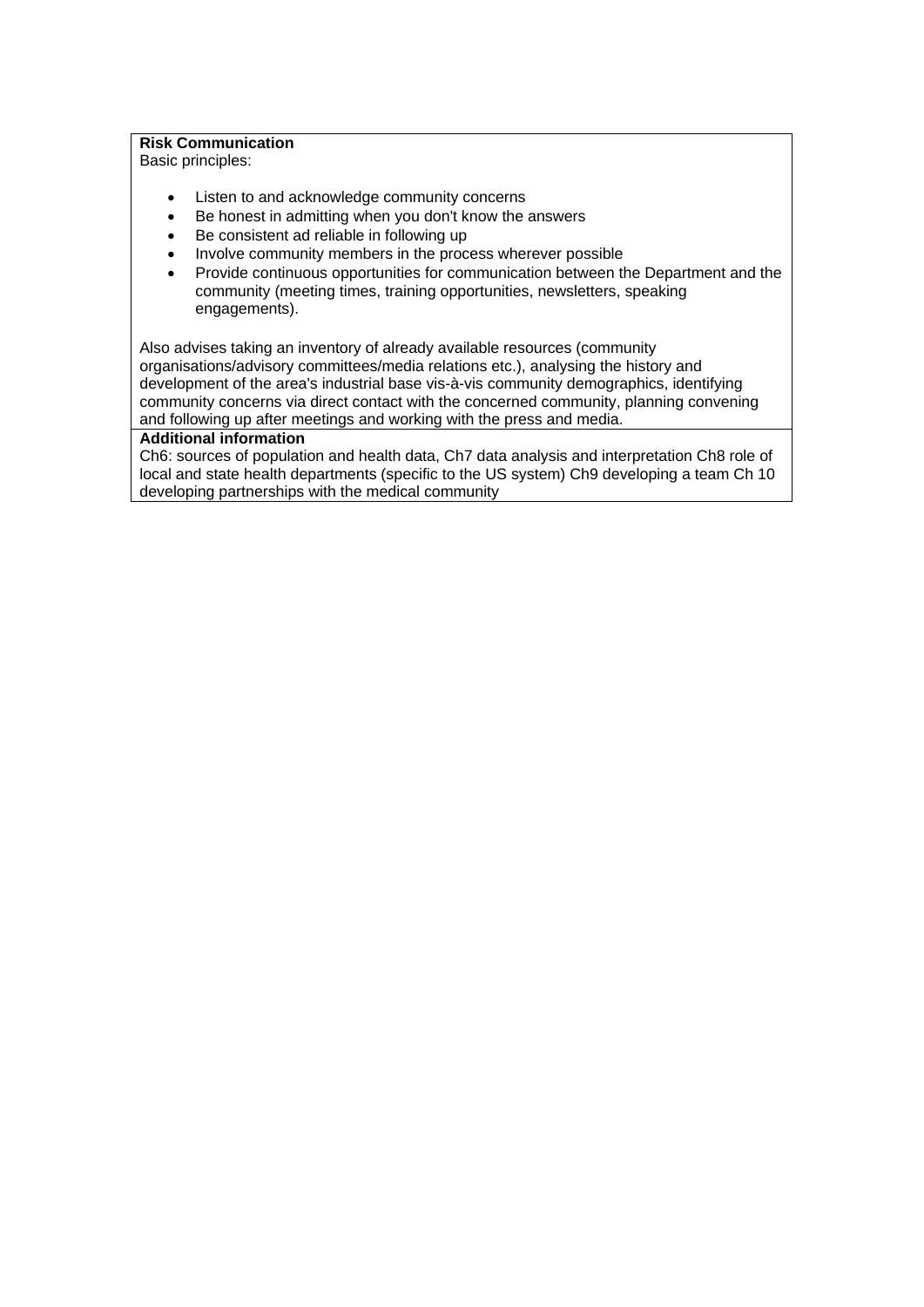**Arrundale J, Bain M, Botting B, Brewster D, Cartwright R, Chalmers J, Coggan D, Elliott P, Jackson I, McKinney T, McNally R, Miles DPB, Quinn MJ, Sharp L, Staines A, Stiller C, Wilkinson P (1997), "Handbook and Guide to the Investigation of Clusters of Diseases". Leukaemia Research Fund, 43 Great Ormond Street, London, WC1N 3JJ.** 

| Definition of cluster:                                                                                                  |                                                                                                |                                                                    |  |
|-------------------------------------------------------------------------------------------------------------------------|------------------------------------------------------------------------------------------------|--------------------------------------------------------------------|--|
|                                                                                                                         | A cluster is an aggregation of cases in terms of disease group, time and space where the       |                                                                    |  |
|                                                                                                                         | number of cases is statistically greater than one would expect when the natural history of the |                                                                    |  |
|                                                                                                                         | disease and chance fluctuations are taken into account. The majority of clusters are post hoc. |                                                                    |  |
| <b>Stage</b>                                                                                                            | <b>Action</b>                                                                                  | <b>Outcome</b>                                                     |  |
|                                                                                                                         |                                                                                                |                                                                    |  |
| First contact                                                                                                           | Log all information about cases, (name,                                                        | <b>Criteria to continue:</b>                                       |  |
|                                                                                                                         | date of birth, diagnosis and origin of                                                         | If 3 or more of the cases can be                                   |  |
|                                                                                                                         | diagnosis, address of cases, details of                                                        | verified continue. If only 1 or 2                                  |  |
|                                                                                                                         | information source)                                                                            | are verified suspend the                                           |  |
|                                                                                                                         |                                                                                                | investigation and organise follow                                  |  |
|                                                                                                                         |                                                                                                | up surveillance over a pre-                                        |  |
| Case                                                                                                                    | Ascertain further cases- determine                                                             | specified time period (see Ch 7).<br>If data are not available for |  |
| confirmation                                                                                                            | diagnosis and age span of interest, time                                                       | making the estimate of expected                                    |  |
| and                                                                                                                     | span in question, geographical area in                                                         | numbers, consider conducting a                                     |  |
| ascertainment                                                                                                           | question.                                                                                      | further study or abandoning the                                    |  |
|                                                                                                                         |                                                                                                | enquiry (depends on feasibility,                                   |  |
|                                                                                                                         |                                                                                                | cost, and justification in terms of                                |  |
|                                                                                                                         |                                                                                                | the benefits).                                                     |  |
| Computation                                                                                                             | Give careful consideration to the quality                                                      | <b>Criteria to continue:</b>                                       |  |
| of expectation                                                                                                          | of data available for comparison (to                                                           | If no excess, or O>E P>0.1, or                                     |  |
|                                                                                                                         | derive 'expected') since if data is                                                            | O>E $0.05 < p < 0.1$ then either                                   |  |
|                                                                                                                         | deficient will end up with excess of                                                           | abandon or set up surveillance.                                    |  |
|                                                                                                                         | observed cases.                                                                                | Ch 7 gives outline of 'negative'                                   |  |
|                                                                                                                         |                                                                                                | report (risk communication). If                                    |  |
|                                                                                                                         |                                                                                                | statistically significant excess                                   |  |
|                                                                                                                         |                                                                                                | write preliminary report and                                       |  |
|                                                                                                                         |                                                                                                | consult.                                                           |  |
| Results are unlikely to be due to chance if:<br>the disease in question has consistently been reported to cluster<br>1. |                                                                                                |                                                                    |  |
| the numbers of excess cases are large $(>10)$ or the probability of excess is very low<br>2.                            |                                                                                                |                                                                    |  |
| (<0.001)                                                                                                                |                                                                                                |                                                                    |  |
| follow up or surveillance shows the results are consistently high over a later time<br>3.                               |                                                                                                |                                                                    |  |

period, or the same phenomenon has been seen in several places over that time span

4. the hypothesis of occurrence are testable in other areas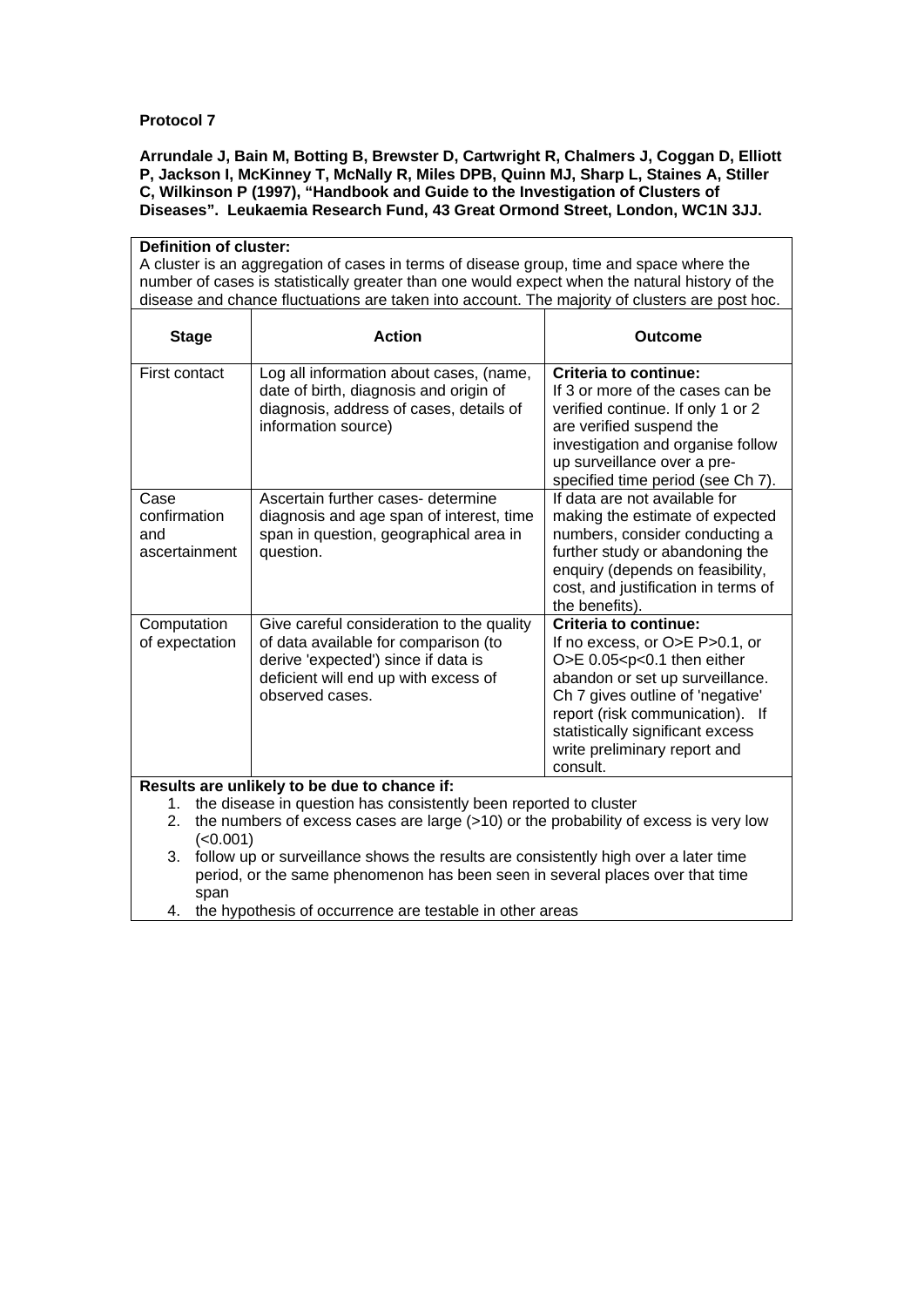| <b>Further</b><br>investigation                                                                                                                                                                                                                                                                                                                                                                                                                         | Consider the original data (cases,<br>comparison data and census) for<br>veracity and any possible sources of<br>bias.<br>Consider the disease in question and its<br>current known associations, causes and<br>biological bases. | 1. Do nothing (write report<br>explaining reasons for line of<br>action)<br>2. Further<br>descriptive/ecologically based<br>statistical analysis on available<br>data or further readily<br>available data<br>3. Specific surveillance scheme<br>in original neighbourhood or in<br>wider area (particularly with an<br>equivocal cluster with a small<br>excess of cases or marginally<br>non-significant excess, or<br>occurrence is unexpected,<br>little is known of the aetiology<br>of the condition or there is |
|---------------------------------------------------------------------------------------------------------------------------------------------------------------------------------------------------------------------------------------------------------------------------------------------------------------------------------------------------------------------------------------------------------------------------------------------------------|-----------------------------------------------------------------------------------------------------------------------------------------------------------------------------------------------------------------------------------|------------------------------------------------------------------------------------------------------------------------------------------------------------------------------------------------------------------------------------------------------------------------------------------------------------------------------------------------------------------------------------------------------------------------------------------------------------------------------------------------------------------------|
| Stage 4                                                                                                                                                                                                                                                                                                                                                                                                                                                 | Set up associated epidemiological                                                                                                                                                                                                 | great local concern).                                                                                                                                                                                                                                                                                                                                                                                                                                                                                                  |
|                                                                                                                                                                                                                                                                                                                                                                                                                                                         | studies-investigate the specific<br>environmental issues either from the                                                                                                                                                          |                                                                                                                                                                                                                                                                                                                                                                                                                                                                                                                        |
|                                                                                                                                                                                                                                                                                                                                                                                                                                                         | original report or from other sources<br>(disease registers, analytical studies,                                                                                                                                                  |                                                                                                                                                                                                                                                                                                                                                                                                                                                                                                                        |
|                                                                                                                                                                                                                                                                                                                                                                                                                                                         | environmental investigation).                                                                                                                                                                                                     |                                                                                                                                                                                                                                                                                                                                                                                                                                                                                                                        |
| <b>Additional information</b>                                                                                                                                                                                                                                                                                                                                                                                                                           | Ch3: Sources, availability and quality of data in the UK, Ch4: Basic area methods in cluster                                                                                                                                      |                                                                                                                                                                                                                                                                                                                                                                                                                                                                                                                        |
|                                                                                                                                                                                                                                                                                                                                                                                                                                                         | investigation (statistical tests for calculating an excess incl. SMR, Poisson probability tests).                                                                                                                                 |                                                                                                                                                                                                                                                                                                                                                                                                                                                                                                                        |
|                                                                                                                                                                                                                                                                                                                                                                                                                                                         | Ch6 Management of an a priori cluster (e.g. from routine surveillance).                                                                                                                                                           |                                                                                                                                                                                                                                                                                                                                                                                                                                                                                                                        |
| <b>Risk Communication</b><br>Investigator should have knowledge of the community, experience in dealing with the public,<br>sensitive to needs of public e.g. consultant in public health medicine. Need a written log of<br>events, log and follow up all telephone calls with a letter. Essential to have an open<br>relationship about progress and activities of investigators. Ch 7 covers putting the results into<br>context and how to proceed. |                                                                                                                                                                                                                                   |                                                                                                                                                                                                                                                                                                                                                                                                                                                                                                                        |
| Report writing on a negative investigation<br>Should explain the thought processes which indicate how far it was possible to get and why.<br>Should contain the calculation of the expected number of cases and the probabilities with<br>respect to the observed events with full explanations.                                                                                                                                                        |                                                                                                                                                                                                                                   |                                                                                                                                                                                                                                                                                                                                                                                                                                                                                                                        |
| A typical report to the health authority or the lay public would contain:                                                                                                                                                                                                                                                                                                                                                                               |                                                                                                                                                                                                                                   |                                                                                                                                                                                                                                                                                                                                                                                                                                                                                                                        |
| Executive summary and recommendations                                                                                                                                                                                                                                                                                                                                                                                                                   |                                                                                                                                                                                                                                   |                                                                                                                                                                                                                                                                                                                                                                                                                                                                                                                        |
| Introduction and background- the events leading to the enquiry<br>1.<br>The Parameters- decisions about cases and supposed cases (duly anonymised), how<br>2.<br>the areas and time spans were chosen and why, the source of population and<br>general disease data.                                                                                                                                                                                    |                                                                                                                                                                                                                                   |                                                                                                                                                                                                                                                                                                                                                                                                                                                                                                                        |
| The analysis-see ch4 on stats methods<br>3.<br>Conclusion- why the investigation could go no further and what the results mean<br>4.<br>Detailed recommendations<br>5.<br>Glossary of technical terms<br>6.                                                                                                                                                                                                                                             |                                                                                                                                                                                                                                   |                                                                                                                                                                                                                                                                                                                                                                                                                                                                                                                        |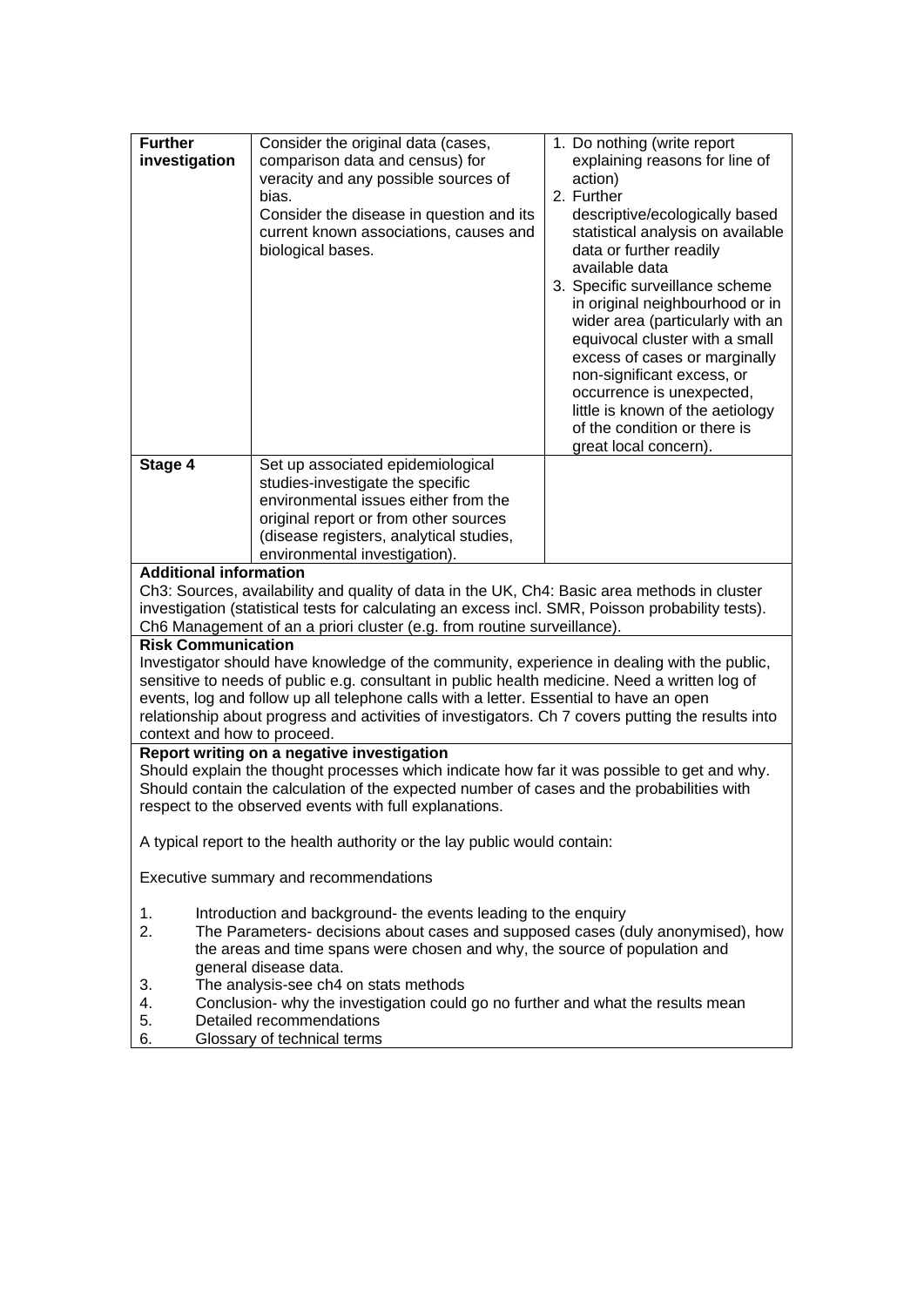#### **Fiore BJ, Hanrahan LP and Anderson HA (1990), "Public Health Response to Reports of Clusters", American Journal of Epidemiology, Vol 132, Suppl 1.**

| <b>Stage</b>                                         | <b>Action</b>                                                                                                                                                                                                                                                             | Outcome                                                                                                                                                                                                                                                                                                                                                                                                                                                                                                                                                                                                                                               |
|------------------------------------------------------|---------------------------------------------------------------------------------------------------------------------------------------------------------------------------------------------------------------------------------------------------------------------------|-------------------------------------------------------------------------------------------------------------------------------------------------------------------------------------------------------------------------------------------------------------------------------------------------------------------------------------------------------------------------------------------------------------------------------------------------------------------------------------------------------------------------------------------------------------------------------------------------------------------------------------------------------|
| Stage 1<br>Circumscribe<br>the cluster               | Key elements requested include:<br>disease outcome or diagnosis, vital<br>status of the cases, number of cases,<br>age race and sex, space or geographic<br>location (including addresses of cases),<br>time period, population affected and at<br>risk, suspected cause. | Criteria to continue to stage 2:<br>Case specificity (e.g. single Vs<br>multiple diagnoses), age of<br>cases, latency and exposure (for<br>cancer clusters), political<br>pressure or informant insistence.                                                                                                                                                                                                                                                                                                                                                                                                                                           |
| Stage 2<br>Case<br>ascertainment                     | Using routine data sources e.g. death<br>certificates, medical records, hospital<br>discharge survey data, birth certificates<br>(for congenital anomalies).                                                                                                              |                                                                                                                                                                                                                                                                                                                                                                                                                                                                                                                                                                                                                                                       |
| Stage 3<br>Characterise<br>the exposed<br>population | Identify an appropriate reference<br>population (age, race and sex) and<br>associated disease rates.                                                                                                                                                                      |                                                                                                                                                                                                                                                                                                                                                                                                                                                                                                                                                                                                                                                       |
| Stage 4<br>Analysis                                  | Standardised mortality ratios, Poisson<br>regression and relative risk ratios.                                                                                                                                                                                            |                                                                                                                                                                                                                                                                                                                                                                                                                                                                                                                                                                                                                                                       |
| Stage 5<br>Examine<br>potential<br>exposure          | Using existing environmental monitoring<br>data or by carrying out environmental<br>testing.                                                                                                                                                                              |                                                                                                                                                                                                                                                                                                                                                                                                                                                                                                                                                                                                                                                       |
| Stage 6<br>Assess<br>biological<br>plausibility      | By consultation with physicians and<br>toxicologists and literature review.                                                                                                                                                                                               |                                                                                                                                                                                                                                                                                                                                                                                                                                                                                                                                                                                                                                                       |
| Stage 7<br>Decide to<br>proceed                      | In consultation with staff<br>epidemiologists and physicians                                                                                                                                                                                                              | Further investigation and (if<br>appropriate) reduction of the<br>putative exposure if:<br>1. disease rate is high and there<br>is documented exposure and<br>biological plausibility<br>2. high disease rate, no<br>determined exposure but<br>biological plausibility that<br>disease may be linked to<br>another exposure<br>3. no high disease rate,<br>significant environmental<br>exposure and biological<br>plausibility that such exposure<br>may cause a disease excess<br>in the future and<br>4. high disease rate and<br>documented exposure but no<br>biological plausibility that the<br>disease could be a result of<br>the exposure. |
| Stage 8<br>Report results                            | Further epidemiological study or<br>investigation closed. Report writing and<br>provision of report to the initial<br>informant. A Public meeting may be<br>held to present the study report.                                                                             |                                                                                                                                                                                                                                                                                                                                                                                                                                                                                                                                                                                                                                                       |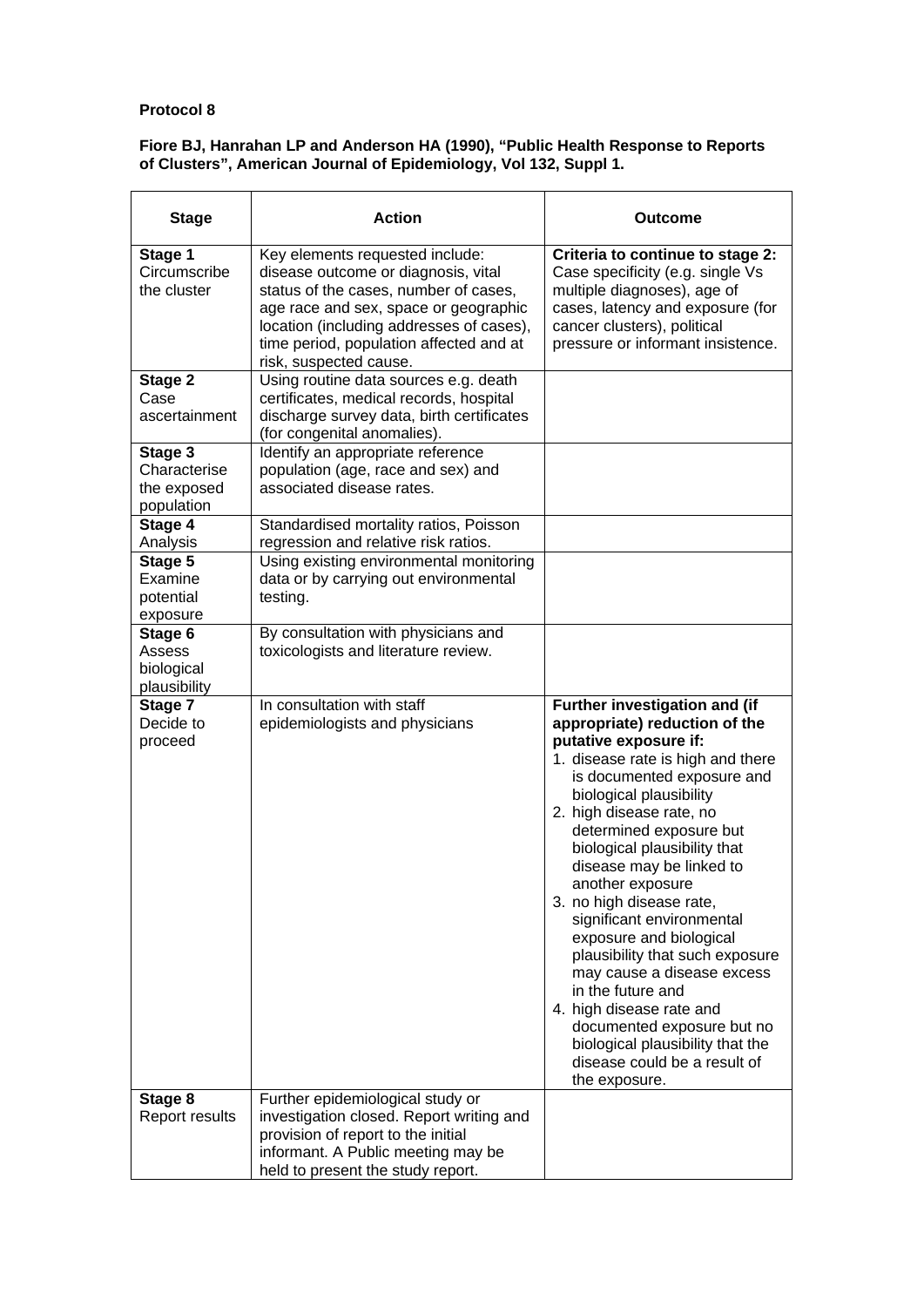#### **Fleming LE, Ducatman AM, Shalat SL (1992), "Disease Clusters in Occupational medicine: A Protocol for their Investigation in the Workplace", American Journal of Industrial Medicine, Vol 22, pp 33-47.**

|                                                                                           | Definition of a cluster:                                                                                                                                                                                                                                                                                                                                                                                                                                                                                                                                                                                                                                     |                                                                                                                                                                                                                                                                                                                                                            |  |
|-------------------------------------------------------------------------------------------|--------------------------------------------------------------------------------------------------------------------------------------------------------------------------------------------------------------------------------------------------------------------------------------------------------------------------------------------------------------------------------------------------------------------------------------------------------------------------------------------------------------------------------------------------------------------------------------------------------------------------------------------------------------|------------------------------------------------------------------------------------------------------------------------------------------------------------------------------------------------------------------------------------------------------------------------------------------------------------------------------------------------------------|--|
| An apparent numerator excess of a certain disease in a retrospectively defined population |                                                                                                                                                                                                                                                                                                                                                                                                                                                                                                                                                                                                                                                              |                                                                                                                                                                                                                                                                                                                                                            |  |
| over a fixed time period and/or space<br><b>Cluster investigation fruitful if:</b>        |                                                                                                                                                                                                                                                                                                                                                                                                                                                                                                                                                                                                                                                              |                                                                                                                                                                                                                                                                                                                                                            |  |
|                                                                                           | Pursue single disease outbreaks, not unrelated conditions                                                                                                                                                                                                                                                                                                                                                                                                                                                                                                                                                                                                    |                                                                                                                                                                                                                                                                                                                                                            |  |
|                                                                                           |                                                                                                                                                                                                                                                                                                                                                                                                                                                                                                                                                                                                                                                              |                                                                                                                                                                                                                                                                                                                                                            |  |
| <b>Stage</b>                                                                              | <b>Action</b>                                                                                                                                                                                                                                                                                                                                                                                                                                                                                                                                                                                                                                                | <b>Outcome</b>                                                                                                                                                                                                                                                                                                                                             |  |
| Stage 1<br>Observation of<br>index cases                                                  | Definition of the disease endpoint (case<br>definition criteria include histopathology,<br>lab, and/or symptomology, and<br>appropriate latency assumptions).<br>Ascertainment and verification of cases<br>by consistently applying the case<br>definition, and scrutiny of the workforce<br>to identify any additional cases                                                                                                                                                                                                                                                                                                                               | Criteria to continue further:<br>2/3 cases of a very rare disease<br>or a common disease but in an<br>unusual population, or for<br>common or chronic diseases if a<br>clear epidemiological excess,<br>public pressure or availability of<br>resources. Otherwise continue<br>surveillance.                                                               |  |
| Stage 2                                                                                   | Work history of index and discovered<br>cases (job location, known toxic<br>exposure, length of time exposed, total<br>dose, peak exposures, personal risk<br>factors, possible confounders).<br>Industrial hygiene survey (basic<br>demographic factors of the workforce,<br>assessment of plant, historic processes<br>or procedures.                                                                                                                                                                                                                                                                                                                      | Formation of hypotheses of<br>possible shared exposures.                                                                                                                                                                                                                                                                                                   |  |
| Stage 3<br>Establish<br>unexposed<br>comparison/<br>control groups                        | Carry out initial study: for acute disease<br>clusters a cross sectional or nested<br>case control study, if chronic a<br>proportionate mortality ratio study or<br>mortality odds ratio study.<br>Gather information on exposed and<br>comparison populations concerning<br>competing risks and potential<br>confounders. Examine the data with<br>and without the index cases, a true<br>cluster aetiologic agent should continue<br>to cause a cluster even in the absence<br>of the index cases. May have to expand<br>the time period to gain more cases, any<br>change in time periods must be explicit<br>and must be aware of Texas<br>sharpshooter. | <b>Criteria to continue to Stage 4:</b><br>Statistically significant excess. If<br>no statistical excess can still<br>leave open mechanisms for<br>further case finding, but cease<br>active investigation. If there is a<br>statistically significant excess of<br>a disease with no previously<br>attributable cause then proceed<br>to further studies. |  |
| Stage 4                                                                                   | Review the aetiologic hypothesis and<br>criteria for case and exposure<br>definitions. Follow up studies in<br>comparable populations using<br>Standardised Mortality Ratio studies to<br>establish whether the original cluster<br>was due to chance.                                                                                                                                                                                                                                                                                                                                                                                                       |                                                                                                                                                                                                                                                                                                                                                            |  |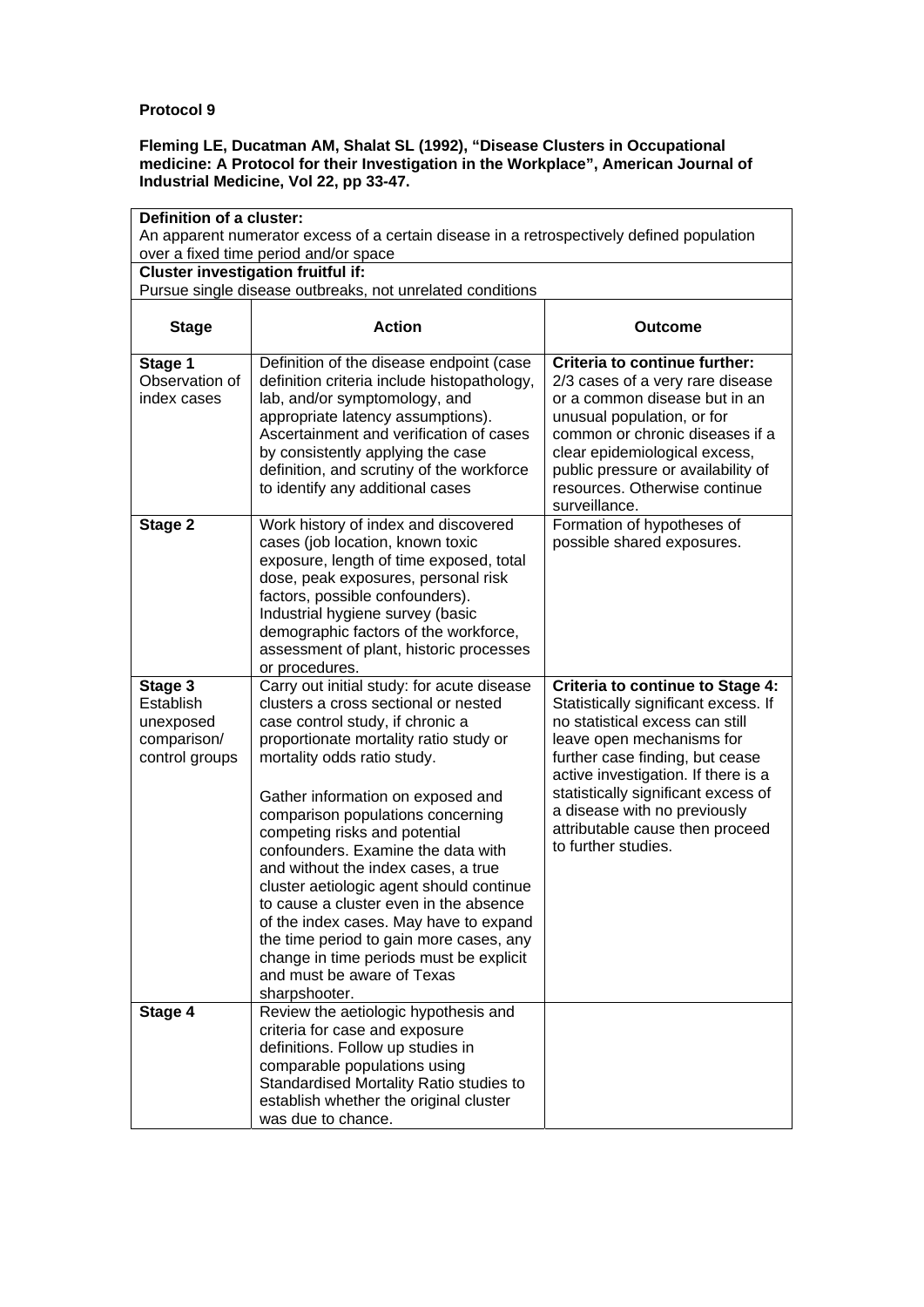## **Additional Information**

Personnel needed to perform a cluster investigation, necessity for outside consultants.

# **Risk communication**

Before starting the investigation should ensure the affected populations should understand the statistical likelihood of any disease occurring, the likelihood that any cluster will be due to chance, the limits of statistical and epidemiological analysis in the context of small population events and the prediction that the end point of the investigation will be at best the generation of a hypothesis not certainties. Early recognition of outcome expectation from the different participants is important. Continue open communication of progress at regular intervals.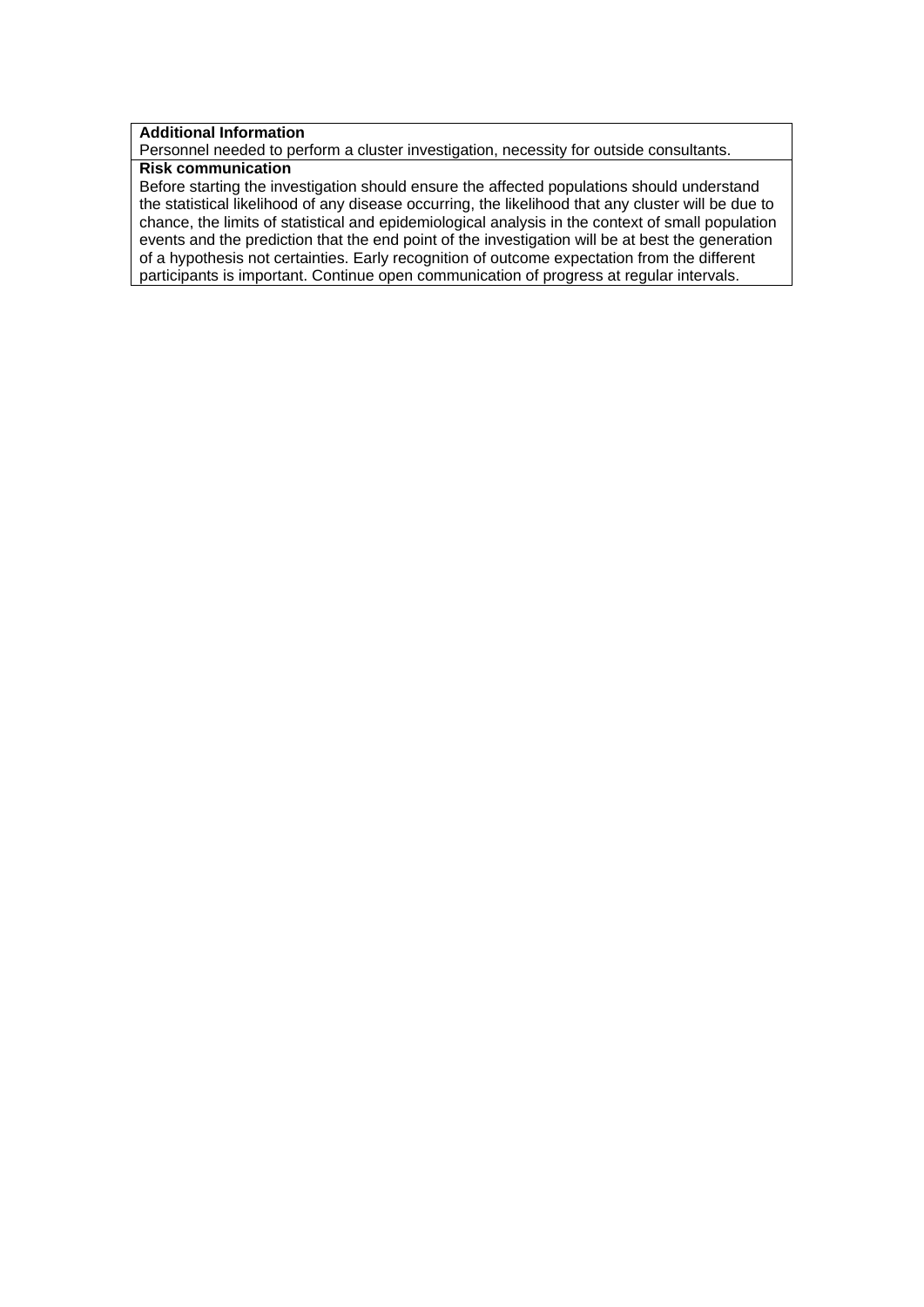#### **New Zealand Ministry of Health (1997), "Investigating Clusters of Non-communicable Disease" (http://www.moh.govt.nz/moh.nsf/Files/cluster/\$file/cluster.pdf)**

#### **Definition of a cluster:**

An aggregation of some relatively uncommon disease or event: definable health event, usually at least 2 cases, perceived closeness of cases within a time period and/or area defined by the informant, a potential exposure is suspected, the situation is generally unusual or unexpected, the informant or community requests some explanation of the health event

#### **Cluster likely to be fruitful if:**

At least 5 cases, a high relative risk (>20), a unique and detectable class of agents has been responsible for the disease in the past, the pathophysiological mechanism for the disease is well understood, the agent persists in the environment and can be measured there, the agents persist or leave measurable response in the individual, exposure is heterogeneous in the community, accurate self exposure is possible by questionnaire or can be obtained from records, a multi-community study with both exposed and unexposed is feasible, the cluster is an un-investigated endemic (e.g. cluster is a stable persistent problem).

| Stage (Fig 1)                                                       | <b>Action</b>                                                                                                                                                                                     | <b>Outcome</b>                                                                                                                                                                                                                                                                                                                                                          |
|---------------------------------------------------------------------|---------------------------------------------------------------------------------------------------------------------------------------------------------------------------------------------------|-------------------------------------------------------------------------------------------------------------------------------------------------------------------------------------------------------------------------------------------------------------------------------------------------------------------------------------------------------------------------|
| Stage 1<br>Preliminary<br>evaluation                                | Record the initial report (standard form -<br>asks background details of informant,<br>nature of problem, basic information<br>about index case)                                                  | Tell the informant what will be<br>done and how long it will take.                                                                                                                                                                                                                                                                                                      |
|                                                                     | Form initial case definition based on:<br>specific disease, location, time,<br>background of cases, specific<br>exposures.                                                                        | Follow up with the informant (e.g.<br>may stop here with just<br>explanation etc), then consult<br>and review information- let the<br>informant know the outcome of<br>the decision.<br>Criteria to continue to stage 2:<br>Unusually high number of cases,<br>biologically plausible exposure,<br>and intense community concern.<br>If decide not to continue: write a |
|                                                                     |                                                                                                                                                                                                   | report, obtain appropriate peer<br>review, and communicate results<br>to the public.                                                                                                                                                                                                                                                                                    |
| Stage 2<br>Verification of<br>index case<br>and exposure<br>reports | Establish who should do the verification,<br>review the literature, identify the records<br>that can be used for verification, review<br>the appropriate records and verify case<br>and exposure. | May then end up with no<br>apparent cluster, explained<br>apparent cluster, unexplained<br>apparent cluster.                                                                                                                                                                                                                                                            |
|                                                                     |                                                                                                                                                                                                   | Criteria to continue to stage 3:<br>Type of disease and exposure,<br>size of apparent cluster,<br>biological plausibility.                                                                                                                                                                                                                                              |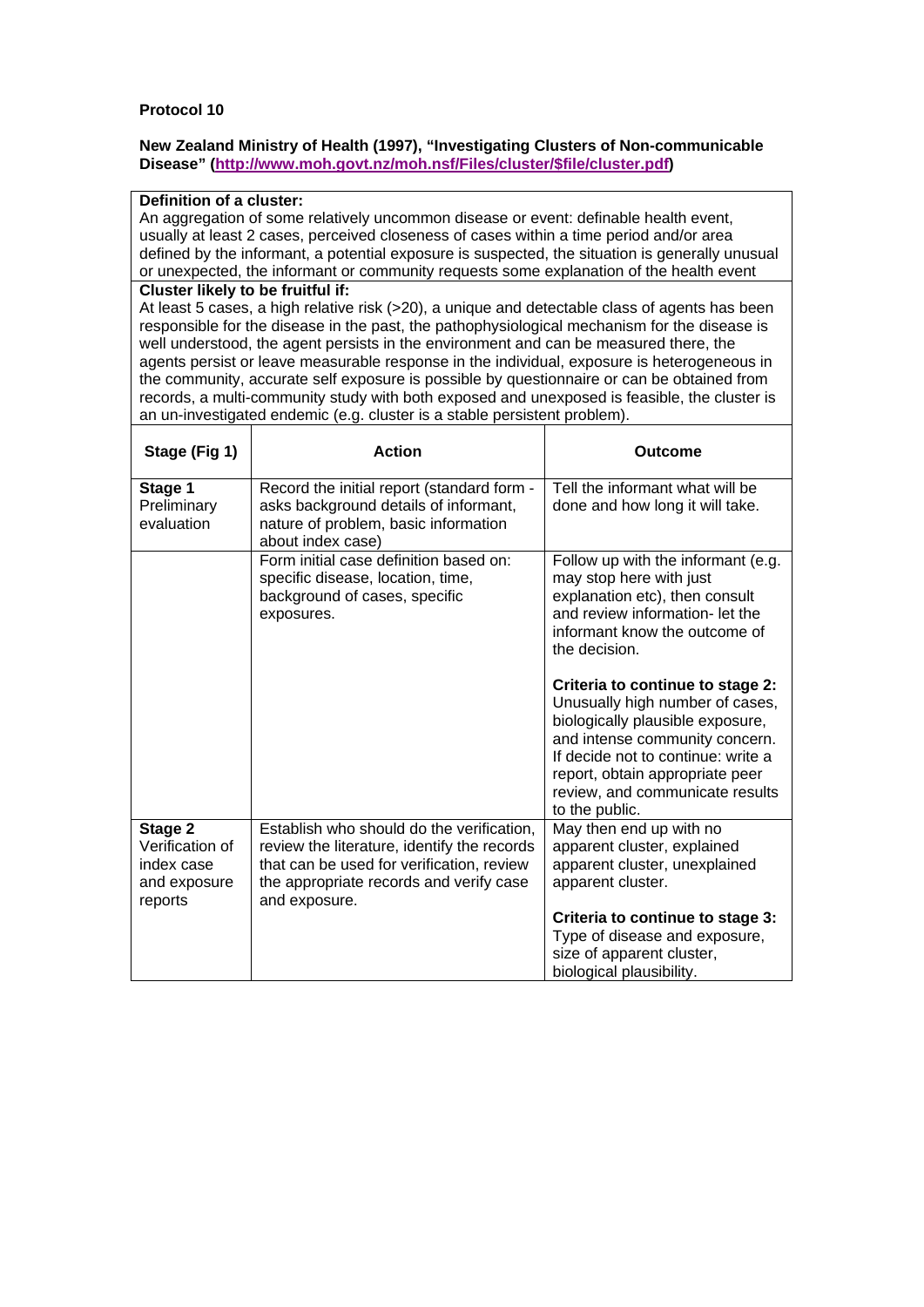| Stage 3<br>Full case<br>ascertainment | Establish a case finding team, revise<br>the case definition (define health<br>events, time period, and geographical<br>location) develop and implement case<br>finding strategy (NB ethics), count and<br>analyse case data. | Criteria to continue to stage 4:<br>Increased need for further study<br>if there is excess cases and:<br>excess is of concern, warrants<br>further study, exposure<br>biologically plausible, sudden<br>increase in cases in a recent<br>period or cases been increasing<br>over time, cases more<br>concentrated around suspected<br>environmental hazards or in<br>suspected occupational groups. |
|---------------------------------------|-------------------------------------------------------------------------------------------------------------------------------------------------------------------------------------------------------------------------------|-----------------------------------------------------------------------------------------------------------------------------------------------------------------------------------------------------------------------------------------------------------------------------------------------------------------------------------------------------------------------------------------------------|
|                                       |                                                                                                                                                                                                                               | If no further follow up:<br>Write a report with summary and<br>conclusion, obtain appropriate<br>peer review, and communicate<br>results to public                                                                                                                                                                                                                                                  |

#### **Stage 4**

Surveillance/epidemiological study: surveillance more suitable if excess is of low statistical significance or the exposure has weak biological plausibility. Epidemiological study if there is an excess of cases and there is a biologically plausible connection between the case and some environmental exposure

### **Additional information in protocol**

Standardised cluster report form and data abstraction form

#### **Risk communication**

Responding to the community's fears and concerns aroused by a cluster is integral to a cluster investigation. Goal of risk communication is to establish trust and credibility. Successful risk communication involves the mutual understanding and resolution of any conflict between the public's expectation of a cluster investigation and the science of carrying out the analysis within the limits of available knowledge.

The public perception of risk is more based on the trust and credibility attributed to the source of information than to the scientific data about risk. Scientific reports can create confusion, dissatisfaction and a demand for continuing investigation. Reports of cluster investigations should contain clear unambiguous messages, use plain language, avoid jargon and reflect the perspective, technical capacity and concerns of the public. Principles of risk communication cited (from Sandman, 1991).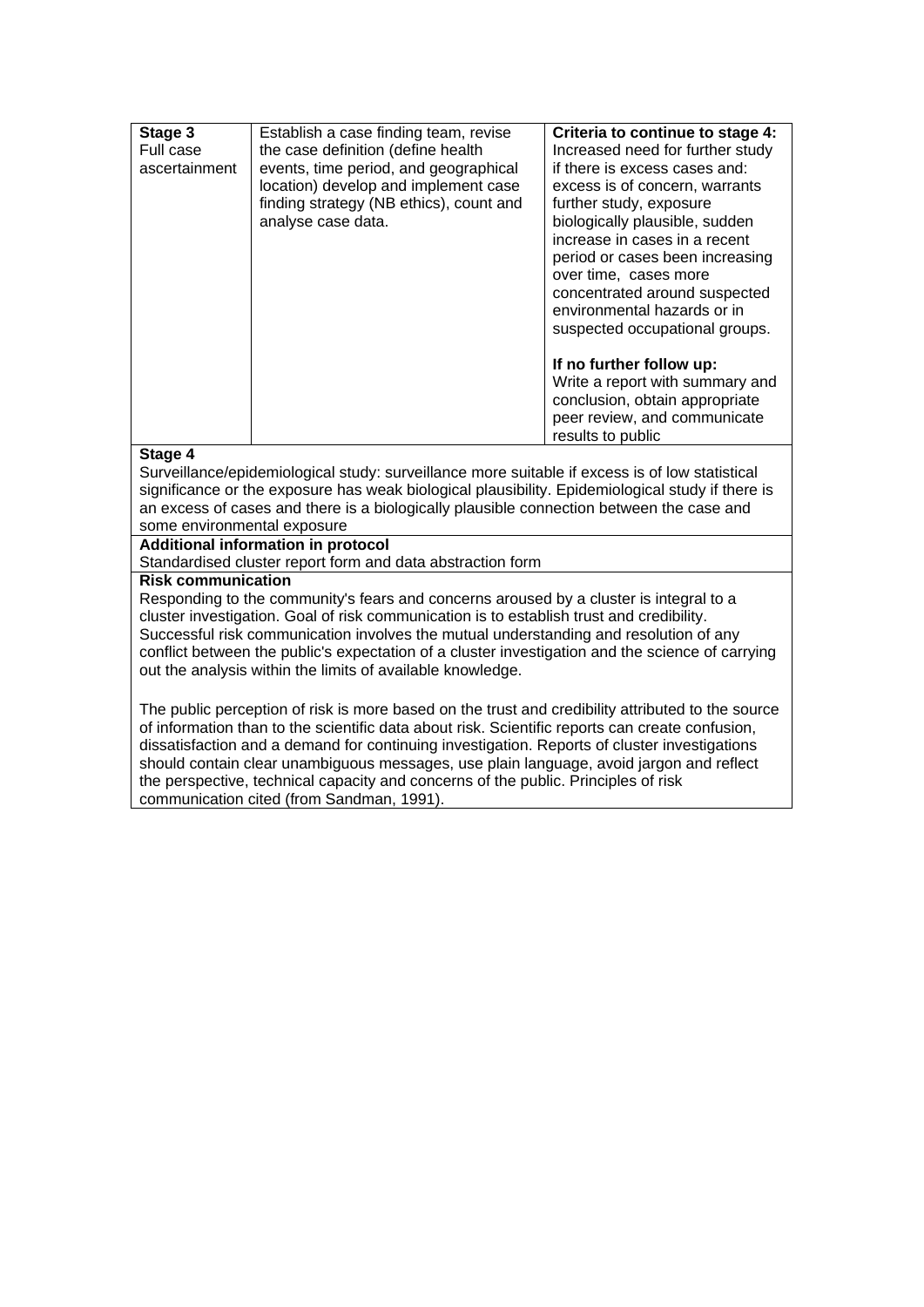

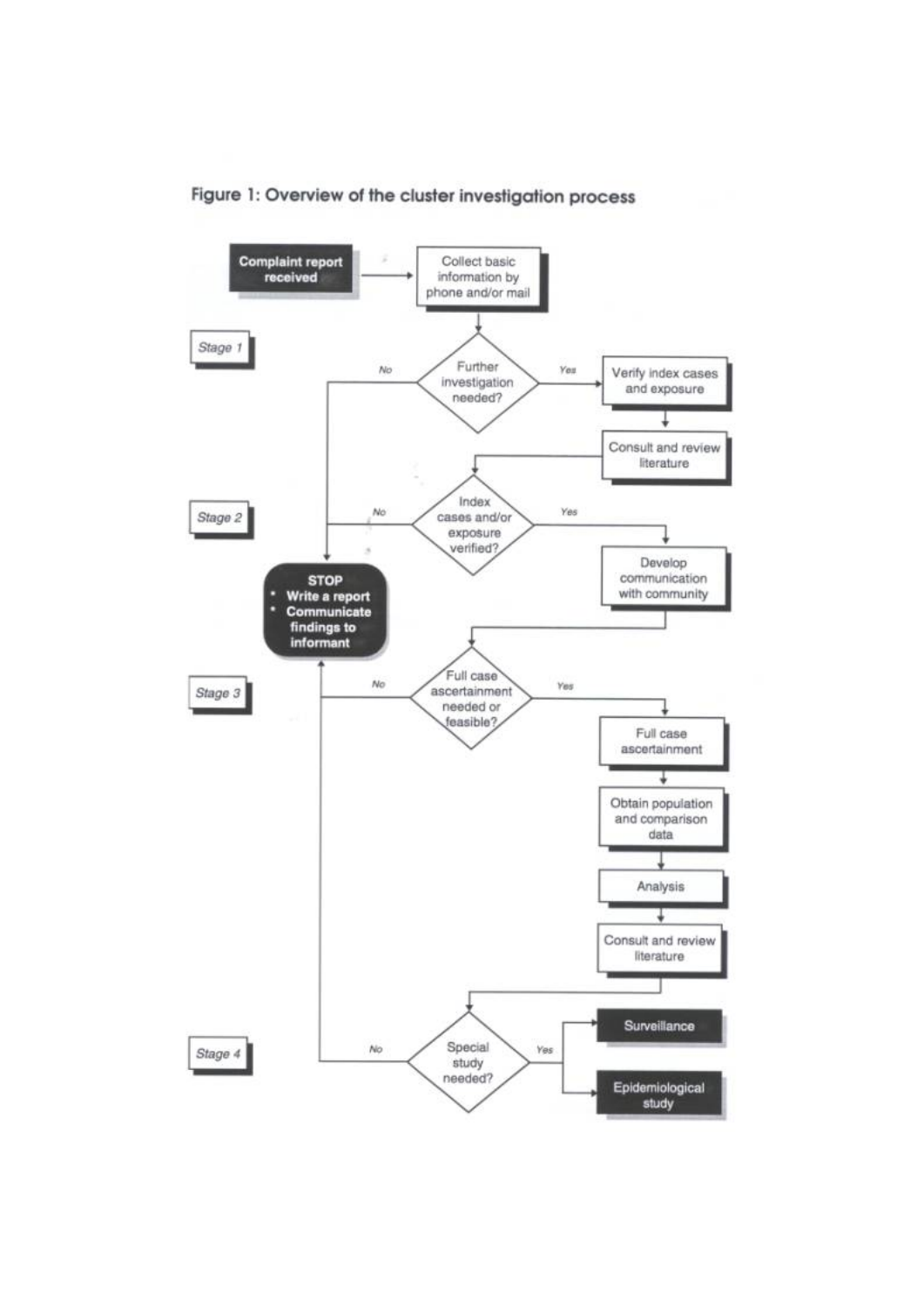# **Local environmental health concerns**

Marjon Drijver, MD, MSc

Health Council / Public Health Service, the Netherlands PO Box 16052, 2500 BB The Hague, the Netherlands; e-mail: marjon.drijver@gr.nl

#### **Introduction**

Concerned citizens are increasingly contacting local authorities to ask whether seemingly unusually large numbers of similar health complaints or disorders in their neighbourhood ('disease clusters') may be related to exposure to local environmental factors (van Poll, 2001)*.* The President of the Health Council of the Netherlands consequently instructed an *ad hoc* Health Council Committee to produce an advisory report on epidemiological research methods in response to public concerns about local environmental health issues and aspects of risk perception and risk communication<sup>a</sup>.

The Committee detailed its task as follows (Health Council, 2001):

- 1 Compile and evaluate the possibilities and limitations of risk communication in situations of local environmental health concerns, with attention to the differences in risk perceptions of the parties involved.
- 2 Compile and evaluate the possibilities and limitations of a risk assessment in situations of suspected exposure to local environmental factors.
- 3 Compile and evaluate the possibilities and limitations of research into possible relations between local environmental factors and disease clusters, as observed by the public.

According to an estimate of the National Institute of Public Health and the Environment (RIVM), two to five percent of the total number of disability adjusted life years in the Dutch population is attributable to environmental pollution (RIVM, 2000). Besides air and noise pollution caused by traffic, factors in the indoor environment make the largest contribution, especially in the form of dampness, radon and passive smoking.

<sup>a</sup> This paper is based on the Executive Summary of the Advisory Report of the Health Council of the Netherlands 'Ongerustheid over lokale milieufactoren; risicocommunicatie, blootstellingsbeoordeling en clusteronderzoek' (www.gr.nl).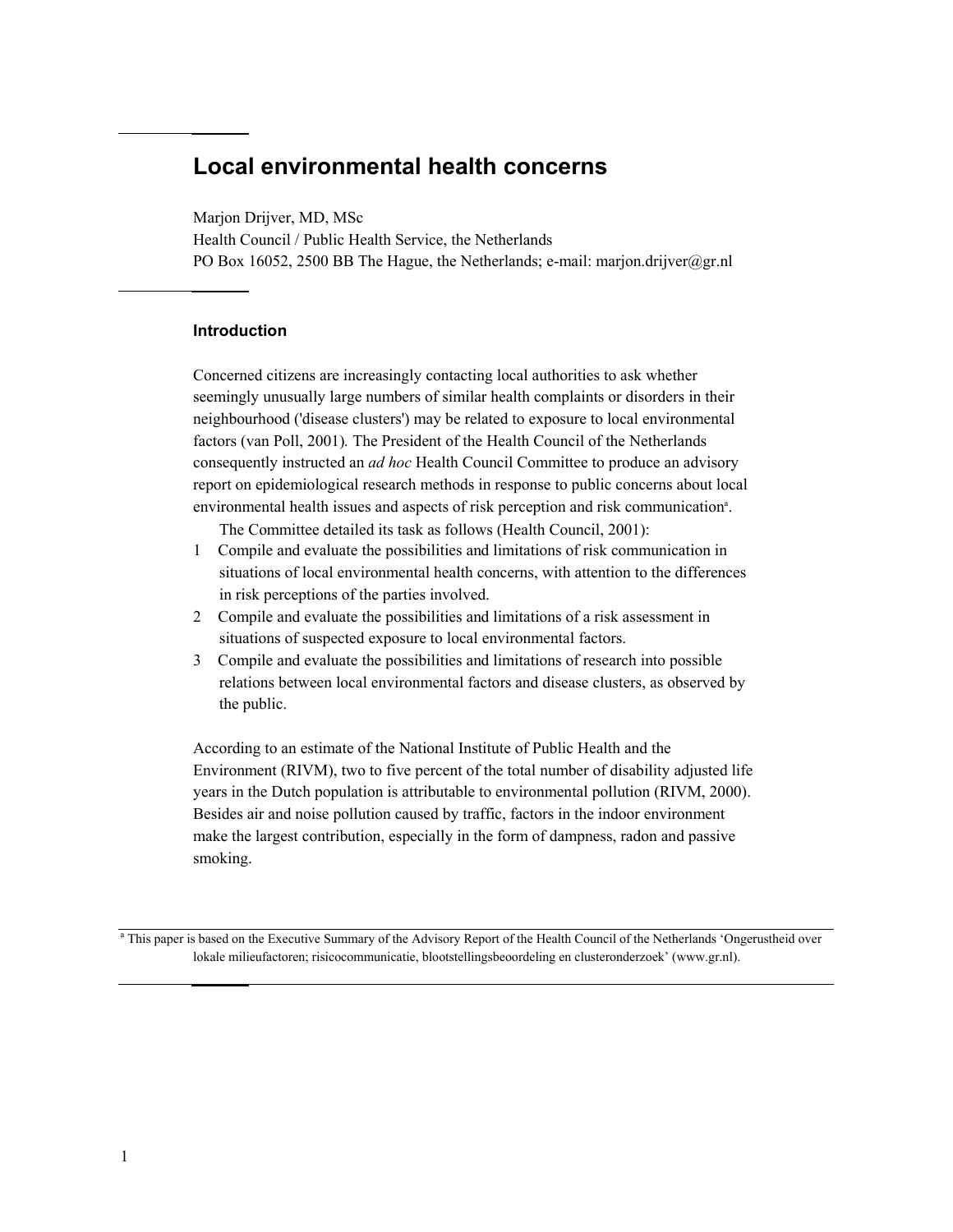The relatively large impact of general risk factors, including demographic and socio-economic characteristics, as well as life style, makes it difficult to determine the direct effect of physical or chemical environmental factors on local differences in the occurrence of diseases or health complaints (Elliott95a). The health status of a neighbourhood or district may for instance depend significantly on the local age distribution.

In view of the natural variation in place and time, a concentration of certain disorders in a particular area may also be based on coincidence (Neutra, 1990). However, it is understandable that people note such a disease cluster and report it, especially if they are concerned about the quality of the local environment.

Concern about health effects of exposure to local environmental factors may lead people to experience, notice and report health problems, particularly non-specific health complaints, such as headaches, dizziness and tiredness. This is apparent from various studies on the prevalence of such health complaints attributed to environmental pollution, such as waste dumps, air pollution and electromagnetic fields (Neutra, 1991). Sensory observations, such as odour and noise nuisance may play a role in this (Ursin, 1997). It is striking that many complaint patterns display similarities, regardless of the differences in exposure to hazardous agents (Spurgeon, 1996, 1997). If a somatic cause cannot be found, the complaints are categorised as 'medically unexplained' (Barsky, 1999). Such physical complaints do not arise directly from the exposure but indirectly through uncertainty and concern. They occur often if residents experience a lack of control of the situation or if they have no trust in the authorities concerned (MacGregor, 1996). This process of chronic stress, symptom perception and attribution may be reinforced by authorities or health care workers playing down health problems or by the media magnifying them (Frost, 1997). The Committee believes that insight into and the recognition and acceptance of the effect of stress factors on health could prevent a (further) increase in medically unexplained complaints in stressful situations.

#### **Risk perception and risk communication**

When assessing the risks, experts place the emphasis on quantitative data, whereas citizens are much more likely to base their opinions on qualitative aspects, such as the nature and origin of the contamination to which they consider to be exposed, usually involuntarily (Blake, 1995). For example, when evaluating risks, members of the public take into account considerations such as the lack of familiarity with or lack of control over the pollution or its source. They also take into consideration the uncertainty about the possible health risks, the credibility of the source of the information and the level of trust in the executive or supervisory bodies.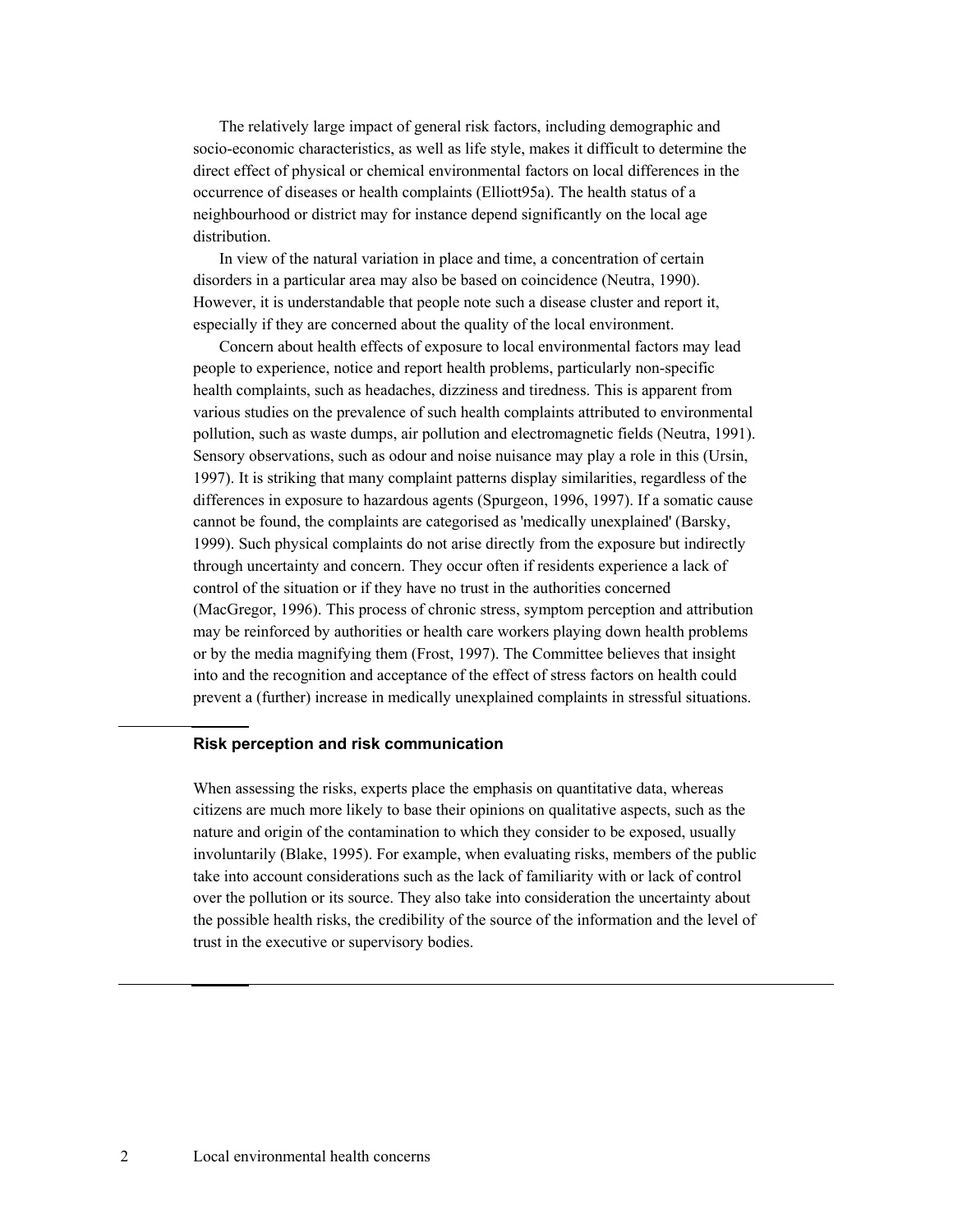The discrepancies between the public's opinion about the risk and that of the risk assessors or the authorities can create a great deal of tension. The government cannot therefore do with scientific explanations of the risks but must also pay particular attention to the risk perception of all parties involved.

In the case of local environmental health problems, the Committee believes early risk communication is extremely important, in the sense of an exchange of information and opinions between the authorities, the public and the other parties involved about the nature and extent of the risk. Proper risk communication can help ensure that those involved are able to form a considered opinion about any risks posed by local environmental factors and can help create greater understanding and trust between the parties. In this respect, the Committee believes the involvement of local residents is a precondition for an effective policy to address a local environmental health problem. If notified in good time about research results, for example, the media can play a positive role in this area too. The Committee believes that guidelines for risk communication and citizen participation may be useful in the approach to local environmental health problems, although hardly any research has been conducted into the efficacy of such guidelines. Risk communication and public participation are not only important in making a hazardous situation controllable. There must also be sufficient opportunity for an anticipatory policy on environmental health. This could lay the foundations for a better relationship based on trust between the authorities and the public, which could possibly prevent unjustified concerns arising.

#### **Exposure assessment**

The most suitable instrument for evaluating possible health effects of exposure to environmental factors is a risk assessment (Health Council, 1996). An important feature of risk assessment is the comparison between the degree of exposure and health-based recommended exposure limits.

In the case of local environmental health problems, estimating external exposure by determining the concentrations in water, air, soil or crops will generally suffice. The Committee believes that a determination of internal exposure (body burden) will only be necessary in exceptional cases and only if certain conditions are met. The possible advantages of this, such as reducing the uncertainty or concern about any effects on health have to be weighed against the disadvantages, such as difficulties with interpreting individual measurement results.

On the basis of an exposure and risk assessment it can be determined whether the exposure exceeds relevant health-based limits and whether measures or advice on behaviour are necessary to reduce the health risks.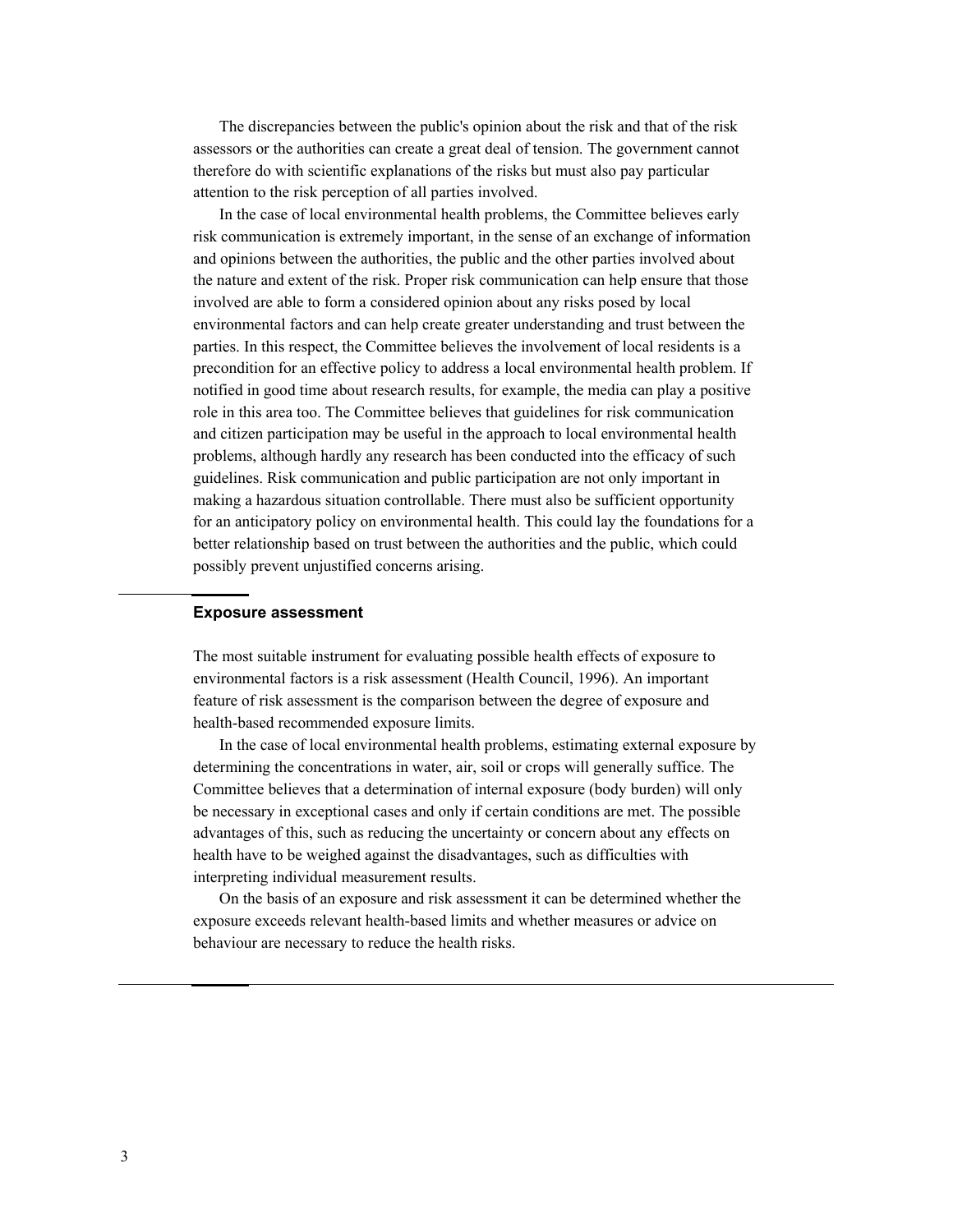The transparency of the entire process is important, as an exposure and risk assessment can be fairly complex. As far as possible, the perspective and knowledge of those concerned must be taken into account.

#### **Cluster investigation**

In the Netherlands questions from the public about disease clusters that are attributed to environmental exposures by those reporting them are often addressed to the Municipal Health Service. The Committee is in favour of the stepwise approach the Municipal Health Services take to disease clusters (Drijver, 1992). This approach is now widely supported and distinguishes between 3 phases (orientation, verification and quantification) and 3 tracks (the health, environmental and relationship track); see Appendix. In a survey among Municipal Health Services of how they dealt with suspected disease clusters in the years 1993 to 1997, it emerged that already in the (qualitative) verification phase the number of health problems in the potentially exposed population was found not to differ from what would be expected on the basis of global population characteristics (van Poll, 2001).

If the verification phase of a cluster study does support the suspicion that a disease cluster exists, it is advisable to use the data from existing health registries to investigate the degree to which the number of disease cases has increased. The Committee's preferred practice for adoption by the Municipal Health Service is the calculation of standardised morbidity ratios for the area concerned, rather than the use of advanced cluster analysis methods, the most of which are too complex for decentralised use.

Little significance can be attached to the results of statistical testing, performed after the cluster has been noticed (Elliott, 1995b). The reason for this is that testing afterwards does not meet the fundamental condition for the validity of a statistical test, as no real random sample has been taken. Moreover, the delineation in terms of place and time is only made afterwards.

If more health problems are found than were expected, it is worthwhile considering a study of the occurrence of the disorder in earlier periods or in other areas with a comparable level of exposure. The delineation in terms of place and time can then be chosen in advance, on the basis of the exposure, in order to avoid bias of the results. The Committee believes that any such supra-regional study, which may also use advanced techniques, should be conducted by or in co-operation with organisations with expertise in spatial statistics and cluster analysis.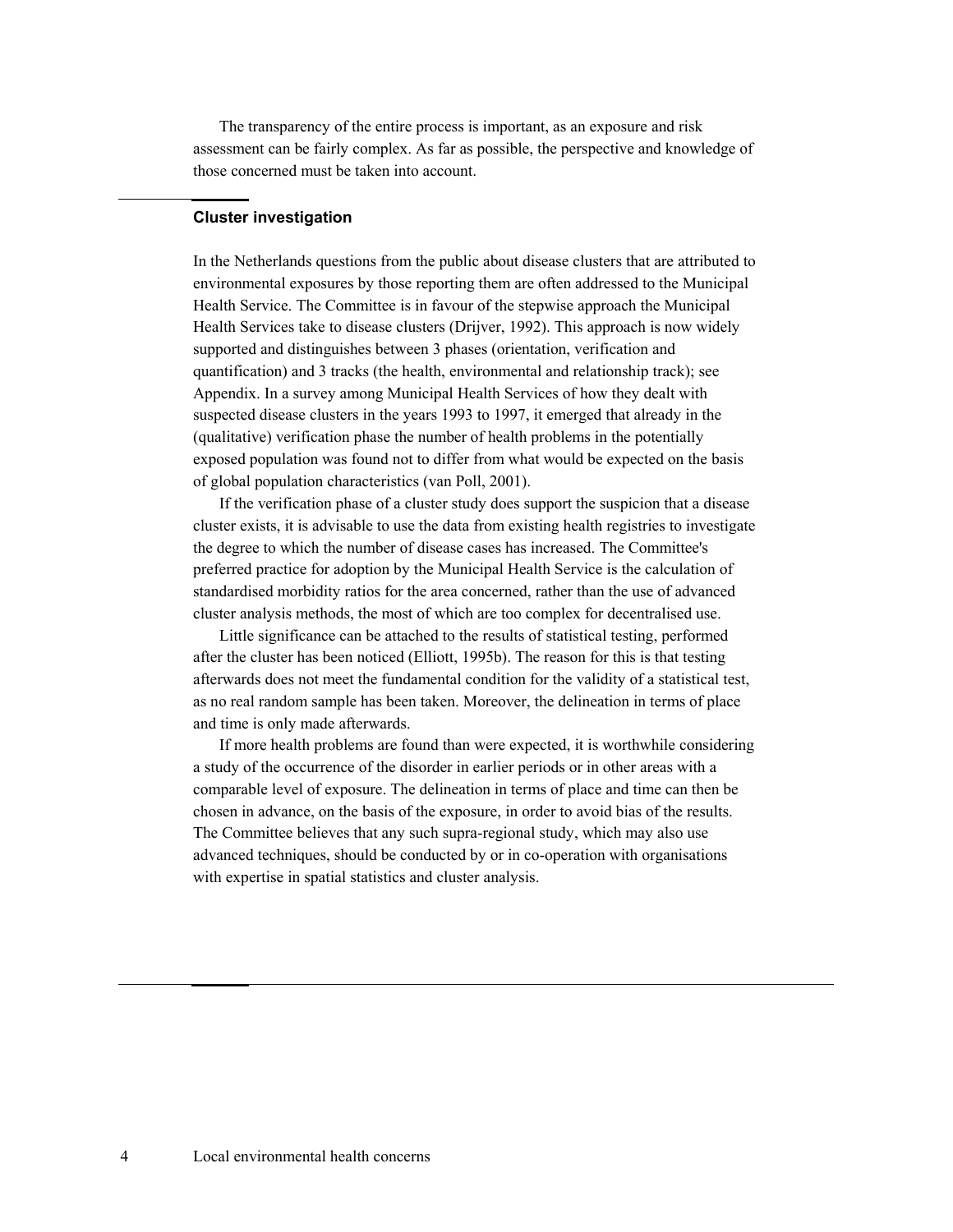#### **Further epidemiological research**

If a disease cluster has been shown to exist ánd if a proper exposure assessment makes it plausible that the local environmental exposure is or has been sufficiently high to cause health effects, further etiological epidemiological research may be considered. Research of this kind, in which health data and exposure data are collected at the individual level, is intended to determine a possible link between personal exposure to environmental pollution and particular health effects. As a rule, this is only worthwhile if the study will be conducted under strict conditions; especially the number of cases has to be sufficiently high (Neutra, 1990). If the conditions are not met, the disadvantages may outweigh the benefits, especially if the research is combined with blood and urine analysis. It is therefore essential to discuss beforehand with those concerned about the possibilities and limitations of the investigation, in order to avoid creating expectations that cannot be met.

#### **Recommendations**

The Committee has defined the following aspects as important elements in any pragmatic approach of local environmental health problems by public bodies:

- take worries about exposure to local environmental factors seriously
- pay attention at an early stage to risk communication and public participation
- **PERFORM A** systematic and transparent exposure assessment
- consider exposure reducing measures in case of any nuisance or undesirable exposure
- **pay attention to any possible somatic consequences of stress**
- follow a stepwise approach to environment-related disease clusters
- take into account coincidence as an explanation of detected disease clusters
- be critical when conducting descriptive epidemiological studies
- explain under which conditions a further epidemiological study would be advisable
- involve communication specialists in epidemiological studies.

The Committee recommends that the government supports citizen groups and environmental organisations in the publication of a 'citizen's guide' to risk, risk communication and participation. Some guidelines were recently drafted in the Netherlands for resident participation in soil remediation operations and health issues relating to specific local environmental problems. The Committee also recommends that Municipal Health Services draw up more guidelines on dealing with concerns about the possible health effects of local environmental factors.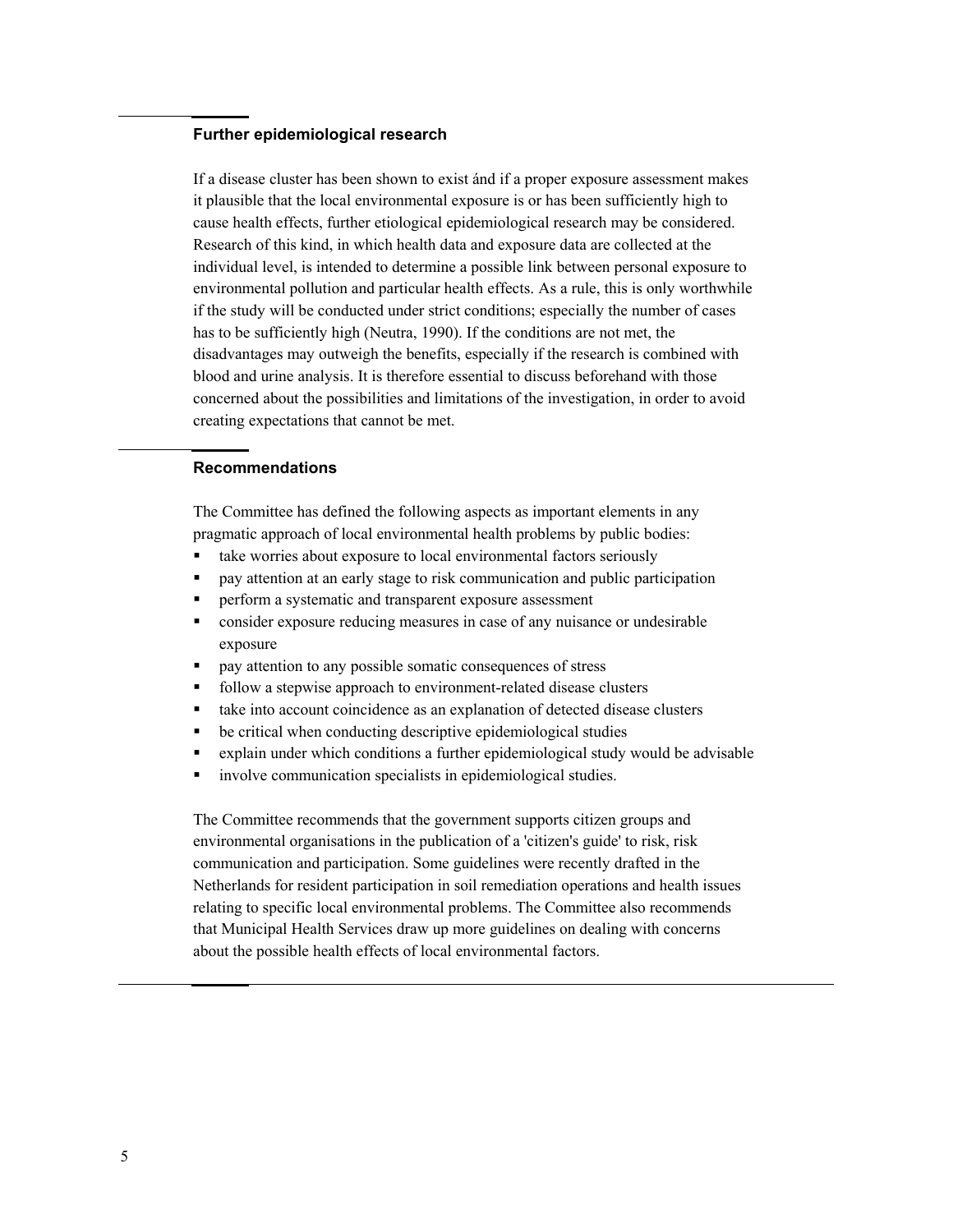Another condition for a proper approach to local environmental health problems is adequate expertise and time for risk communication. The Committee believes more attention should be paid to communication and participation in environmental health, before questions and complaints arise.

With regard to the undeniable existence of knowledge gaps, the Committee believes that more detailed information is required about the effectiveness of guidelines in risk communication. The Committee also calls for more research into the degree to which and the way in which psychosocial factors affect the experience and reporting of health complaints, especially with regard to hazards that are believed to exist in the local environment.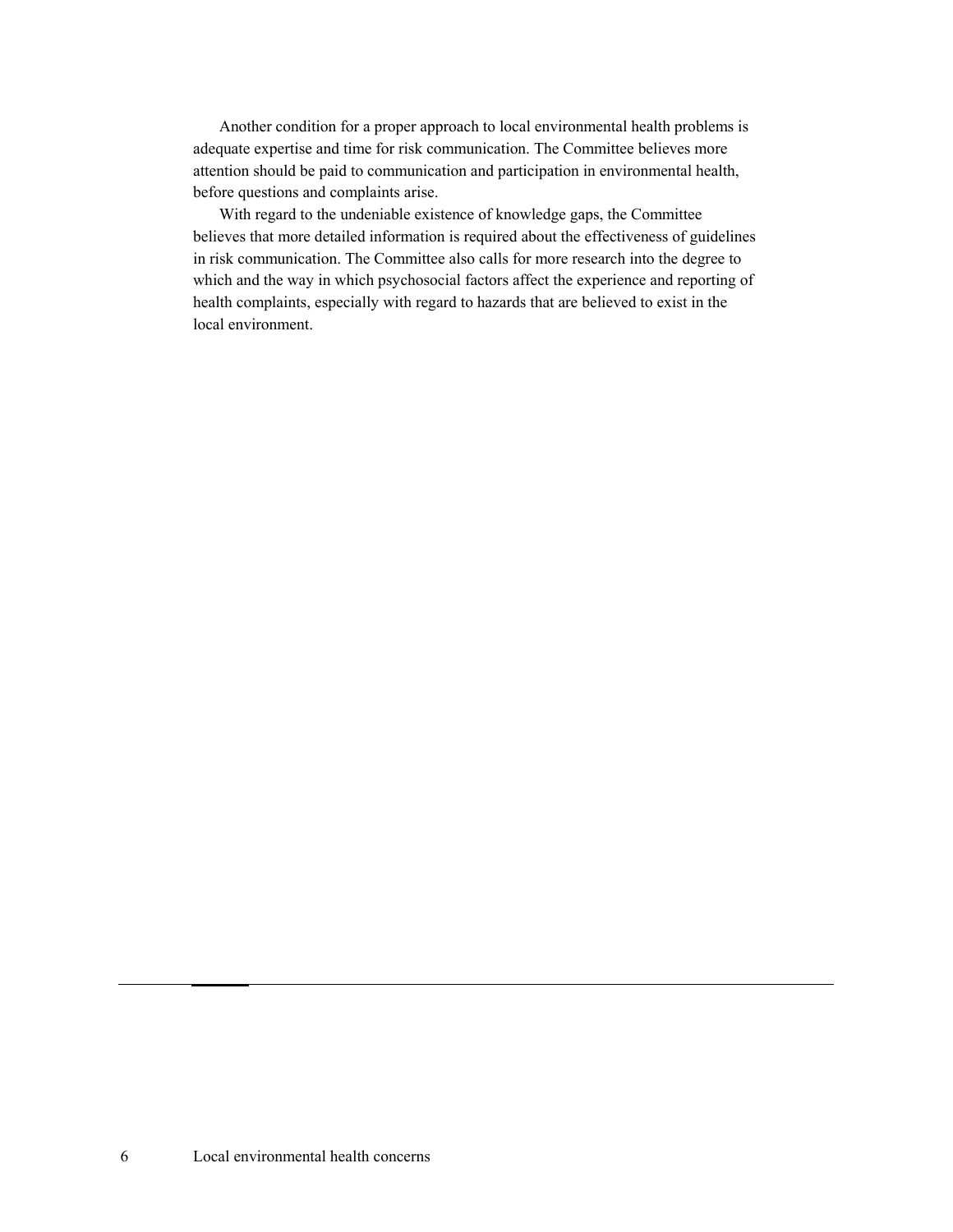#### **Literature**

Barsky AJ, Borus JF. Functional somatic syndromes. Ann Intern Med 1999; 130: 910- 21.

Blake ER. Understanding outrage: how scientists can help bridge the risk perception gap. Environ Health Perspect 1995; 103 (suppl6): 123-5.

Drijver M, Melse JM. Disease clusters and environmental contamination I: a guide for public health services (in Dutch). T Soc Gezondheidsz 1992; 70: 565-570.

Elliot P. Investigation of disease risks in small areas. Occup Environ Med 1995; 52: 785-9.

Elliot P, Martuzzi M, Shaddick G. Spatial statistical methods in environmental epidemiology: a critique. Stat Methods Med Res 1995; 4: 137-59.

Frost K, Frank E, Maibach E. Relative risk in the news media: a quantification of misrepresentation. Am J Public Health 1997; 87: 842-5.

Health Council of the Netherlands. Risico, meer dan een getal. The Hague: Health Council of the Netherlands, 1996; publication no. 1996/03.

Health Council of the Netherlands. Local environmental health concerns; risk communication, exposure assessment and cluster investigation. The Hague: Health Council of the Netherlands, 2001; publication no. 2001/10

MacGregor DG, Fleming R. Risk perception and symptom reporting. Risk Analysis 1996; 16(6): 773-83.

Neutra RR. Counterpoint from a cluster buster (Reviews and Commentary). Am J Epidemiology 1990; 132(1): 1-8.

Neutra R, Lipscomb J, Satin K, e.a. Hypotheses to explain the higher symptom rates observed around hazardous waste sites. Environ Health Perspect 1991; 94: 31-8.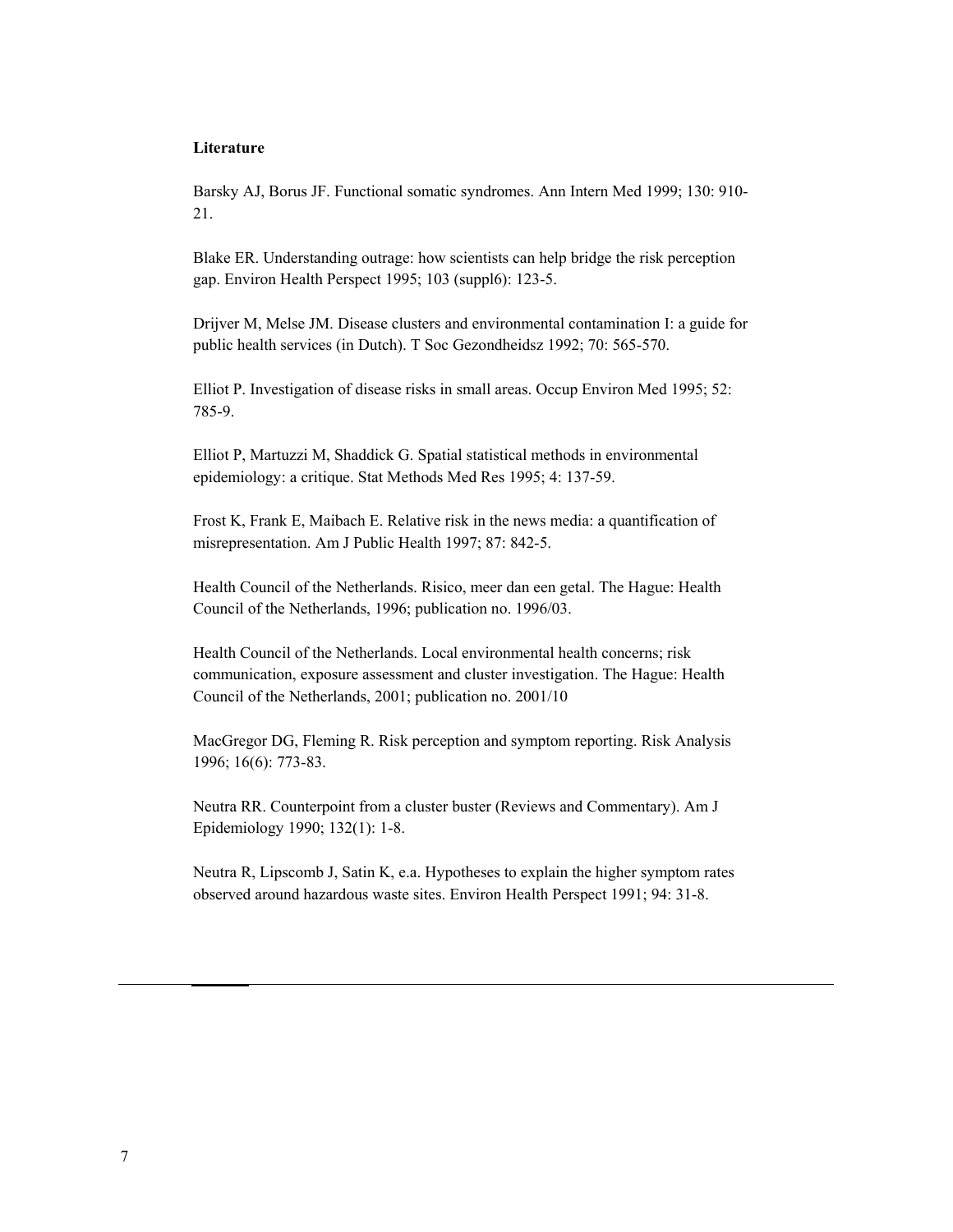Poll van R, Drijver M. Inventory of environmentally related disease clusters in The Netherlands (in Dutch). Tijdschrift Gezondheidsw 2001; 79: 9-15.

RIVM. National Institute of Public Health and Environmental Protection. National Environmental Outlook 5, 2000-2030 (Summary). Bilthoven, 2000.

Spurgeon A, Gompertz D, Harrington JM. Modifiers of non-specific symptoms in occupational and environmental syndromes. Occup Environ Med 1996; 53(6): 361-6.

Spurgeon A, Gompertz D, Harrington JM. Non-specific symptoms in response to hazard exposure in the workplace. J Psychosom Res 1997; 43(1): 43-9.

Ursin H. Sensitization, somatization, and subjective health complaints. A review. Int J Behav Med 1997; 4(2): 105-16.